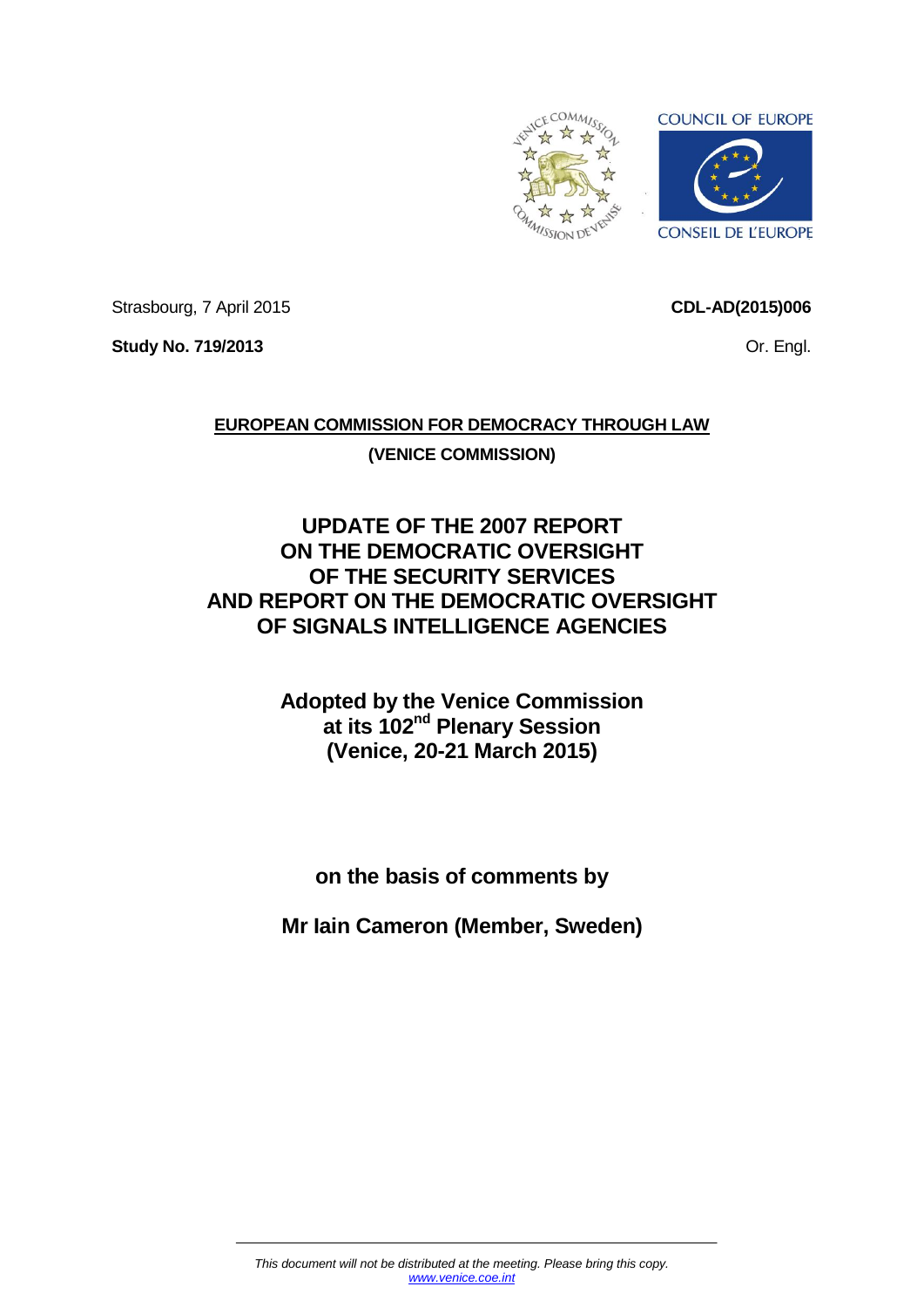# **TABLE OF CONTENTS**

| T.                               |                                                                                        |  |
|----------------------------------|----------------------------------------------------------------------------------------|--|
| Ш.                               |                                                                                        |  |
| III.<br>А.<br>В.<br>C.<br>D.     |                                                                                        |  |
| IV.                              |                                                                                        |  |
| V.<br>А.<br>В.<br>C.<br>D.<br>Ε. |                                                                                        |  |
| VI.                              | Accountability for security activities and the case-law of the European Court of Human |  |
| А.<br>В.<br>C.                   |                                                                                        |  |
| VII.<br>А.<br>B.                 | Internal and Governmental Controls as part of overall accountability systems  30       |  |
| VIII.<br>А.<br>В.                |                                                                                        |  |
| IX.                              |                                                                                        |  |
| Χ.                               |                                                                                        |  |
| XI.                              |                                                                                        |  |
| XII.                             |                                                                                        |  |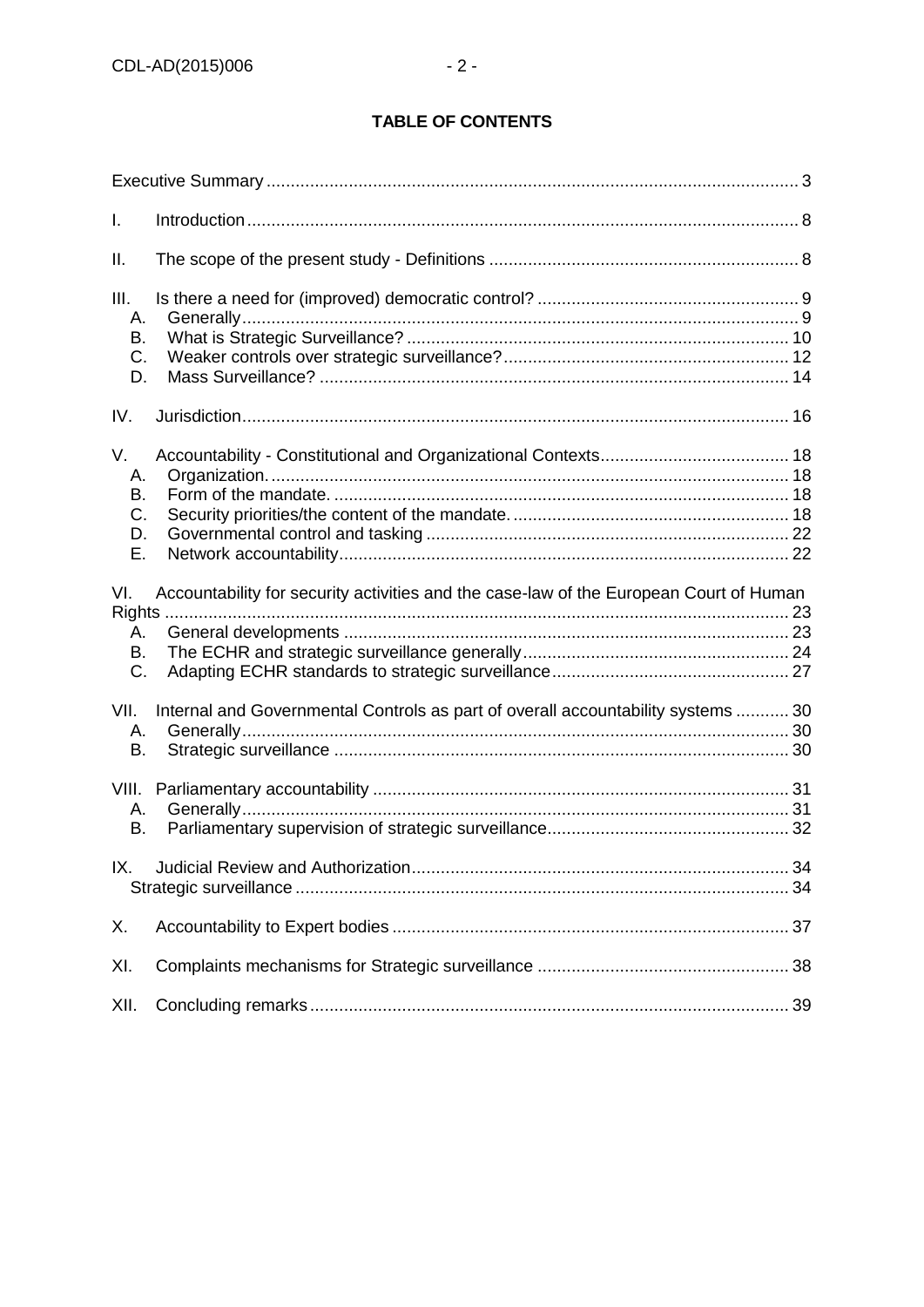#### **Executive Summary**

<span id="page-2-0"></span>1. The scope of the study. As a result of processes of globalization and of the creation of internet, internal and external security threats may not be easily distinguished anymore. Significant threats may come from non-state actors. Consequently, one of the most important developments in intelligence oversight in recent years has been that Signals Intelligence or SIGINT does not relate exclusively to military and external intelligence anymore, but also falls to some extent into the domain of internal security. Thus, signals intelligence now can involve monitoring "ordinary telecommunications" (it is "surveillance") and it has a much greater potential of affecting individual human rights. Different states organize their signals intelligence function in different ways. The summary which follows discusses issues generally, and should not be seen as asserting that all states follow a particular model of signals intelligence, or regulate it in a particular way.

2. Is there a need for improved democratic control? Strategic surveillance involves access both to internet and telecommunications content and to metadata (all data not part of the content of the communication). It begins with a task being given to the signals intelligence agency to gather intelligence on a phenomenon or a particular person or group. Very large quantities of content data, and metadata, are then collected in a variety of different ways. The bulk content is subjected to computer analysis with the help of "selectors". These can relate to persons, language, key words concerning content (e.g. industrial products) and communication paths and other technical data.

3. Unlike "targeted" surveillance (covert collection of conversations by technical means (bugging), covert collection of the content of telecommunications and covert collection of metadata), strategic surveillance does not necessarily start with a suspicion against a particular person or persons. Signals intelligence aims to inform foreign policy generally and/or military/strategic security, not necessarily at investigating internal security threats. It has a proactive element, aiming at find or identify a danger rather than merely investigating a known threat. Herein lies both the value it can have for security operations, and the risks it can pose for individual rights.

4. Agencies engaged in signals intelligence tend to have the bulk of the intelligence budget, and produce most intelligence, but the systems of oversight over them have tended to be weaker. There are a variety of explanations for this. First, it is argued that access to mere metadata does not seriously affect privacy, and nor does access to content data because this is done by computerized search programmes ("selectors"). However, metadata now can reveal much about private life, and the content selectors can be designed to collect information on specific human beings and groups. Second, telecommunications used to be mainly by radio, with an ensuing lower level of privacy expectations; however, the vast bulk of telecommunications is now by fiber-optic cable. Third, strategic surveillance being aimed at external communications, it was argued that it is the privacy of non-citizens or non-residents which is affected; however, leaving aside the issue of whether such a distinction is acceptable under the ECHR, for technical reasons there is an inevitable mixing of the internal and external communications, and an ensuing risk of circumvention of tougher domestic controls and oversight which might exist over "ordinary" surveillance. Fourthly, controls have been weaker on account of the technical complexity and rapid technological growth of the area. It should be borne in mind, however, that if this sector is left unregulated, it will be the intelligence agency itself instead of the legislature which carries out the necessary balancing of rights, with the risk of erring on the side of over-collecting intelligence. The fifth reason is that various factors – too rapid growth in the size of a signals intelligence agency, rapid growth in technology, loss in institutional memory, political pressure to secure quick results - may adversely impact the integrity and professionalism of the staff. Finally, signals intelligence is an international cooperative network, which creates specific oversight problems.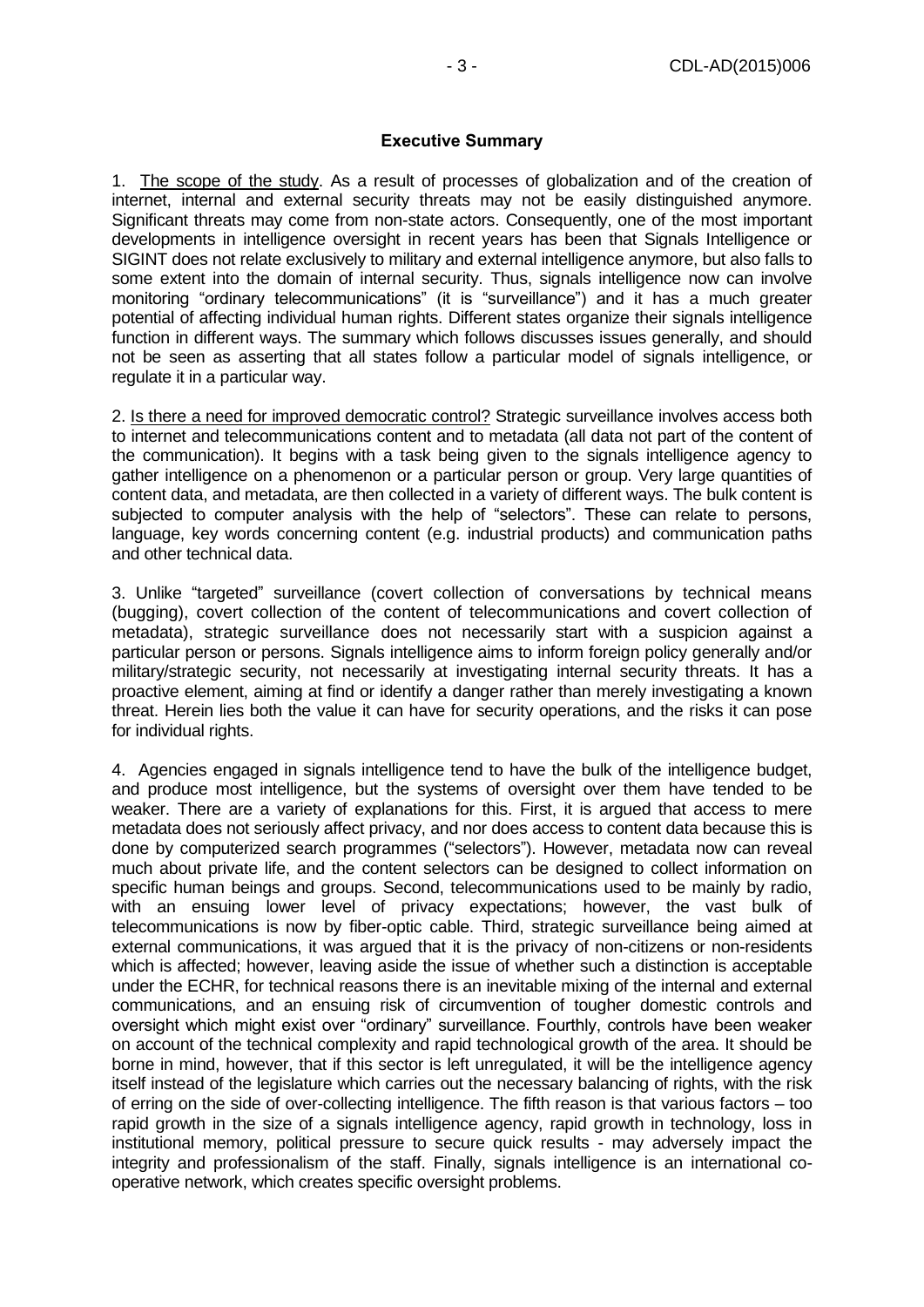5. Strategic surveillance is not necessarily "mass" surveillance but can be when bulk data is collected and the thresholds for accessing that data are set low. Signals intelligence agencies tend to possess much more powerful computing facilities and thus have a greater potential to affect privacy and other human rights. They thus need proper regulation in a Rechtsstaat.

6. Jurisdiction. The collection of signals intelligence may legitimately take place on the territory of another state with its consent, but might still fall under the jurisdiction of the collecting state from the view point of human rights obligations under the ECHR. At any rate, the processing, analysis and communication of this material clearly falls under the jurisdiction of the collecting State and is governed by both national law and the applicable human rights standards. There may be competition or even incompatibility between obligations imposed on telecommunications companies by the collecting state and data protection obligations in the territorial state; minimum international standards on privacy protection appear all the more necessary.

7. Accountability. Organization. Signals intelligence is expensive and requires sophisticated technical competence. Hence, while all developed states nowadays require a defensive function – cyber security – only some have an offensive signals intelligence capacity, either in the form of a specialist signals intelligence agency or by allocating a signals intelligence task to the external intelligence agency.

8. Form of the mandate. Most democratic states have placed at least part of the mandate of the signals intelligence function in primary legislation, as required by the ECHR. More detailed norms or guidelines are normally set out in subordinate legislation promulgated either by the executive (and made public) or by the Head of the relevant agency (and kept secret). There may be issues of quality of the law (foreseeability etc) in this respect.

9. Content of the mandate. The mandate of a signals intelligence agency may be drafted in very broad terms to allow collection of data concerning "relevant" "foreign intelligence" or data of "relevance" to the investigation of terrorism. Such broad mandates increase the risk of over-collection of intelligence. If the supporting documentation is inadequate, oversight becomes very difficult.

10. Collection of intelligence for "the economic well-being of the nation" may result in economic espionage. Strategic surveillance however is useful in at least three areas of business activity: proliferation of weapons of mass destruction (and violation of export control conditions generally), circumvention of UN/EU sanctions and major money laundering. A clear prohibition of economic espionage buttressed by strong oversight and the prohibition for the intelligence agencies to be tasked by the government departments or administrative agencies involved in promoting trade would be useful prevention mechanisms.

11. Bulk transfers of data between states occur frequently. In order to avoid circumvention of rules on domestic intelligence gathering, it would be useful to provide that the bulk material transferred can only be searched if all the material requirements of a national search are fulfilled, and this is duly authorized in the same way as searches of bulk material obtained through national searches.

12. Government control and tasking. Taskers depend on the nature of the intelligence sought (diplomatic, economic, military and domestic). Taskers should not be regarded as external controls.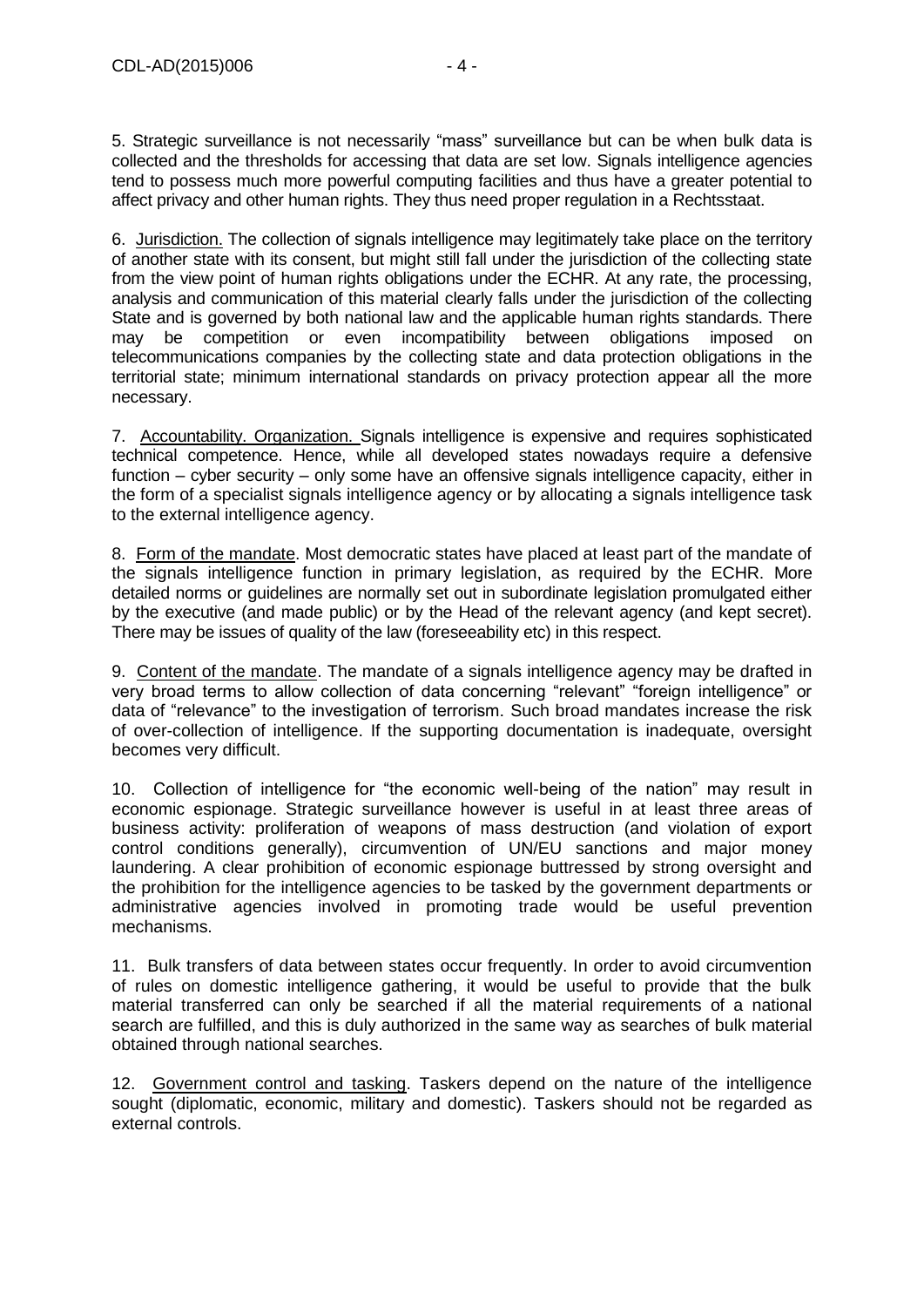13. Network accountability. Due to their different geographical location and to the nature of internet, states frequently collect data which is of interest to other states or have access to different parts of the same message. The links between allied states as regards signals intelligence may be very strong. The "third party" or "originator rule" may thus be a serious obstacle to oversight and should not be applied to oversight bodies.

14. Accountability and the case law of the European Court of Human Rights. The ECHR consists of minimum standards, and it is only a point of departure for European States, which should aim to provide more extensive guarantees. The European Court of Human Rights has not defined national security but has gradually clarified the legitimate scope of this term. In its case-law on secret measures of surveillance, it has developed the following minimum safeguards to be set out in statute law in order to avoid abuses of power: the nature of the offences which may give rise to an interception order; definition of the categories of people liable to have their telephones tapped, a limit on the duration of telephone tapping; the procedure to be followed for examining, using and storing the data obtained; the precautions to be taken when communicating the data to other parties; and the circumstances in which recordings may or must be erased or the tapes destroyed.

15. The Court's case law on strategic surveillance is so far very limited, although there is also national case law and oversight bodies practice based on the ECHR. Several of the standards related to ordinary surveillance have to be adapted to make them apply to strategic surveillance. The first safeguard (applicable only to states which allow the use of signals intelligence to investigate crimes) is that the offences which may be investigated through signals intelligence should be enumerated, and thus provision should be made for the destruction of data which might incidentally be gathered on other offences. The exception of transferring data to law enforcement should be narrowly defined and subject to oversight.

16. Another safeguard is a definition of the categories of people liable to have their communications intercepted. The power to contact chain (i.e. identify people in contact with each other) should be framed narrowly contact chaining of metadata should normally only be possible for people suspected of *actual involvement* in particularly seriously offences, such as terrorism. If the legislature nonetheless considers that such a widely framed contactchaining power is necessary, then this must be subject to procedural controls and strong oversight.

17. As regards searches of content data, there are particular privacy implications when a decision is being considered to use a selector which is attributable to a natural person (e.g. his or her name, nickname, email address, physical address etc.). Strengthened justification requirements and procedural safeguards should apply, such as the involvement of a privacy advocate. The safeguard is also relevant as regards subsequent decisions to transfer intelligence obtained by strategic surveillance to internal security agencies, to law enforcement or to foreign services.

18. Interception of privileged communications by means of signals intelligence is particularly problematic as is use of signals intelligence against journalists in order to identify their sources. Methods must be devised to provide lawyers and other privileged communicants and journalists with some form of protection, such as requiring a high, or very high, threshold before approving signals intelligence operations against them, combined with procedural safeguards and strong external oversight.

19. The safeguard of setting out time limits is not as meaningful for strategic surveillance as it is for ordinary surveillance. Periods of surveillance tend to be long, and continually renewed. Retention periods also tend to be long: data originally thought to be irrelevant may, as a result of new data, come to be seen as relevant. Provision could be made for a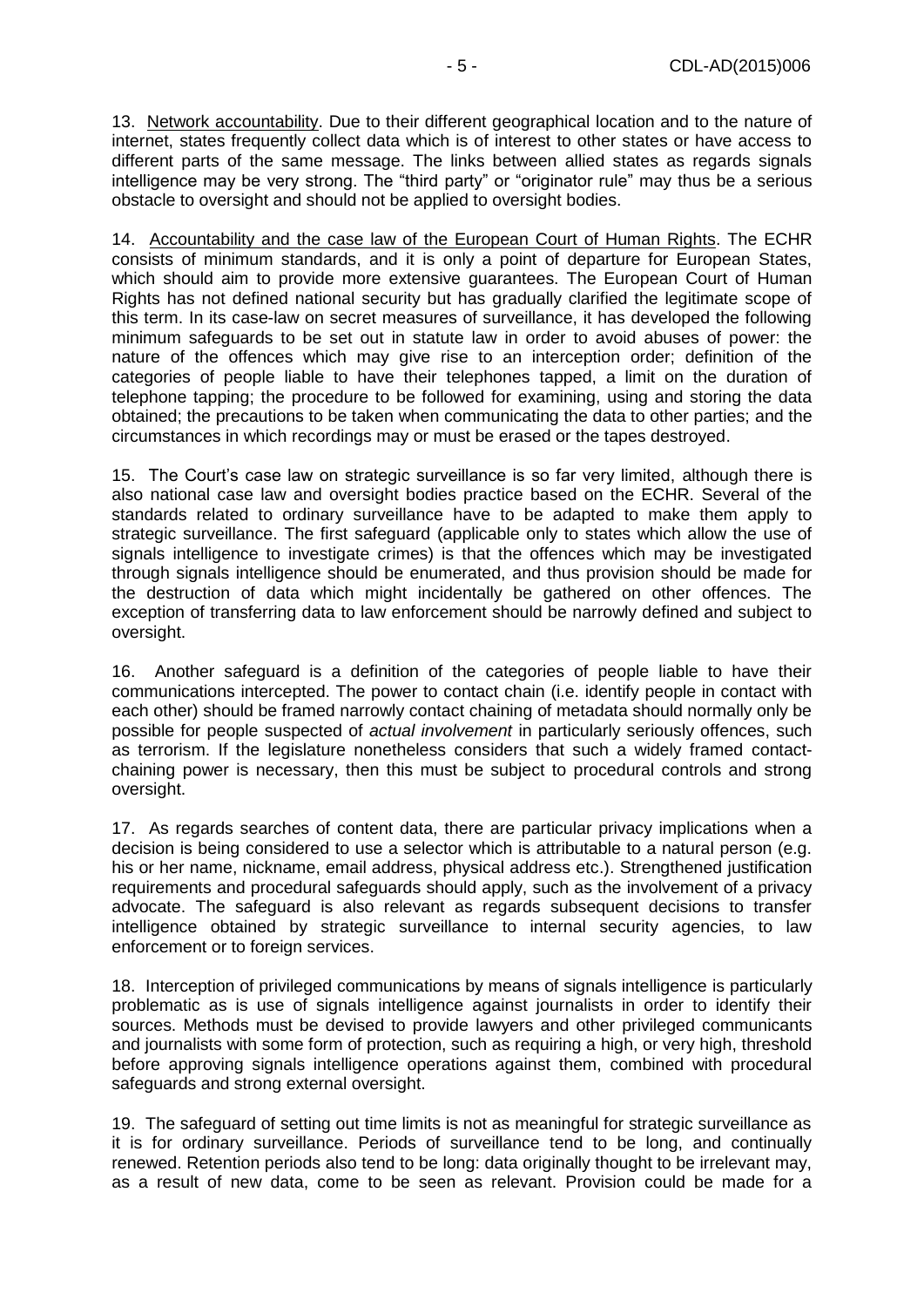20. Two very significant stages in the signals intelligence process where safeguards must apply are the authorization and follow-up (oversight) processes. That the latter must be performed by an independent, external body is clear from the ECtHR's case law. The question which arises here is whether even the authorization process should be independent.

21. Internal and governmental controls as part of overall accountability systems. For a number of reasons, It has been particularly tempting to rely primarily on internal controls in the area of strategic surveillance, but they are insufficient. Generally speaking, external oversight over signals intelligence needs to be strengthened considerably.

22. Parliamentary accountability. There are a number of reasons why parliamentary supervision of strategic surveillance is problematic. First, the technical sophistication of signals intelligence makes it difficult for parliamentarians to supervise without the aid of technical experts. Second, the general problem of parliamentarians finding sufficient time for oversight along with all their other duties is particularly acute as regards strategic surveillance, where for controlling the dynamic process of refining the selectors (as opposed to a post-hoc scrutiny), some form of standing body is necessary. Thirdly, the high degree of network cooperation between certain signals intelligence agencies means an added reluctance to admit in parliamentary oversight, which can thus affect not simply one's own agencies, but also those of one's allies. In some states the doctrine of parliamentary privilege means that parliamentary committees cannot be security-screened, adding to an already-existing fear of leaks. The other, crucial, factor is that strategic surveillance involves an interference with individual rights. Supervision of such measures has traditionally been a matter for the judiciary. The constitutional principle of separation of powers can make it problematic for a parliamentary body to play such a quasi-judicial role.

23. A decision to use particular selectors, resembles, at least in some ways, a decision to authorize targeted surveillance. As such, it can be taken by a judicial body. As the decision involves considerable policy elements, knowledge of intelligence techniques and foreign policy are also desirable. Finding a group of people who combine all three types of competence is not easy, even for a large state. Thus, it is easier to create a hybrid body of judges and other experts. As regards follow-up (oversight) it is necessary to oversee decisions made by automated systems for deleting irrelevant data, as well as decisions by human analysts to keep the personal information collected, and to transfer it to other domestic and foreign agencies. This type of oversight is of a "data protection" character, most suitably assigned to an independent, expert administrative body. Neither of these types of decision is "political" in nature. What, by contrast, is more "political" is the prior decision taken, that somebody, or something, is of sufficient importance to national security to need intelligence about. This is the type of decision which would benefit from a (closed) discussion in a political body, where different spectrums of opinion are represented. Another type of policy-oriented issue is deciding the general rules regarding who, and under what circumstances, signals intelligence can be exchanged with other signals intelligence organisations. A third is making a general evaluation of the overall effectiveness and efficacy of signals intelligence measures. A fourth role for a political body is to engage in a continuous dialogue with whatever expert oversight body is established.

24. Judicial authorization. A system of authorization needs to be complemented by some form of follow-up control that conditions are being complied with. This is necessary both because the process of refining selectors is dynamic and highly technical and because judges do not tend to see the results of the signals intelligence operations as these seldom lead to prosecutions. Thus the safeguards applying to a subsequent criminal trial do not become applicable.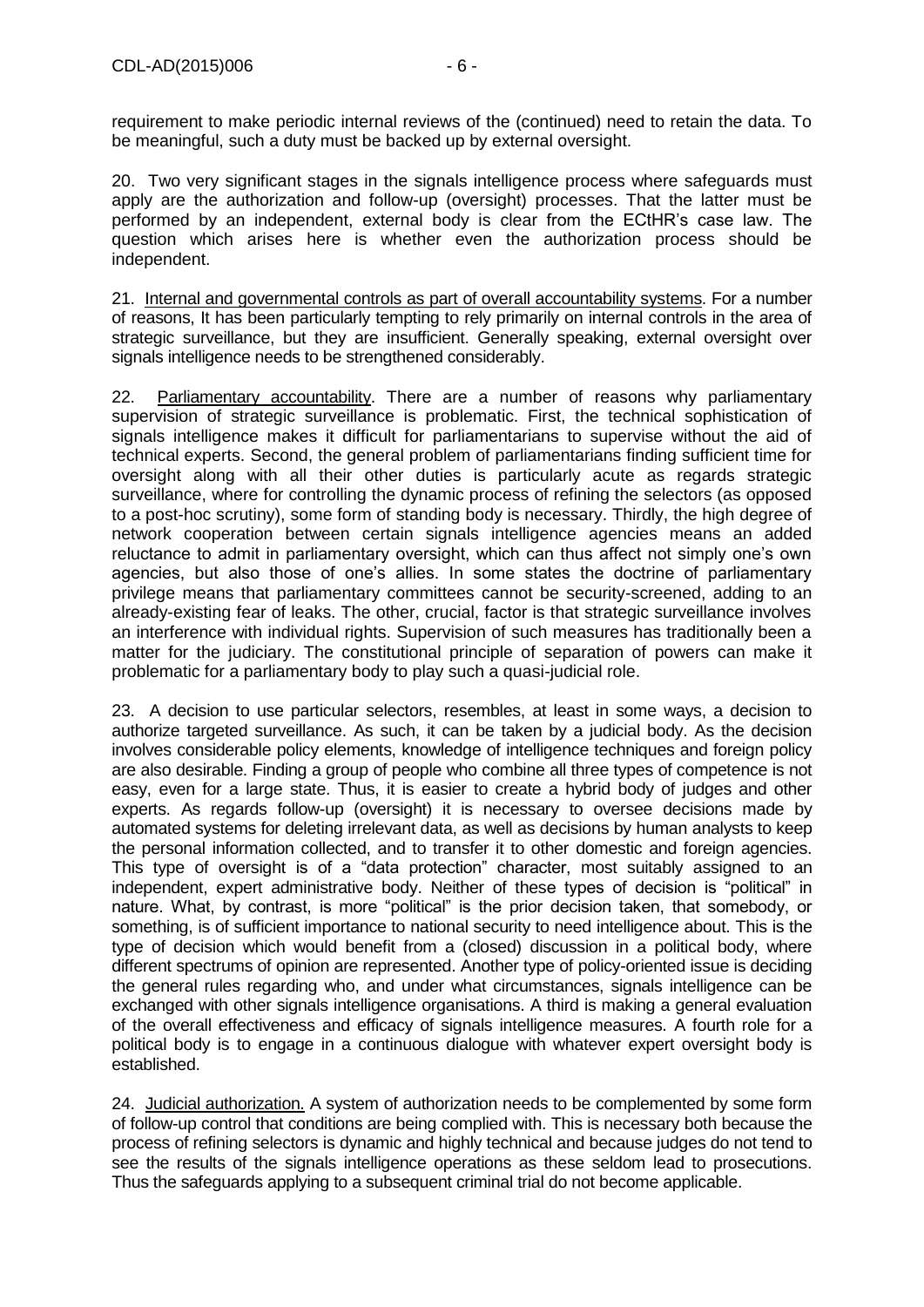25. Accountability to expert bodies. The boundary line between parliamentary, judicial, and expert bodies is not hard and fast; in some states, oversight bodies are a mixture of the three. Expert bodies have a particular role to play in ensuring that signals intelligence agencies comply with high standards of data protection.

26. Complaints mechanisms. Under the ECHR, a state must provide an individual with an effective remedy for an alleged violation of his or her rights. Notification that one has been subject to strategic surveillance is not an absolute requirement of Article 8 ECHR. If a state has a general complaints procedure to an independent oversight body, this can compensate for non-notification. There are certain requirements before a remedy can be seen as effective.

27. Concluding remarks. States should not be content with the minimum standards of the ECHR. Signals intelligence has a very large potential for infringing the right to private life and other human rights. It can be regulated in a lax fashion, meaning that large numbers of people are caught up in a trawl and intelligence on them is retained, or relatively tightly, meaning that the actual infringement with private life and other human rights is kept down. The Swedish and German models have definite advantages over the other models studied from this perspective. In any event it is necessary to regulate the main elements in statute form and to provide for strong mechanisms of oversight. The national legislature must be given a proper opportunity to understand the area and draw the necessary balances.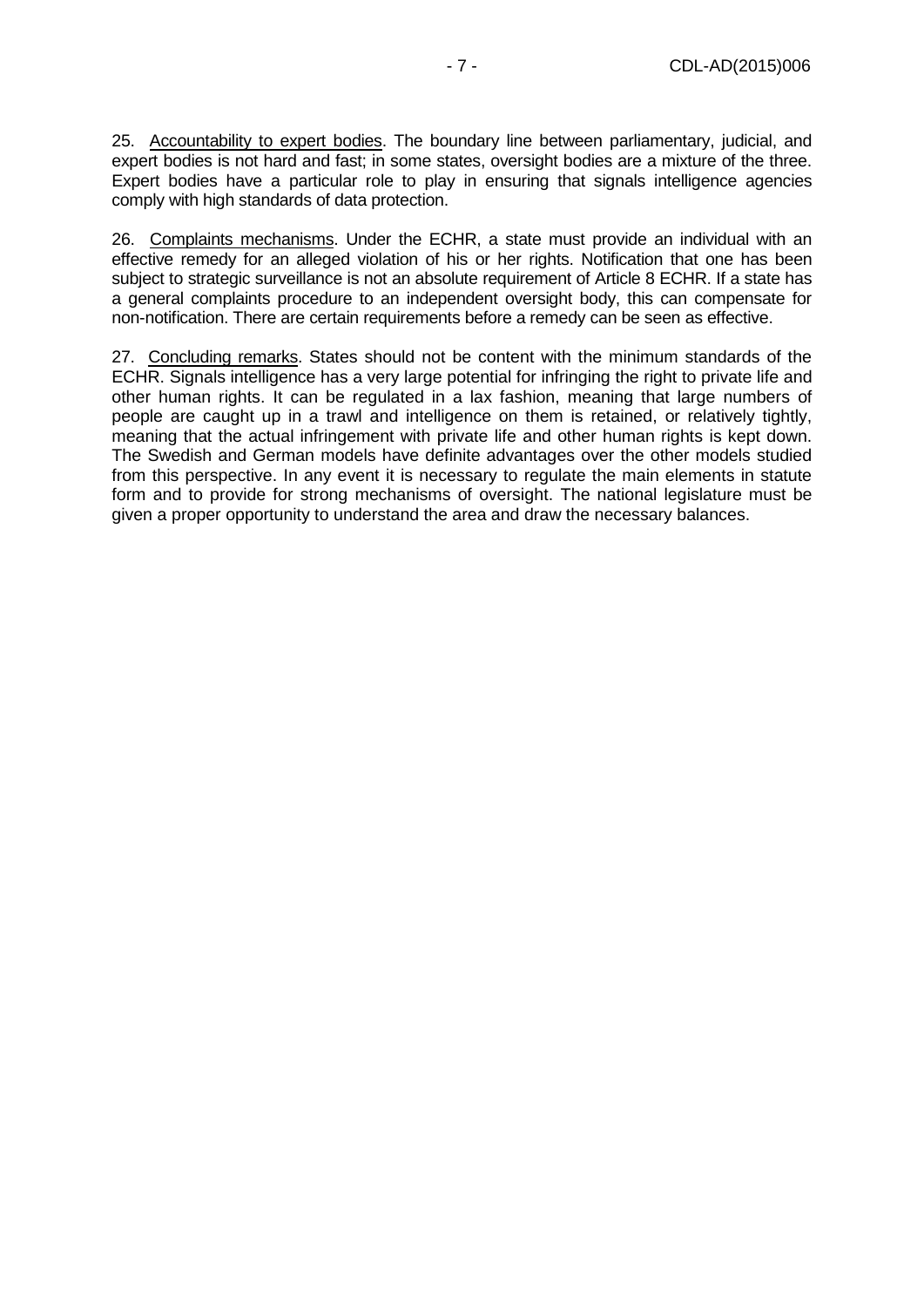-

### <span id="page-7-0"></span>**I. Introduction**

28. In 2007, upon an invitation of the Committee of Ministers of the Council of Europe, the Venice Commission adopted a report on the Democratic Oversight of the Security Services (CDL-AD(2007)016).

29. In November 2012, the Committee on Legal Affairs and Human Rights of the Parliamentary Assembly of the Council of Europe requested the Venice Commission to prepare an update of that report. Mr Iain Cameron (member, Sweden) acted as rapporteur.

30. In May 2013, a query was addressed to all members of the Venice Commission on relevant developments in oversight of internal security. Information was received from Mr Sörensen (Member, Denmark), Mr Haenel (Member, France) and Mr Hoffmann-Riem (member, Germany). Useful information has also been received from Ms Sarah Cleveland (Member, USA) and Professor Martin Scheinin, former UN special rapporteur on terrorism and human rights, and IACL representative at the Venice Commission from March 2011 to June  $2014<sup>1</sup>$ 

31. In the autumn of 2014, exchanges of views were held between Mr Cameron and the network of experts of the Fundamental Rights Agency within the framework of FRA's project on National intelligence authorities and surveillance in the EU: Fundamental rights safeguards and remedies.

32. The present update report was discussed at the meeting of the Sub-commission on Democratic Institutions on 19 March 2015 and subsequently adopted by the Venice Commission at its 102nd Plenary Session (Venice, 20-21 March 2015).

### <span id="page-7-1"></span>**II. The scope of the present study - Definitions**

33. The present study is an update of the earlier 2007 study and refers to the basic principles of oversight contained therein.

34. The focus of the 2007 report was democratic oversight of security agencies, meaning oversight of the agency, or agencies, performing the *function* of internal security. There have been a number of developments regarding oversight since 2007 and the most important of these are noted in the present report.

35. However, the most significant development, and the one given most space in the present report, relates to signals intelligence. Signals intelligence or SIGINT is a collective term referring to means and methods for the interception and analysis of radio (including satellite and cellular phone) and cable-borne communications. Traditionally, signals intelligence was mainly used to obtain military (defence) intelligence and, secondarily, foreign or diplomatic intelligence. Thus, it was primarily the domain of military or external intelligence agencies. However, as a result of processes of globalization, together with the creation of the internet, the distinctions between internal and external security are no longer so clear cut. Moreover, at least since the terrorist attacks of 11 September 2001, it has become understood that significant threats to national security can be posed by non-state actors.<sup>2</sup> As explained further in the next section, signals intelligence now has considerable impact on internal security and on the human rights of individuals.

<sup>&</sup>lt;sup>1</sup> The rapporteur would also like to express his gratitude to Mr Douglas Cantwell for helpful comments and information on the US law and practice and Ms. Hilde Bos regarding the Dutch oversight practice.

 $2$  See the 2007 Report, para 64, The White House, The President's Review Group on Intelligence and Communications Technologies, Liberty and Security in a Changing World, Report and Recommendations, 12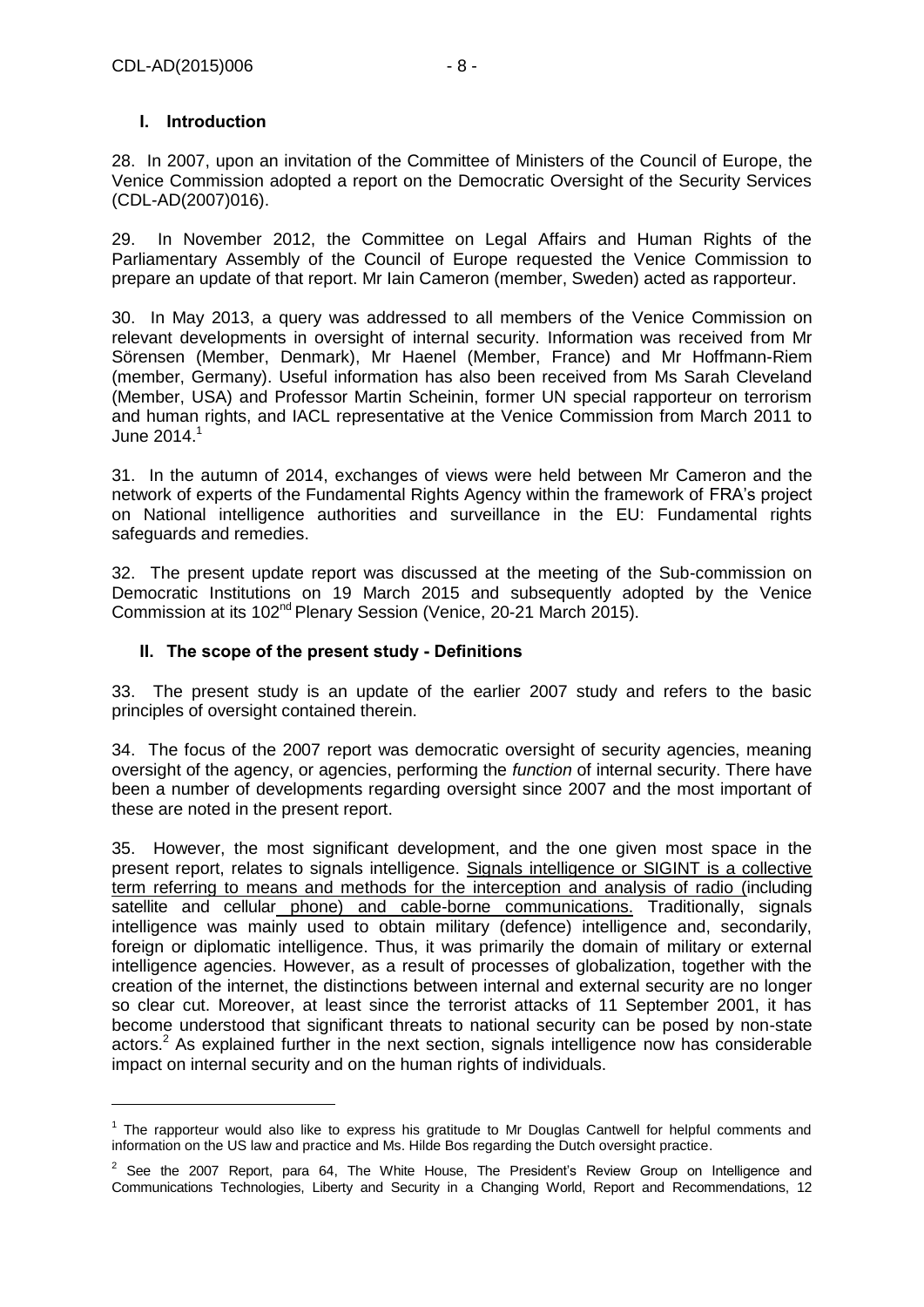36. The term "strategic surveillance" is often used to indicate that signals intelligence now can involve monitoring "ordinary communications" and this term is used in the present report.<sup>3</sup> The military elements of signals intelligence - the monitoring of the disposition of foreign military units, their preparedness etc. might still a significant part of the functions of a signals intelligence agency, $4$  but these will not be part of the present report.<sup>5</sup>

37. The term "signals intelligence agency" is occasionally used in this report. As explained below, section VC, the function of collecting strategic surveillance can be entrusted to a variety of different types of body, but what is being referred to is the function, irrespective of how this is organised. Whereas all states have an internal security function, not all states have the resources, or inclination, to have a strategic surveillance function. Thus, the comments on best practices regarding strategic surveillance are primarily addressed to those states which have such a function.

38. Most of the sections of the 2007 report are updated, first with discussions of general developments and second with the specific issue of strategic surveillance.

#### <span id="page-8-0"></span>**III. Is there a need for (improved) democratic control?**

#### <span id="page-8-1"></span>**A. Generally**

-

39. Generally one can say that developments since 2007 have only strengthened the case for better democratic oversight of internal security agencies.<sup>6</sup> The case law of the ECtHR set out in section VI – in particular that concerning the involvement of certain European states in the US rendition programme - is very good evidence that there have been serious structural failings in oversight in a number of states. Parliamentary oversight which might exist on paper cannot be taken for granted to work in practice. The US Senate Select Committee on Intelligence Study of the Central Intelligence Agency's Detention and Interrogation Program,

 $4$  E.g. the Swedish signals intelligence agency, Försvarets Radio Anstalt (FRA), estimates that at least 50% of its work has this military character.

 $5$  This is appropriate bearing in mind the fact that Article 1d of the Statute of the Council of Europe provides that the organisation does not have competence in matters of defence. Human rights issues can arise as a consequence of military uses of signals intelligence, e.g. where data produced as a result of strategic surveillance is used as the basis for a military response to a non-state threat, such as a drone attack on suspected terrorists. However, this issue will not be examined.

 $6$  As regards new standards of oversight, see in particular the Report of the UN Special Rapporteur on the promotion and protection of human rights and fundamental freedoms while countering terrorism, The Role of Intelligence Agencies and their Oversight in the Fight Against Terrorism, A/HRC/14/46 17 May 2010, the Ottowa Principles on anti-terrorism and human rights 2006, and as regards fair trial, Open Society Foundation, the Global Principles on National Security and the Right to Information,

[http://www.opensocietyfoundations.org/sites/default/files/global-principles-national-security-10232013.pdf.](http://www.opensocietyfoundations.org/sites/default/files/global-principles-national-security-10232013.pdf)

See also the report of the Commissioner for Human Rights, Oversight of National Security Services, April 2015 (forthcoming) and Marty, D., "Abuse of state secrecy and national security: obstacles to parliamentary and judicial scrutiny of human rights violations", report for the Committee of Legal Affairs and Human Rights, PACE Doc. 12714.

December 2013, p. 177. The latter report also, more controversially, questions whether the distinction between armed conflict and peace continues to be so viable.

 $3$  This follows the terminology of the German legislation, Act Restricting the Privacy of Privacy of Correspondence, Posts and Telecommunications, 2001 Act of June 26, 2001 (Federal Law Gazette I, p. 1254, revised 2298), last amended by Article 1 of the Act of July 31, 2009 (Federal Law Gazette I, p. 2499 (hereinafter, G 10 Act). This terminology was also adopted by the European Court of Human Rights (see below, section VI). However, the term in the present report is given a slightly broader meaning that it has in the German legislation, to cover even the use of signals intelligence to collect information on identified individuals and groups.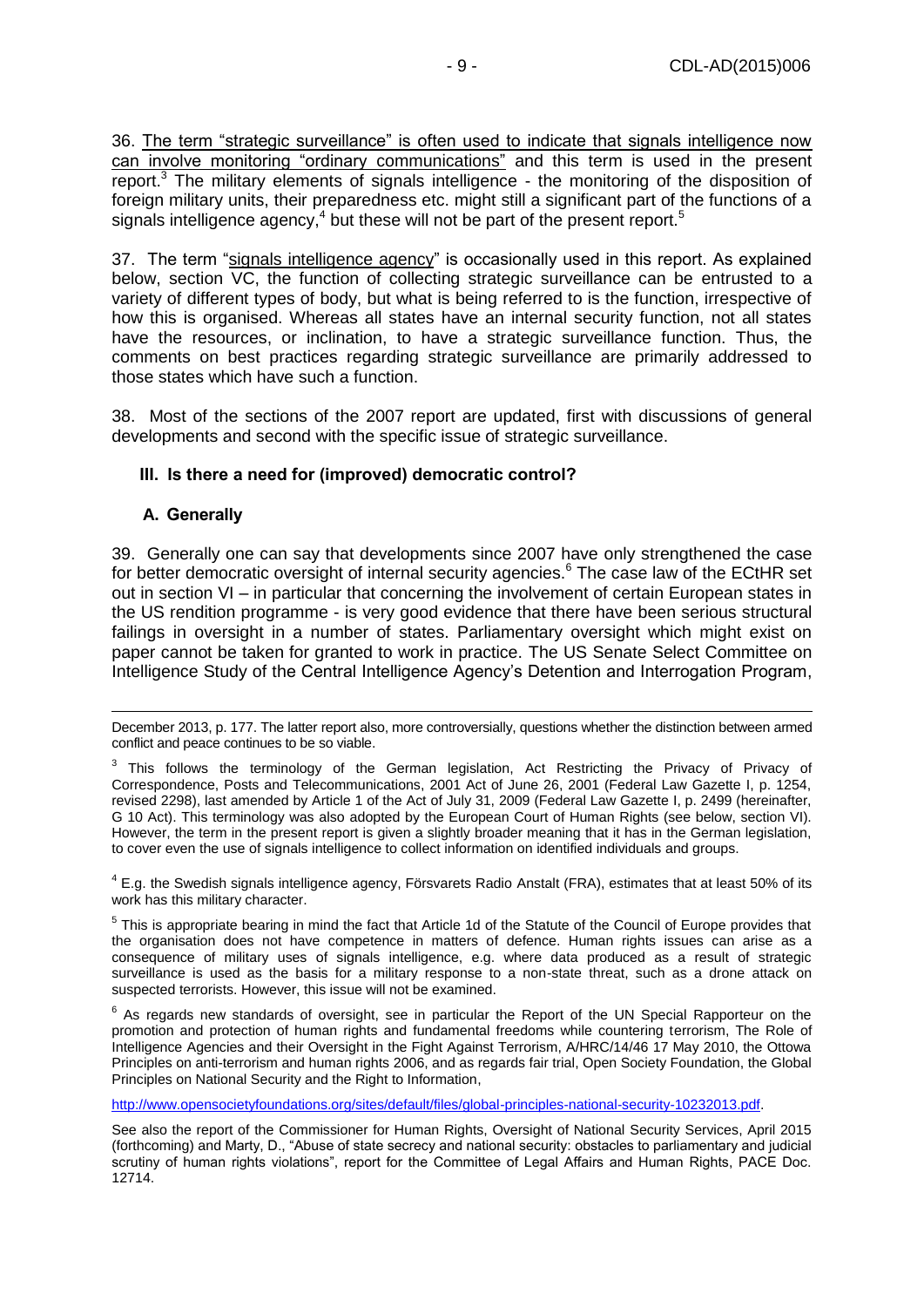made public in a declassified version in 2014,<sup>7</sup> is also evidence that, even in the state which started the modern trend of oversight, misuse of power and serious violations of human rights can occur.

40. The threat which terrorism poses to democratic societies waxes and wanes, or is perceived by public opinion as waxing and waning, depending upon its perception of other threats. At the present time, the conflicts in Iraq and Syria are generating fears over returning "foreign fighters". Radicalisation in the direction of violent extremism undoubtedly continues to be a threat. In the wake of a financial austerity measures, xenophobic extremism can thrive. Minorities - immigrants, Muslims etc. – can be blamed and alienated communities can become even more alienated. If one is no longer concerned about attacking a target which has some, at least, control over the political agenda (governments, parliaments), and instead is prepared to attack any target of symbolic significance then the targets are endless. "Lone wolf" terrorism is impossible to guard against. All of this creates much more work for internal security agencies, and understandably, calls for greater powers. But the need for any new powers for dealing with extremism and terrorism must be convincingly demonstrated, and if granted, must go hand in hand with improved controls and oversight.

### <span id="page-9-0"></span>**B. What is Strategic Surveillance?**

41. The focus of the 2007 Report was the oversight of security agencies. It began by explaining briefly what was being overseen and why, in other words: how security agencies gathered and analysed intelligence. Internal security agencies inter alia use covert collection of conversations by technical means (bugging), covert collection of the content of telecommunications and covert collection of metadata. $8$  The same must be done for strategic surveillance.

42. All of these methods of surveillance used by internal security agencies are "targeted" in the sense that they begin with the hypothesis that a person, or persons, have committed, are committing, or are planning the commission of a security offence, or, for states which do not limit the mandate of the security agency to investigating offences, are engaged in conduct threatening national security. All these methods interfere with Article 8 ECHR and other human rights and so a threshold is set in the law for initiating surveillance: there must be concrete facts indicating the criminal offence/security-threatening conduct, and the investigators must have "probable cause", "reasonable suspicion" or satisfy some similar test.

43. The decision to permit surveillance tends to be taken by a person, or body removed from the day to day conduct of the investigation, usually a court, but in some states a prosecutor, or a government minister. The permission is limited to a particular person, persons, or location and is given for a set period of time. The procedure before the permission granting body is invariably secret. For interceptions of the content of communications, or metadata in internal security or law enforcement operations, the telecommunications company is ordered to facilitate the interception, or hand over the metadata. If the telecommunications surveillance, together with other material, leads to sufficient evidence being gathered of involvement in security crime, then a prosecution may be brought. The telecommunications interception will then (in most states) be admissible evidence. Where there is insufficient evidence that an offence has been or is being

<sup>-</sup> $7$  www.intelligence.senate.gov/study2014.html.

<sup>&</sup>lt;sup>8</sup> Simply put, metadata is "data on data". In the context of telecommunications it is usually seen as all data not part of the content of the communication (although the boundaries between the two are not always clear). It means such things as numbers called, duration of call, location of the caller and the recipient etc.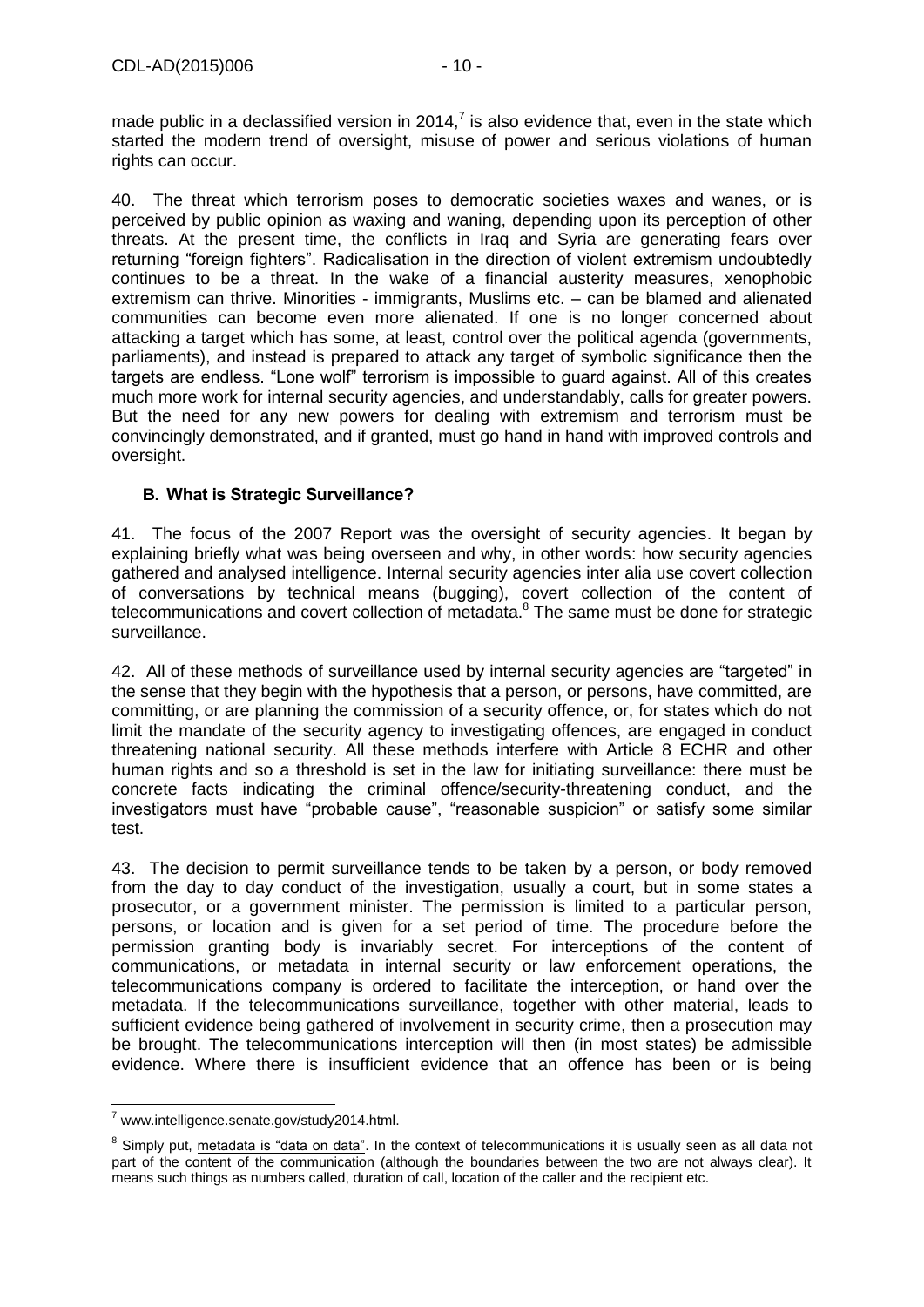committed, but reasonable suspicions remain, an investigation can continue. Security investigations tend to be longer lasting than ordinary law enforcement investigations. Where an investigation involving surveillance terminates, many states make a requirement that, after a given period of time, a person subject to such surveillance should be notified (if this can be done without imperilling investigation methods or sources).

44. At various stages in the proceedings, safeguards exist to weigh human rights against effectiveness in investigation of crime or threats against national security, to reduce the intrusion into human rights as much as possible and to limit the scope for abuse of power.

45. The safeguards for obtaining metadata for law enforcement or internal security purposes have tended to be less than those applicable to bugging or interception of the content of telecommunications, on the basis that access to metadata has been argued to involve less of an interference with privacy and other human rights.

46. Strategic surveillance involves access both to internet and telecommunications content and to metadata. It begins with a task being given to the signals intelligence agency to gather intelligence on a phenomenon or a particular person or group. Very large quantities of content data, and metadata, are then filtered and collected in a variety of different ways.  $9$ The bulk content is subjected to computer analysis with the help of "selectors".<sup>10</sup> These can relate to language, persons, key words concerning content (e.g. industrial products), communication paths and other technical data or all of these. This is one of the important stages for balancing personal integrity concerns against other interests. In practice, whether this process adequately limits unnecessary intrusion into innocent personal communications depends on both the relevance and specificity of the selector used and the quality of the computer algorithm employed to sort for relevant data within the parameters chosen (however, see also para 62 below).

47. The bulk metadata is analysed to identify communication patterns This usually takes the form of checking whether previously identified suspect telephone numbers (X) are in contact with other numbers (Y) and then whether Y is in contact with other numbers (Z) (so-called "contact chaining"). Contact chaining by means of metadata analysis also used for internal security and law enforcement investigations, but, as shown below (section VI), there are (or can be) differences, both as regards the scope and quantity of the chaining and as regards the applicable safeguards for privacy.

48. After the initial computerized searching, and deletion/refining, human analysts subject the data which is left to further analysis, deleting irrelevant material (often called "minimization"). This is another important stage for balancing privacy concerns against other interests. The material left is further refined and added to with other intelligence material, to produce a final product which is then stored for future use, disseminated etc.

 9 For technical details, see M. Cayford, C. van Gulijk & P.H.A.J.M. van Gelder, All swept up: An initial classification of NSA surveillance technology, in Nowakowski et al. (Eds), Safety and Reliability: Methodology and Applications, Taylor and Francis, 2015, part of the SURVEILLE research project. An explanation of the SIGINT process as a whole can be found in chapter 2 of the report of the National Research Council of the National Academies, Bulk Collection of Signals Intelligence: Technical Options, National Academy Press, 2015 (hereinafter: "National Research Council").

<sup>&</sup>lt;sup>10</sup> The National Research Council use "discriminant" to refer to terms employed to filter collection; as the collection process occurs in real time, the terms must of necessity be simpler than those used to search the bulk collected data ("selectors"). A "query" directed to collected data can combine several "selectors" (ibid., p. 38-9). For the sake of simplicity, "selector" is used for both terms in the present report.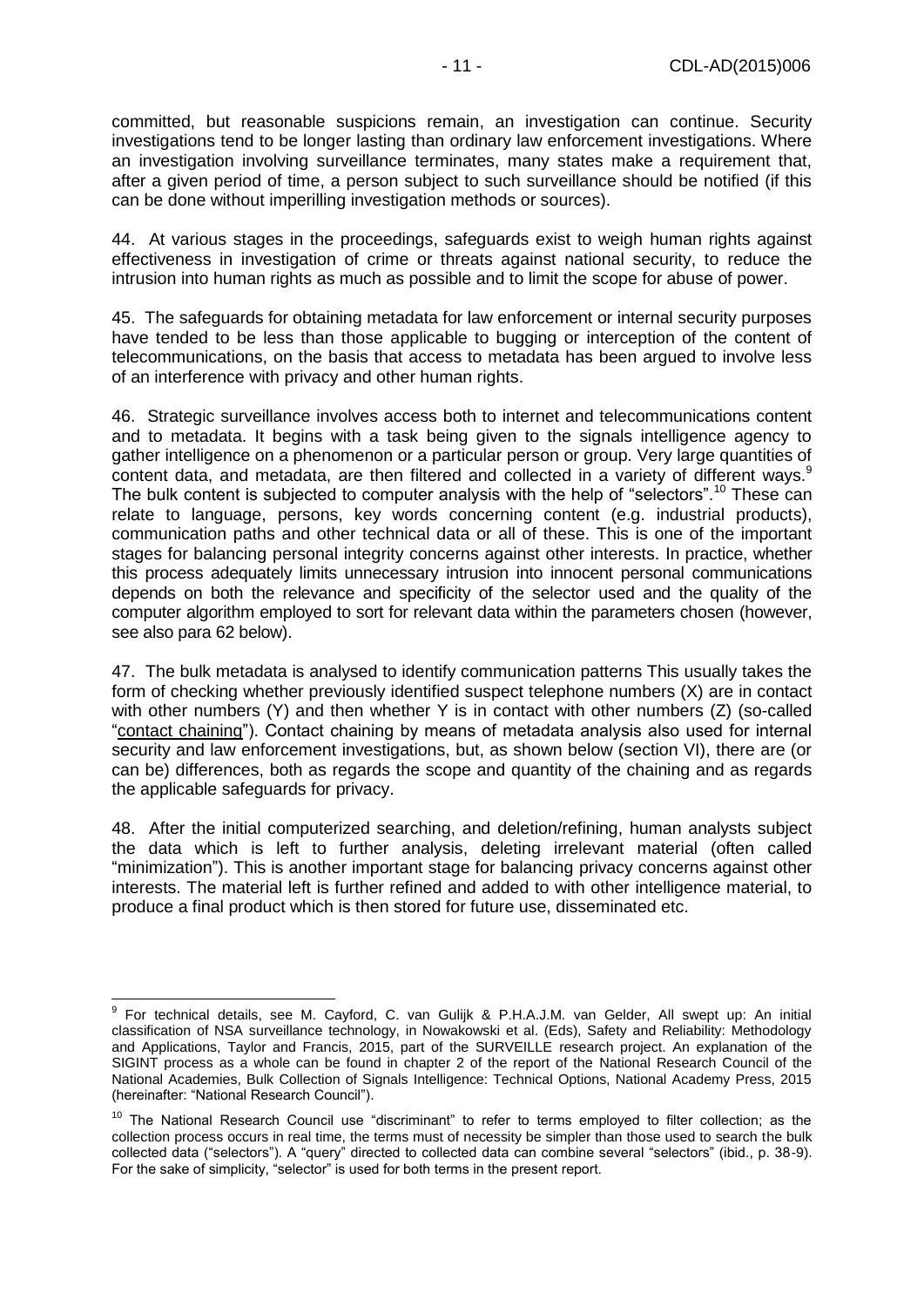-

49. The body which can task the signals intelligence agency to produce the requested intelligence will usually be set out in law or subordinate legislation: it may be a government minister, a government department, the armed forces (or part thereof) or an external or internal security agency. Determining the selectors most likely to produce the requested intelligence is to a large extent a technical issue. Thus, devising the specific selectors used is usually seen as a matter for the signals intelligence agency. However, in recognition of the impact the bulk collection and the use of selectors can have on human rights, several states now provide for a separate authorizing body. This body can authorize either the bulk collection or the list of selectors to be used for particular intelligence gathering operations, or both. The authorizing body may be a government minister (which obviously may be the same body as the tasking body) or an external judicial or quasi-judicial body.

50. The process of devising and refining selectors is dynamic. The signals intelligence agency continually tests search methods, communication channels etc. anticipating and dealing with actual or potential counter-measures by the target. In the course of such testing, useful intelligence may also be obtained.

51. Strategic surveillance thus differs in a number of ways from surveillance in law enforcement or more traditional internal security operations. It does not necessarily start with a suspicion against a particular person or persons. It can instead be proactive: finding a danger rather than investigating a known danger. Herein lay both the value it can have for security operations, and the risks it can pose for individual rights. Prosecution is not the main purpose of gathering intelligence. The intelligence is, however, stored and used in a number of ways which can affect human rights. Nonetheless, despite the differences between targeted and strategic surveillance, it is apparent that at various stages in the proceedings, safeguards can exist, or can be created, to weigh privacy and other human rights against effectiveness in investigation of crime or threats against national security, to reduce the impact on human rights and to limit the scope for abuse of power.

#### <span id="page-11-0"></span>**C. Weaker controls over strategic surveillance?**

52. In those states which have them, agencies engaged in signals intelligence tend to have the bulk of the intelligence budget, and produce most intelligence, but it is fair to say that they have tended to have weaker systems of oversight. There are a variety of explanations for this. The first has already been mentioned, namely that access to mere metadata is assumed not to seriously affect privacy. As shown below in this section, this is no longer correct. As regards the privacy impact on access to the content communications, the argument has been made that, unlike when a human analyst listens to a telephone conversation, the application of computerized search programmes (the selectors) to bulk data does not involve an interference with privacy. However, this argument is incorrect, at least from a human rights perspective: the selectors are devised by human beings. While selectors aimed at identifying a product, such as a chemical precursor, do not have a direct impact on human rights, selectors attributable to individuals or groups do.<sup>11</sup>

 $11$  One can argue that the interference with private life arises not at the point that the data is collected, but first *after* automated minimization processes have been applied to it. It is only the data which is retained after these processes which can be accessed. However, the mere *collection* of the data can affect other human rights (below, paras 62-63, 92).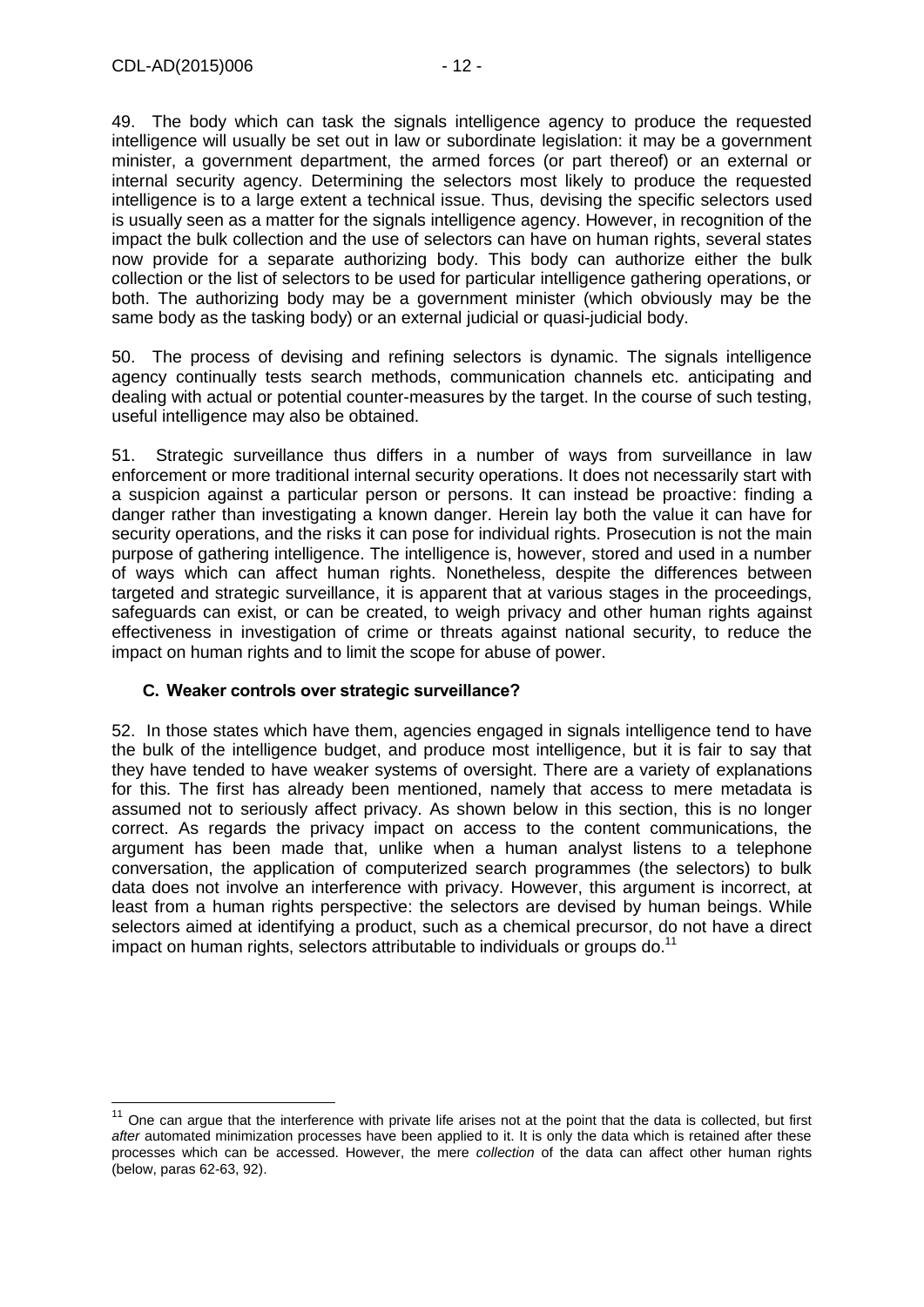53. A second, historical, explanation is the fact that international telecommunications used to be by means of radio. Expectations of privacy were generally less with radio.<sup>12</sup> However, the vast bulk of both national and international telecommunications is now by fibre-optic cable. Moreover, the amount of such traffic has increased enormously.

54. A third explanation is that strategic surveillance has grown out of military signals intelligence and is (or is intended to be) aimed at external (foreign) communications. Thus, it could be argued that interception of external communications primarily affected the privacy of non-citizens or non-residents. Whether, and if so, how, it is permissible to distinguish between citizens/residents on the one hand and non-citizens/non-residents on the other is considered below (section V(C). Of course, monitoring how one's citizens' communicate with foreigners also means monitoring one's citizens. Anyway, most digital telecommunication now is automatically routed to the most convenient/cheapest routes, and/or goes via the internet, meaning that communications which were previously internal (between individuals both present in the same state) now often cross national boundaries. And any communication with a foreign server, or by using a foreign internet service provider, is in one sense an "international" communication. Even to the extent that internal and external *threats* can be distinguished, and as mentioned above, this is no longer so easy, the nature of telecommunications now means that significant amounts of "internal" communications are likely to be collected in the course of gathering up relevant "external" communications. Thus, this inevitable (for technical reasons) mixing of the internal and external becomes an important argument for improved controls over strategic surveillance. To put it another way, there is a risk of circumvention of tougher domestic controls and oversight which might exist over "ordinary" surveillance (see below V(C)).

55. A fourth explanation for the fact that weaker controls have applied has been the technical complexity and rapid technological growth of the area. It has been difficult for politicians and lawyers to understand how strategic surveillance works, how it affects privacy and other human rights and how to go about devising appropriate checks and balances. Where such an area is left unregulated, it is the security and intelligence agencies which end up doing the necessary balancing between different interests, not the legislature. And as pointed out in the 2007 report, security and intelligence agencies have a natural tendency to want more information.<sup>13</sup>

56. Fifthly, the primacy the executive has in many states in the areas of foreign policy and defence, either by virtue of the Constitution, or de facto, by virtue of its control over information in these areas, can also have contributed to the lack of legislation in certain states. There is a link here to the third reason: it is likely that an agency which is designed to provide intelligence to inform foreign policy generally and/or military/strategic security has been perceived as requiring a different form of oversight than an agency which is designed to provide intelligence on internal security threats and which has (or has had) a more palpable impact on the human rights of citizens or residents. An agency which has not had to think so much about how its work impacts upon human rights, i.e. including foreigners' human rights, has now had to start thinking in such terms. By contrast with the rapid technological growth in the area, the creation of a "rights respecting" organizational culture is a relatively slow process.

-

 $12$  The "reasonable expectations of privacy" test can be criticized, inter alia for making privacy contingent on technology. At least for states bound by the ECHR, no distinctions between radio and cable traffic can be drawn today, see below section VI.

<sup>13</sup> Para 58.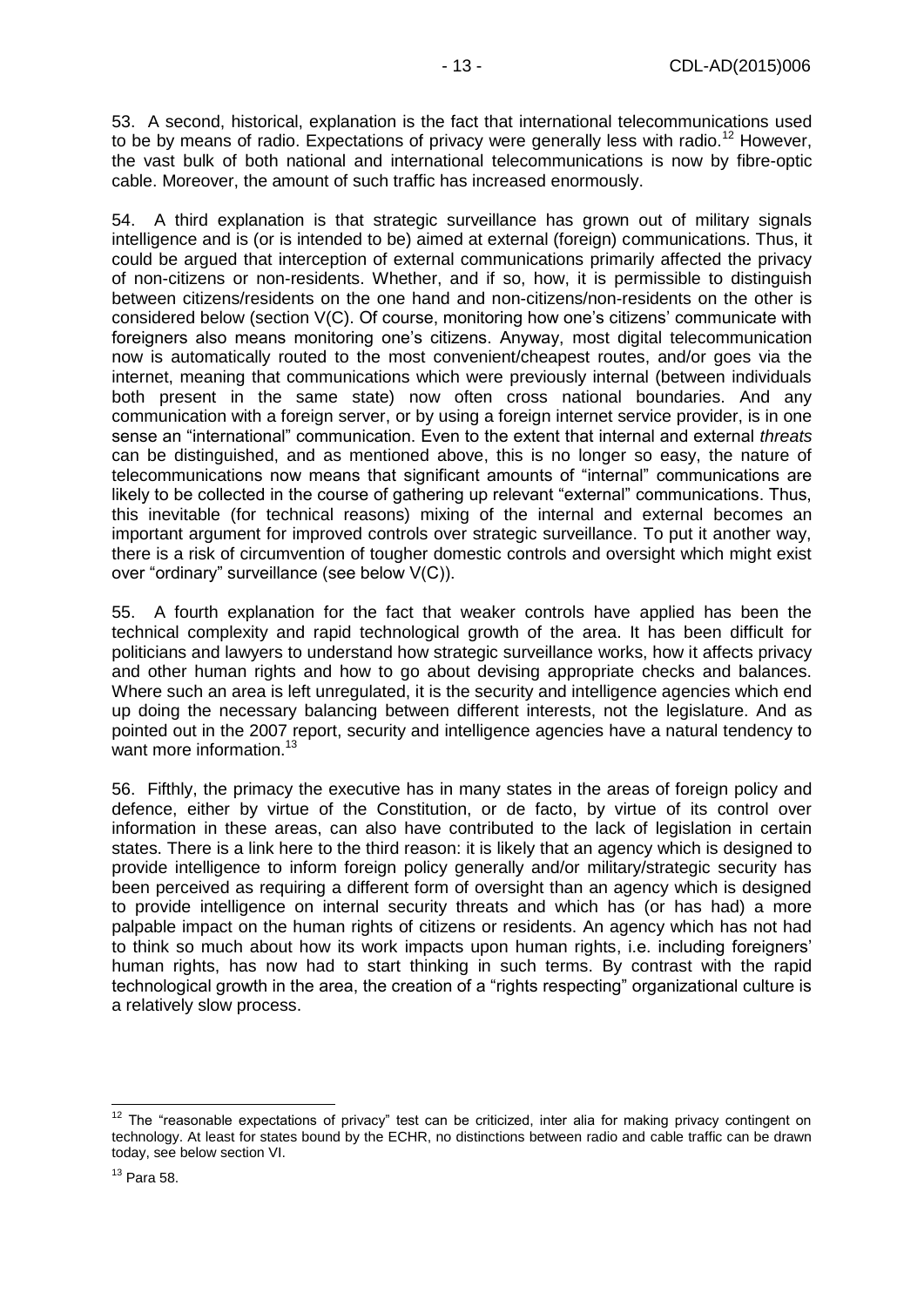57. Sixthly, since the terrorist attacks of September 11 2001, the budgets and manpower of many signals intelligence agencies have been increased significantly. As the 2007 report notes, <sup>14</sup> such rapid expansion creates various risks. The natural tendency on intelligence agencies to gather too much intelligence can be insufficiently held in check, especially if the integrity and professionalism of the staff (the main restraint on too much intelligence gathering) is weakened by political pressure.

58. Finally, signals intelligence is to a significant extent an international cooperative network, and there are particular problems involved in overseeing an international network (see below, section V(E). However, one can note here that the allegations made of lack of control over signals intelligence also focused attention on intelligence exchange. Although data transferred is argued to be covered by equivalent national standards of personal integrity protection, "national security" is routinely an exception to these national standards. A possible consequence of this is that, when data is transferred, foreign intelligence and security agencies might not need to comply with any of the originator state's rules on data protection.

#### <span id="page-13-0"></span>**D. Mass Surveillance?**

59. Bearing these points in mind, it is undoubtedly appropriate to have a proper discussion regarding oversight of strategic surveillance, and such discussions have been occurring in a number of states. The issue became particularly topical as a result of detailed allegations made by a former US National Security Agency (NSA) contractor, Edward Snowden, in June 2013. Fears were expressed as a result of these allegations that the activities of the NSA in particular, but also the equivalent signals intelligence agencies in other states, including several Council of Europe states, involved "mass surveillance". The concern caused by these allegations about NSA capabilities and practices was exacerbated by the fact that US companies dominate the internet, and the much internet traffic is routed through the internet "backbone" in the US. It led inter alia to the UN General Assembly adopting a resolution on the right to privacy in the digital age<sup>15</sup> an inquiry in the Liberty committee of the European Parliament,<sup>16</sup> and the Parliamentary Assembly of the Council of Europe,<sup>17</sup> to proposals made by service providers<sup>18</sup> and an NGO coalition<sup>19</sup> for global regulatory principles.

60. Mass surveillance is not a legal term. It can be seen as a contrast to "targeted" surveillance (above). One associates the term with police states, such as Nazi Germany or the pervasive surveillance carried out by the secret police in the Soviet Union and Eastern Europe during the time of the Warsaw Pact states of the whole, or large part of, the population.

[https://www.reformgovernmentsurveillance.com.](https://www.reformgovernmentsurveillance.com/)

 $\overline{1}$  $14$  Para 64.

<sup>&</sup>lt;sup>15</sup> General Assembly Res 68/167. The right to privacy in the digital age, 18 December 2013. See also Report of the Office of the United Nations High Commissioner for Human Rights, The right to privacy in the digital age, A/HRC/27/37, 30 June 2014.

<sup>&</sup>lt;sup>16</sup> European Parliament, LIBE, REPORT on the US NSA surveillance programme, surveillance bodies in various.

Member States and their impact on EU citizens' fundamental rights and on transatlantic cooperation in Justice and Home Affairs (2013/2188(INI)) 21.2.2014.

<sup>&</sup>lt;sup>17</sup> PACE, Committee on Legal Affairs and Human Rights, Mass surveillance, Rapporteur: Mr Pieter Omtzigt (report expected April 2015).

<sup>&</sup>lt;sup>18</sup> Global Government Surveillance Reform: The Principles, 9 December 2013, available at:

<sup>&</sup>lt;sup>19</sup> International Principles on the Application of Human Rights to Communications Surveillance. Final version May 201[4 https://en.necessaryandproportionate.org/text.](https://en.necessaryandproportionate.org/text)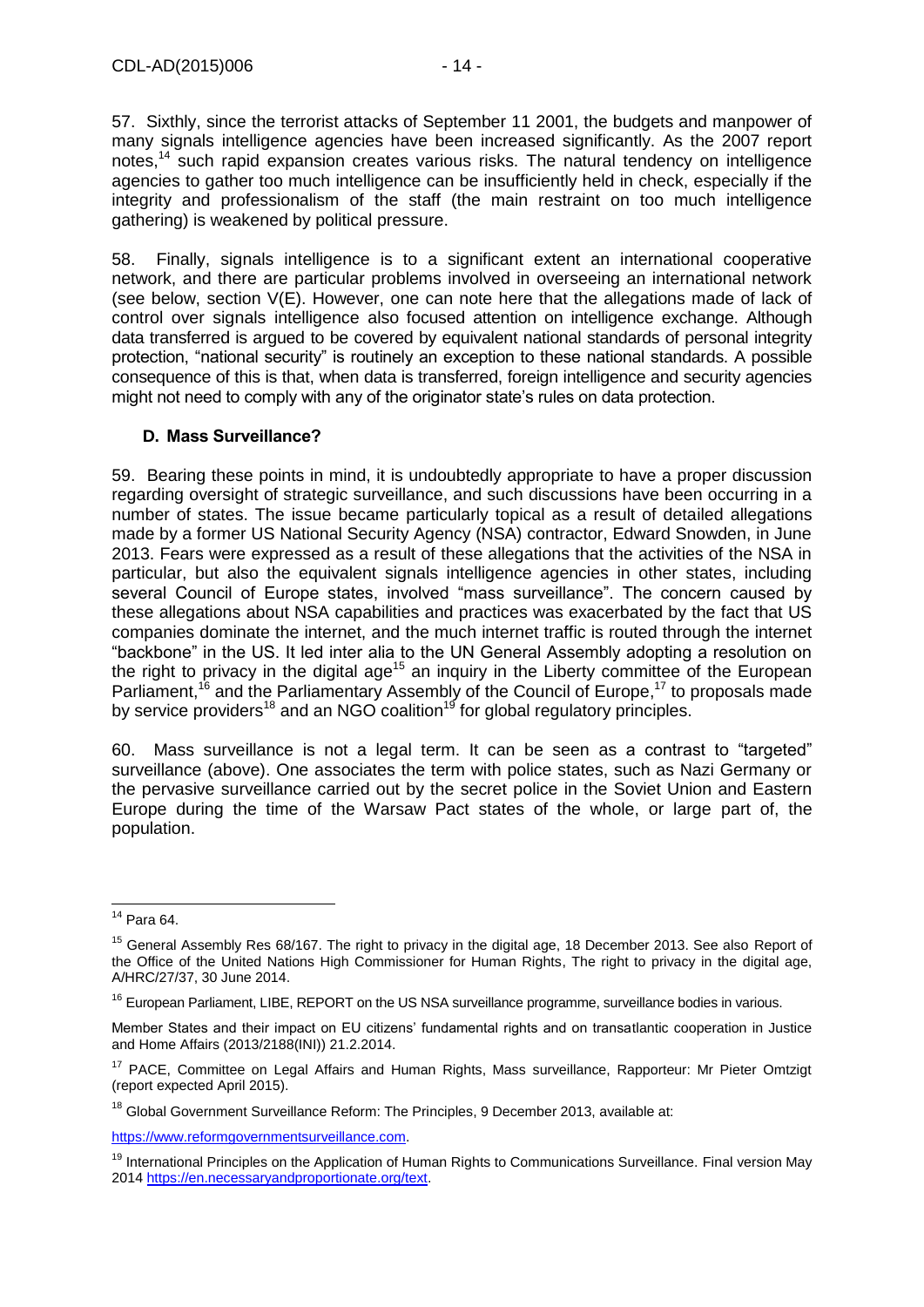61. One can argue, broadening the perspective, that strategic surveillance is only one part of an overarching trend towards more proactive surveillance of the population; gathering data on a large segment of the population, retaining it for a period of years and making it available for searches. Other such examples are legal requirements on companies to retain and make available airline passenger name records (PNR) data, telephony and internet metadata and financial transactions.

62. Intercepting bulk data in transmission, or requirements on telecommunications companies to store and then provide telecommunications content data or metadata to law enforcement or security agencies, involves, as such, an interference with the privacy and other human rights of a large proportion of the population of the world, as very many people are now using telecommunications.<sup>20</sup> Together with changed social behaviour at least in the developed world – putting a large part of one's private life in social media and rarely turning off one's mobile phone – such data can provide a great deal more information about people, including information about the core of personal integrity than was the case when metadata consisted of lists of landlines called, and the duration of these calls.<sup>21</sup> Simply knowing that one's online behavior is being recorded and *may* subsequently be scrutinized by law enforcement or security agencies can and does affect a person's behavior.

63. As far as metadata is concerned, for EU states, a recognition of the greater impact this entails on personal integrity came recently when the Court of Justice of the EU (CJEU) annulled the EU data retention directive.<sup>22</sup> Courts in EU states have followed suit, stressing the need for improved controls over metadata collection.<sup>23</sup> Retention/transfer requirements for metadata also entails a certain chilling effect on freedom of expression and association and the right to seek information freely, all of which can be constitutional rights.<sup>24</sup>

64. However, at least from a European perspective, the main interference is with privacy/data protection<sup>25</sup> and the main interference with this occurs when the stored personal data is *accessed* in some way by law enforcement/security and intelligence agencies and subjected to processing by them (or by the telecommunications companies on their behalf).

65. Having said this, the two interferences are obviously linked: a retention/transfer requirement creates a *potential* for mass surveillance. This becomes *actual* mass surveillance if the threshold requirements for permitting access to this data are set low, and the personal data of many people is in fact accessed. This applies irrespective of the agency or agencies doing the accessing. Metadata in particular can be subject to automated

-

<sup>&</sup>lt;sup>20</sup> Cf. UN Special rapporteur on the promotion and protection of human rights and fundamental freedoms while countering terrorism, 4th annual report, 23 September 2014, A/69/397, paras 18-19, Council of Europe Commissioner for Human Rights, Comment 24 October 2013.

<sup>&</sup>lt;sup>21</sup> Cf. Opsahl, K., Why Metadata Matters, Electronic Frontier Foundation, [https://www.eff.org/deeplinks/2013/06/why-metadata-matters,](https://www.eff.org/deeplinks/2013/06/why-metadata-matters) Tokmetzis, D., [https://www.bof.nl/2014/07/30/how](https://www.bof.nl/2014/07/30/how-your-innocent-smartphone-passes-on-almost-your-entire-life-to-the-secret-service/)[your-innocent-smartphone-passes-on-almost-your-entire-life-to-the-secret-service/.](https://www.bof.nl/2014/07/30/how-your-innocent-smartphone-passes-on-almost-your-entire-life-to-the-secret-service/) See also Declaration of the Committee of Ministers on Risks to Fundamental Rights stemming from Digital Tracking and other Surveillance Technologies (Adopted by the Committee of Ministers on 11 June 2013 at the 1173rd meeting of the Ministers' Deputies) https://wcd.coe.int/ViewDoc.jsp?id=2074317.

<sup>&</sup>lt;sup>22</sup> Joined Cases C-293/12 and C-594/12 Digital Rights Ireland and Seitlinger and Others, 8 April 2014.

 $^{23}$  See e.g. Austrian Constitutional Court, decision G 47/2012 and others of 27 June 2014. In some cases, the negative judgments preceded that of the CJEU, see in particular, the judgment of the German Federal Constitutional Court in 1 BvR 256/08, 1 BvR 263/08, 1 BvR 586/08 regarding the data retention directive.

<sup>&</sup>lt;sup>24</sup> See below, section VI.

 $25$  The relationship between privacy and data protection is not discussed in the present study. They are, for example, separate rights under the EU Charter of Rights, whereas they are two different elements of the same right under Article 8 ECHR.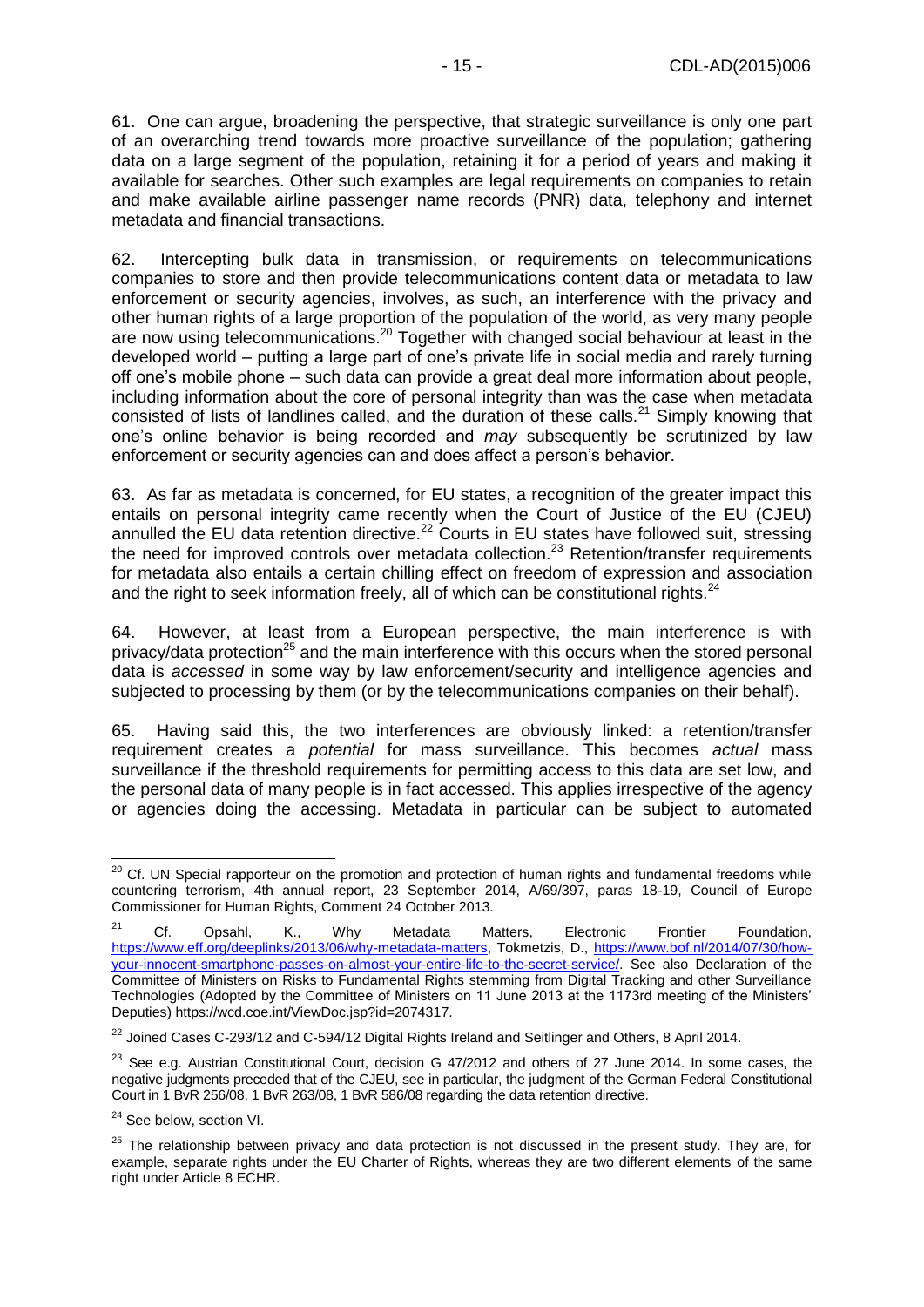processing, which explains part of its value to law enforcement and internal security agencies.

66. Compared to law enforcement or internal security agencies, signals intelligence agencies tend to possess much more powerful computing facilities, and thus have an ability to process and analyse vast amounts of data. Their potential to engage in "mass surveillance" is thus correspondingly greater.

67. Whether, in fact, signals intelligence agencies are engaged in gathering intelligence on large numbers of people is the subject of dispute. The US Office of the Director of National Intelligence (ODNI) 2013 Transparency Report indicated that in that year, over 90,000 foreign individuals and entities were targeted under section 702.<sup>26</sup> Such a target list compared to, say, 3 billion people regularly using the internet and telecommunications communications, is relatively speaking, not "mass surveillance". However, one must also take into account first that "entities" means a much higher number of individuals, that the targets are in communication with other people and second, the error rate, resulting in the collection of communications of people other than the direct targets. A (modest) error factor of 9 would give at least 810,000 individuals' communications being intercepted, stored and processed. $^{27}$ While diligent minimization by human analysts should remove some of the obvious errors, it will certainly not remove them all, and one must not take for granted that the human minimization is diligent, at least as far as foreigners are concerned (this may not be a prioritized task for the agency).<sup>28</sup> The global security responsibilities, and so intelligence needs, of the US must be borne in mind. Still, it seems apparent that the NSA collects and, even after minimization, stores data on large numbers of people.

68. But the important issue is not determining whether or not this, and equivalent measures by other signals intelligence agencies is "mass surveillance" $29 - a$  term which anyway is not legal in character - but deciding how strategic surveillance should be properly regulated in a Rechtsstaat.

#### <span id="page-15-0"></span>**IV. Jurisdiction**

69. Strategic surveillance is conducted both within the territory of a state and outside the territory of the state, by units operating from military bases in allied states, embassies or in ships and aircraft on, respectively, over the high seas. The collection of intelligence on or over the high seas, or in the territory of another state, with that state's permission, will not be in violation of the customary international law norm of non-intervention. <sup>30</sup> However, the case

<sup>26</sup> <sup>26</sup> See [http://icontherecord.tumblr.com/transparency/odni\\_transparencyreport\\_cy2013.](http://icontherecord.tumblr.com/transparency/odni_transparencyreport_cy2013) See further [http://www.washingtonpost.com/world/national-security/us-releases-data-on-sensitive-surveillance-programs-for](http://www.washingtonpost.com/world/national-security/us-releases-data-on-sensitive-surveillance-programs-for-first-time/2014/06/27/46bbd47e-fe3a-11e3-8176-f2c941cf35f1_story.html)[first-time/2014/06/27/46bbd47e-fe3a-11e3-8176-f2c941cf35f1\\_story.html.](http://www.washingtonpost.com/world/national-security/us-releases-data-on-sensitive-surveillance-programs-for-first-time/2014/06/27/46bbd47e-fe3a-11e3-8176-f2c941cf35f1_story.html)

<sup>&</sup>lt;sup>27</sup> Barton Gellman, Julie Tate, and Ashkan Soltani. "In NSA-intercepted data, those not targeted far outnumber the foreigners who are" *Washington Post* (July 5, 2014).

 $28$  Cf. Barton Gellman, How 160,000 intercepted communications led to our latest NSA story, http://www.washingtonpost.com/world/national-security/your-questions-answered-about-the-posts-recentinvestigation-of-nsa-surveillance/2014/07/11/43d743e6-0908-11e4-8a6a-19355c7e870a\_story.html.

<sup>&</sup>lt;sup>29</sup> The National Research Council report instead uses the terms "bulk" and "targeted" collection. It is pointed out that it is misleading to say that any collection using selectors is "targeted", because using a wide selector (e.g. "Syria") will mean that a great deal of data is collected. On their definition, it is not the amount of the data which makes it "bulk" but the fact that a (larger) proportion of extra data is collected beyond currently known targets, National Research Council, p. 33.

<sup>&</sup>lt;sup>30</sup> There is still the question of proof. In Weber and Saravia v. Germany, No. 54934/00, decision 29 June 2006, the applicants had argued that by intercepting private communications beginning and ending in another country the German authorities were violating international law. The Court considered that the term "law" refers back to national law, including rules of public international law applicable in the State concerned. However, the Court required proof in the form of "concordant inferences that the authorities of the respondent State have acted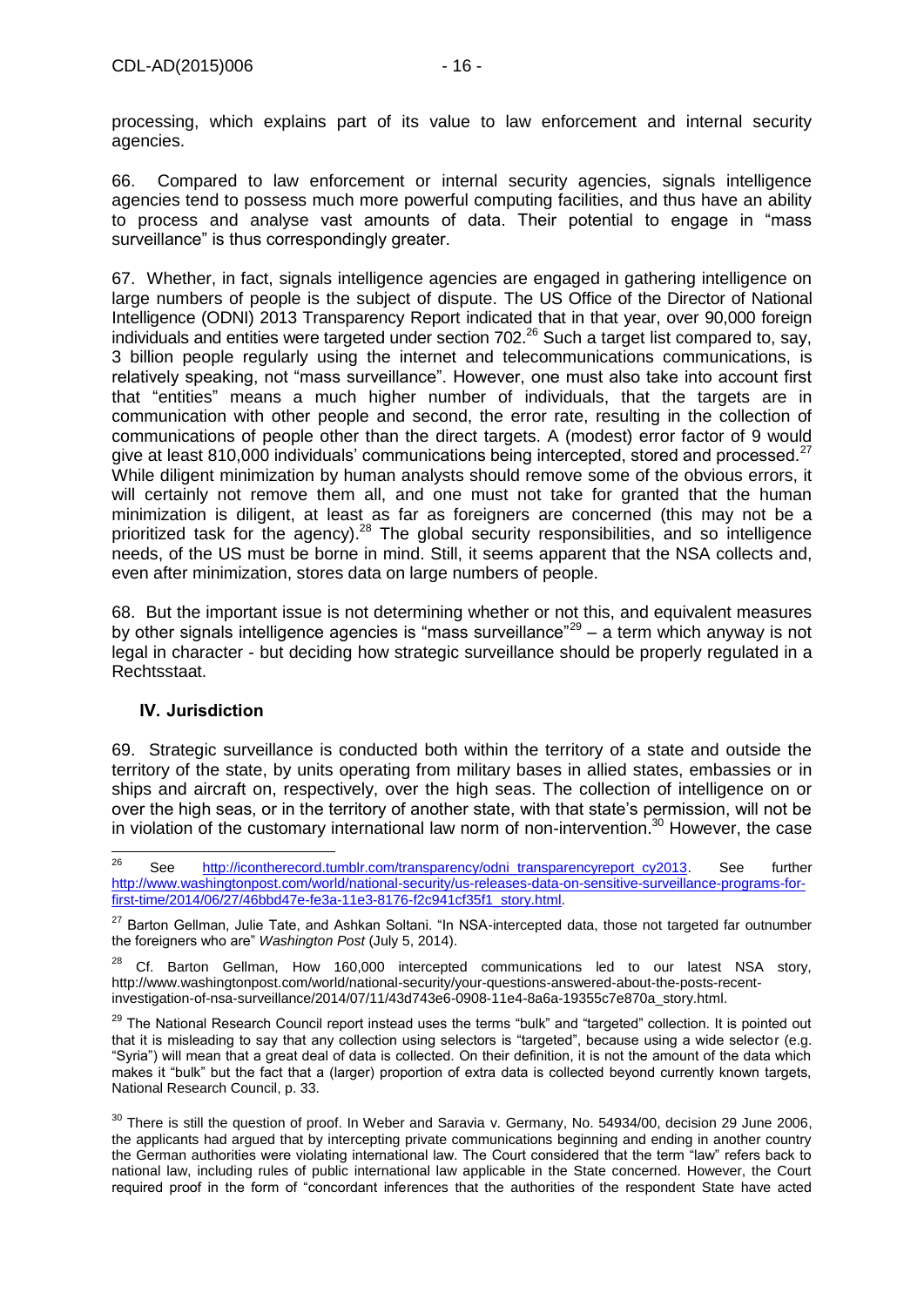law of the ECtHR, and the UN Human Rights Committee clarifies that human rights obligations under these treaties can extend to activities conducted wholly extraterritorially.<sup>31</sup> Collection facilities in military bases, or vessels situated outside national territory can thus also be within "jurisdiction" for state parties to these treaties.<sup>32</sup> In any event, the processing, analysis and communication of this material is clearly within national jurisdiction and is governed both by national law and states' applicable human rights obligations.<sup>33</sup>

70. Two further points should be noted here. It may be technically possible for an agency in one state (A) remotely to gain access to computers physically situated within the territory of another state (B), and use this access to plant malware on the computer, allowing it to be monitored. This technical capability does not alter the fact that the computer is within the territory of B, and clearly within its criminal and administrative law jurisdiction.<sup>34</sup> Thus, if A plants malware for security/law enforcement purposes in computers in B, then this risks violating the norm of non-intervention if it is not done in compliance with B's law (if this is possible under the law of B at all).

71. Another related issue arises from the fact that a state (A) may impose legal obligations upon companies incorporated under its law offering computer services to individuals and companies in state B to make available the data generated as a result of these services to agencies in A for the purposes of law enforcement or protection of national security. Such disclosure obligations may be backed by criminal sanctions under A's law. This disclosure will not be "unauthorized", in the sense that the contract between the service provider and the individual/company which provides for maintaining the confidentiality of this data will usually make an exception for national regulatory legislation. However, the issue which arises here is the possible conflict which might arise between such legislation in A and data protection legislation which may be applicable in B (and which may also be criminally sanctioned). US companies dominate the provision of internet services (e.g. Microsoft, Apple, Google, Facebook, Twitter), meaning that US disclosure obligations come under particular focus. In any event, the risk that companies are being placed under competing, or even incompatible obligations, is a good reason for attempting to reach minimum international standards on privacy protection.

-

extraterritorially in a manner that is inconsistent with the sovereignty of the foreign State and therefore contrary to international law" (para. 87). The Court in these circumstances found that the applicants failed to prove their allegations.

<sup>&</sup>lt;sup>31</sup> For the ECHR, see Ilascu and Others v. Republic of Moldova and Russia, 8 July 2004, Ocalan v. Turkey, 12 May 2005, Al-Saadoon and Mufdhi v. UK, 2 March 2010, Al-Jedda v. UK, 7 July 2011, In 2014, the HRCttee stated: "The State party should (a) Take all necessary measures to ensure that its surveillance activities, both within and outside the United States, conform to its obligations under the Covenant, including article 17; in particular, measures should be taken to ensure that any interference with the right to privacy complies with the principles of legality, proportionality and necessity, regardless of the nationality or location of the individuals whose communications are under direct surveillance; (CCPR/C/USA/CO/4, para 22". See also UN Special rapporteur on the promotion and protection of human rights and fundamental freedoms while countering terrorism, 4th annual report, 23 September 2014, A/69/397. .

<sup>&</sup>lt;sup>32</sup> See Venice Commission Opinion no. 363/2005, on the international legal obligations of Council of Europe member States in respect of secret detention facilities and inter-State transport of prisoners adopted by the at its 66th Plenary Session (Venice, 17-18 March 2006), Medvedyev and Others v. France 23 March 2010, Hirsi Jamaa and Others v. Italy, 23 February 2012.

<sup>&</sup>lt;sup>33</sup> In Weber and Saravia, the Court considered that "Signals emitted from foreign countries are monitored by interception sites situated on German soil and the data collected are used in Germany" (para. 88).

<sup>&</sup>lt;sup>34</sup> Cf. Cybercrime Convention, 2001, ETS 185 Articles 2-6, 22.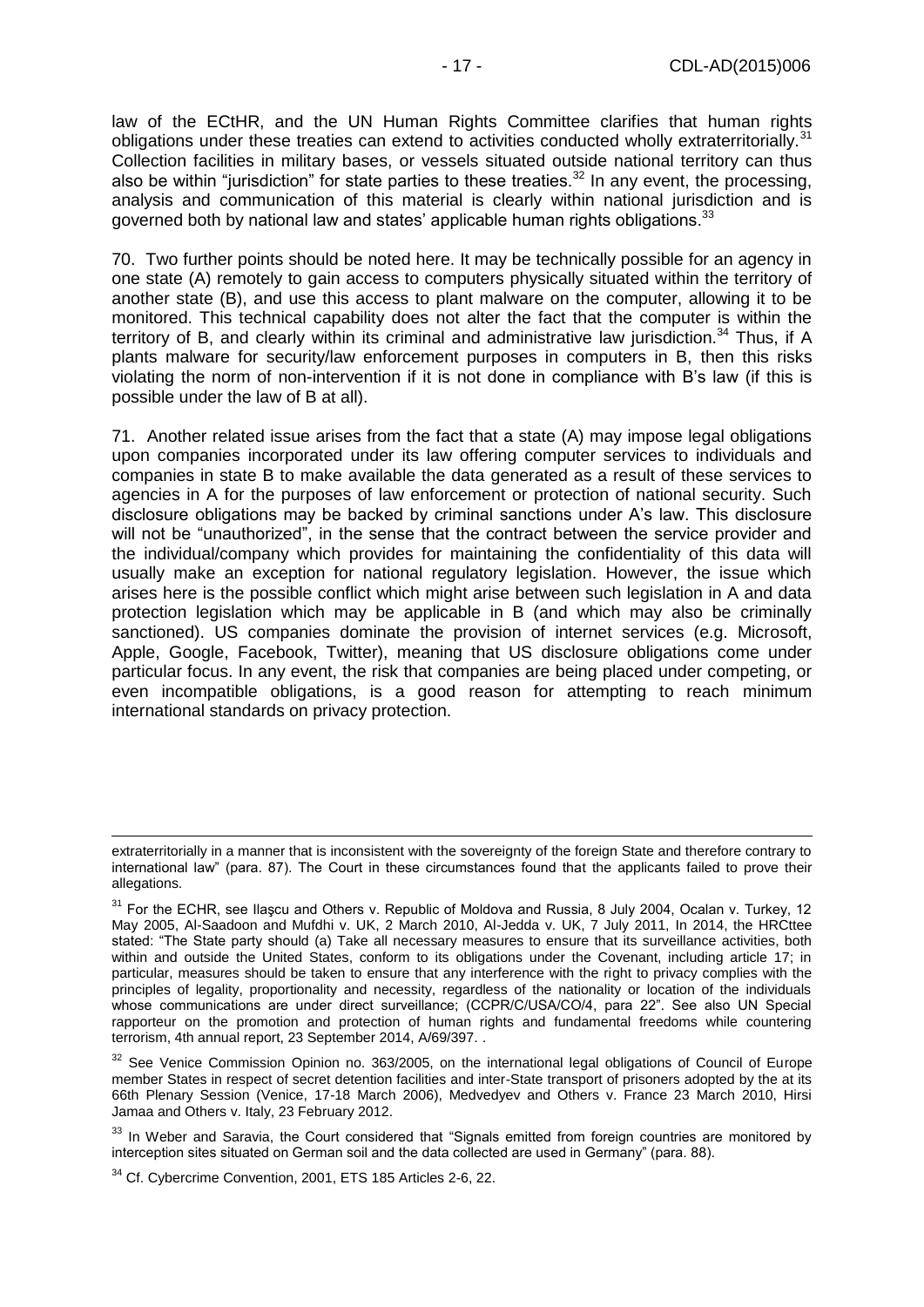# <span id="page-17-0"></span>**V. Accountability - Constitutional and Organizational Contexts**

# <span id="page-17-1"></span>**A. Organization.**

72. As noted in the 2007 report, states differ as to how they organize their security functions and this is an important part of the context of oversight, as the oversight arrangements track the way the security function is organized. The cost of data storage and bandwidth has gone rapidly down but signals intelligence is still expensive, and requires sophisticated technical competence. As already mentioned, many states do not have this competence, or are unwilling to undertake the expenditure involved. All developed states nowadays nonetheless require a defensive – cyber security – function. For those states who have an offensive signals intelligence capacity, some states organise this in the form of a specialist signals intelligence agency (e.g. US, UK, Sweden), whereas in others the foreign (external) intelligence agency has this as one of its tasks (Germany, France). In the Netherlands, the civil and military intelligence and security services have created a combined team: the Joint Sigint and Cyber Unit.

# <span id="page-17-2"></span>**B. Form of the mandate.**

73. Most democratic states, in recognition of the impact strategic surveillance has on human rights, have placed at least part of the mandate of the signals intelligence function in primary legislation.<sup>35</sup> As explained below in section VI, this is also a requirement of the ECHR. More detailed norms, or guidelines, are normally set out in subordinate legislation promulgated by the executive (which, if in the form of executive orders will usually be published) or by the head of the agency in question (which will usually be secret). The technical nature of the subject, and the international cooperation, by which bulk data is transferred between signals intelligence agencies, can give rise to quality of law issues (foreseeability etc.). This arose, for example, as regards the mandate of the British signals intelligence, GCHQ, before the ECtHR in 2008, and again, in 2014, before the British Investigatory Powers Tribunal, IPT (see below section VI).

# <span id="page-17-3"></span>**C. Security priorities/the content of the mandate.**

74. How broadly or narrowly drafted the agency's mandate is, is a crucial part of limiting the scope for abuse. The mandate of the signals intelligence agency to a large extent determines the tasks of the external control and/or oversight body or bodies and this justifies dealing with it in some detail here. Where the mandate of a signals intelligence agency is framed very broadly to allow the collection of data concerning "relevant" "foreign intelligence" or data of "relevance" to the investigation of terrorism, then over-collection of intelligence is very likely (see 2007 report, para. 58). The US Privacy and Civil Liberties Oversight Board (PCLOB) found that the NSA had, lawfully, collected very large amounts of foreign intelligence under the section 702 programme (see below para 128). However, the supporting documentation behind this collection was often inadequate. The agency had contented itself with justifying the foreignness of the target, not explaining in what ways the collection of intelligence about it would promote the national security of the US.<sup>36</sup> A similar

 $\overline{a}$  $35$  See, e.g. Sweden, Defence Intelligence Act (2000:133), Signals Intelligence Act (2008:717), Germany, G 10 Act, UK, Regulation of Investigative Powers Act (RIPA) 2000.

<sup>&</sup>lt;sup>36</sup> PCLOB, Report on the Surveillance Program Operated Pursuant to Section 702 of the Foreign Intelligence Surveillance Act, July 2, 2014 (hereinafter, PCLOB section 702 report) p. 135 "The Board's review of the Section 702 program showed that the procedures for documenting targeting decisions within the NSA, and the procedures for reviewing those decisions within the executive branch, focus primarily on the foreignness determination —— establishing that a potential target is a non-U.S. person reasonably believed to be located abroad… [these] typically indicate what category of foreign intelligence information they expect to obtain from targeting a particular person in a single brief sentence that contains only minimal information about why the analyst believes that targeting this person will yield foreign intelligence information. As a result, the Section 702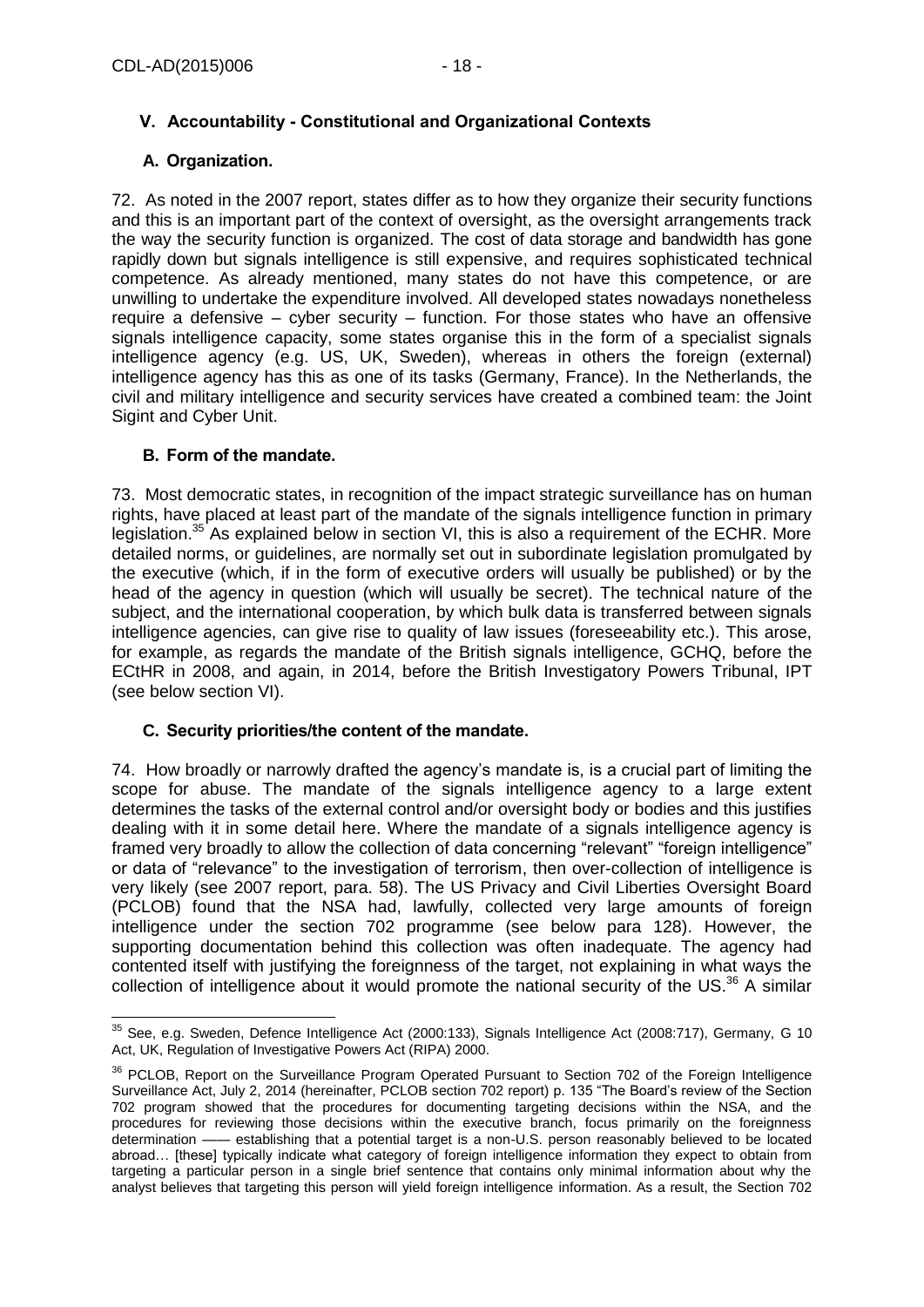conclusion was reached by the Dutch oversight body, the CTIVD. $37$  The Dutch experience shows that even where the oversight body has the formal power to express opinions on the proportionality/appropriateness of particular intelligence gathering operations (below, section X), this is of little use if there is no documentation to analyse.

75. Signals intelligence operations aimed at obtaining intelligence on terrorism can usually be assumed to be better documented (partly specific security or law enforcement investigations are already in operation, and thus to some extent the supporting documentation is already there). However, as shown below in section VI, a threshold of e.g. "information of *relevance* to terrorism" is significantly lower than a threshold that the individual being monitored must be *involved* in a specific terrorist offence (or at least, criminalized terrorist conduct of some sort).

76. Another issue related to the mandate is the distinction which has operated – particularly in the US, but even in other states $38$  – between citizens and residents on the one hand, and non-citizens and non-residents on the other. This issue is relevant as regards possibly differential standards to be satisfied for targeting, but also as regards retaining, communicating etc. data. Because of the frequency with which communications, in the modern globalized world, occur between citizens and non-citizens of a particular state, more permissible standards for targeting and retention of communication that involves at least one non-citizen creates the potential for abuse, as a loophole to collect information on citizens who would otherwise be protected under domestic law. Furthermore, such an automatic distinction can be criticized on fundamental grounds: the rights under both the ICCPR and the ECHR apply to everyone within the state's jurisdiction.<sup>39</sup> All individuals thus have privacy rights *vis à vis* states party to these conventions. The applicable US regulation now provides that all individuals have privacy rights.<sup>40</sup> And the aforementioned difficulty in practice of distinguishing between internal and external communications (above section IV) is alleged to work to non-citizens benefit, as it means that, in practice, the higher (citizen) standards are applied in the automated minimization processes.<sup>41</sup> If this is correct, then it is an important step forward, and one which other concerned states should also take, if they have not already done so.<sup>42</sup> However, this recognition of foreigner's privacy rights still presumably allows different tests of relevance, proportionality and necessity as regards targeting,

oversight team from the DOJ and the ODNI cannot scrutinize these foreign intelligence purpose determinations with the same rigor that it scrutinizes foreignness determinations." The PCLOB recommended improvements in motivation and documentation (p. 134) and that this be overseen by FISC (p. 136).

<sup>37</sup> De Commissie van Toezicht betreffende de Inlichtingen- en Veiligheidsdiensten (CTIVD) Annual Report, 2011-2012, p. 96.

<sup>38</sup> The safeguards in the German legislation (below, paras 123-125) do not apply to non-citizens/non-residents, a significant defect from human rights perspective and something which has been criticized by German commentators, see Huber B., Die strategische Rasterfahndung des Bundesnachrichtendienstes – Eingriffsbefugnisse und Regelungsdefizite, Neue Juristische Wochenschrift, 2013, heft 35, 2572-2576.

<sup>39</sup> See the criticism expressed by the UN Special rapporteur on the promotion and protection of human rights and fundamental freedoms while countering terrorism, 4th annual report, 23 September 2014, A/69/397.

<sup>40</sup> PDD 28, section 4 "All persons should be treated with dignity and respect, regardless of their nationality or wherever they might reside, and all persons have legitimate privacy interests in the handling of their personal information". It does not change the position of the US government that the ICCPR has no extraterritorial effect.

<sup>41</sup> PCLOB, Section 702 Report, p. 100 "as a practical matter, non-U.S. persons also benefit from the access and retention restrictions required by the different agencies' minimization and/or targeting procedures. While these procedures are legally required only for U.S. persons, the cost and difficulty of identifying and removing U.S. person information from a large body of data means that typically the entire dataset is handled in compliance with the higher U.S. person standards".

 $42$  See e.a. Sweden where the relevant act (2008:717) on Signals Intelligence provides for a minimization duty regarding selectors (section 5), and destruction requirements in sections 3 and 7. There is no explicit limiting of this to citizens.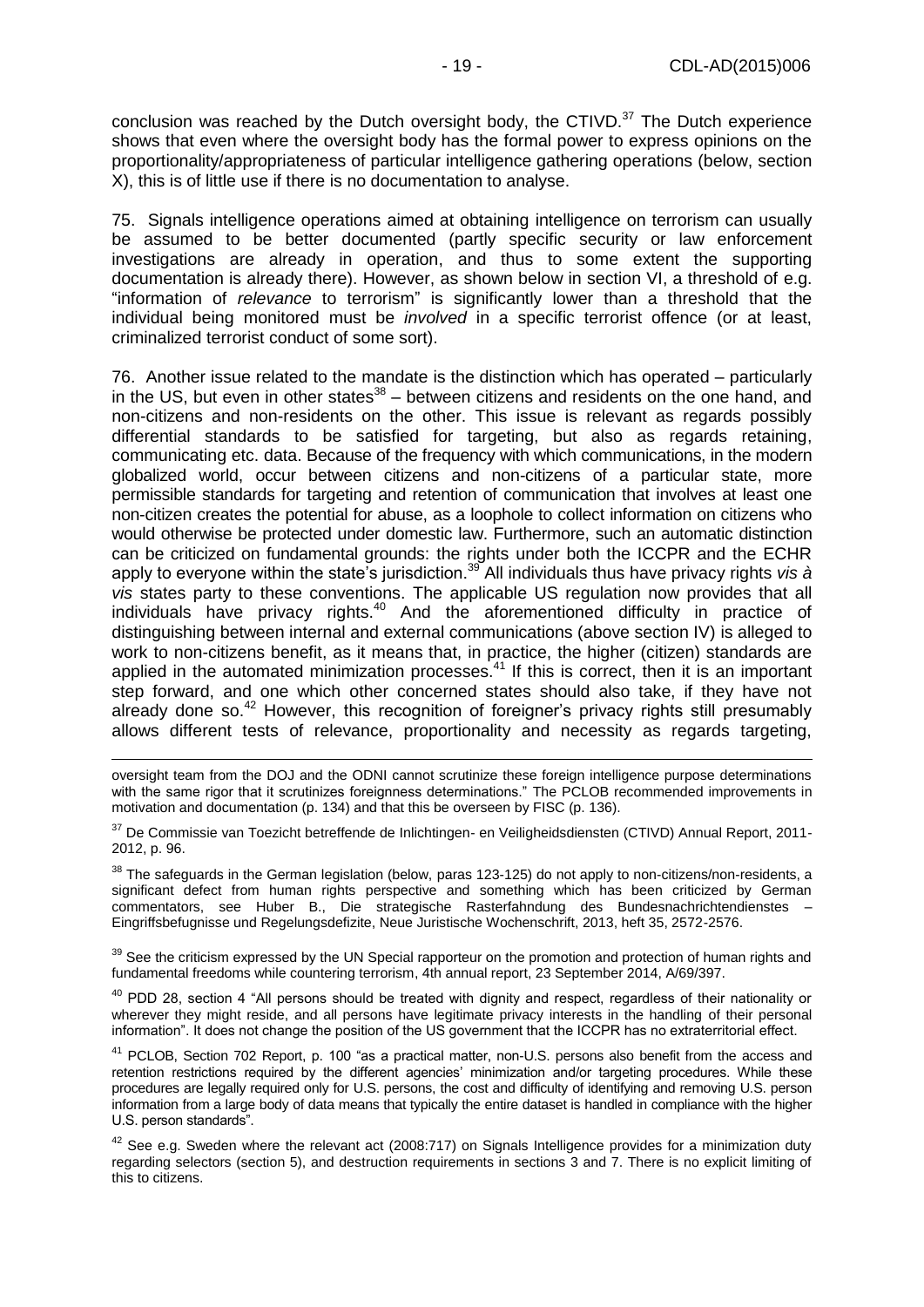retention, deletion and communication.<sup>43</sup> In any event, without strong independent oversight of the databanks (below section X), it is not possible to have any confidence that excessive amounts of personal data on foreigners are not being kept (and used in different ways).

77. Allowing the collection of signals intelligence for "the economic well-being of the nation"<sup>44</sup> gives rise to the suspicion that signals intelligence is being used for purposes of economic espionage, to win commercial advantages for companies incorporated in a state's own jurisdiction in public procurement or other areas. The interconnection of private and public interests in defence contracting in some states can strengthen such suspicions. There are however at least three areas of business activity where strategic surveillance is useful (in addition to whatever use it might have in guarding against offensive economic espionage directed against one's own corporations). These three areas are, proliferation of weapons of mass destruction (and violation of export control conditions generally), circumvention of UN/EU sanctions and major money laundering. If a wide ground is used, this should be supplemented by clear prohibitions on economic espionage, as the applicable US regulations now do<sup>45</sup> - buttressed by strong oversight and prohibitions on letting government departments or administrative agencies concerned with promoting trade task the signals intelligence agency.

78. A particular issue, bearing in mind the close cooperation which allegedly exists between certain Western signals intelligence agencies, is the risk of circumvention of stronger domestic surveillance procedures. States tend to provide that where both participants in a telecommunication are within the state's jurisdiction, then this is an internal communication, even if the communication, or some of it, in some way crosses the national boundary. Automated systems weed out such internal communications, even if there is an error rate (inevitable if one wants to avoid external communications accidentally being deleted). This solves a part of the problem but not all of it. As already noted, there is a possibility that the agency in X-land might ask the agency of Y-land to collect intelligence on an X-land citizen or resident, thus avoiding any legal limits which the X-land agency might be subject to as regards domestic intelligence operations. This particular issue can be partly dealt with by prohibiting, in law, the X-land agency from *actively* requesting other friendly agencies to collect intelligence on X-land citizens or residents. One can also say that, in this area, institutional rivalry might buttress such a limit: the agency responsible for internal security in X-land will, or should have, exclusive competence to engage in intelligence-gathering operations in X-land. One ought to be able to rely to some extent on the fact that this agency will jealously guard this exclusive competence.<sup>46</sup> Having said this, such an institutional rivalry works (if at all) *vis à vis* agencies in the same state. If a very powerful foreign signals intelligence agency offers to provide useful intelligence to the internal security agency in Xland, it is very unlikely to be refused. The internal security agency will be strongly against prohibiting the passive receipt of such intelligence (and the boundary-line between active

<sup>-</sup> $43$  See, e.g. section 7 of the Swedish ordinance (2008:261), where the communication of intelligence to foreign agencies is forbidden where this is contrary to Swedish interests, meaning that it is easier to communicate intelligence concerning non-Swedish citizens/residents.

<sup>44</sup> See, e.g. the UK RIPA section 5(3), although section 5(5) specifies that the information to be obtained must relate "to the acts or intentions of persons outside the British Islands".

<sup>&</sup>lt;sup>45</sup> PDD 28 section 2 "In no event may signals intelligence collected in bulk be used for the purpose of ...affording a competitive advantage to U.S. companies and U.S. business sectors commercially". A footnote specifies that "Certain economic purposes, such as identifying trade or sanctions violations or government influence or direction, shall not constitute competitive advantage".

 $46$  E.g. under the Swedish Defence Intelligence Act, section 4, the signals intelligence agency is not to participate in criminal investigations. This is interpreted as meaning that operations directed by the signals intelligence agency and using selectors associated with a particular individual must cease when and if a criminal investigation is opened against him or her, as surveillance measures governed (and limited) by the Code of Judicial Procedure apply (Prop. 2006/07: 63, p. 108).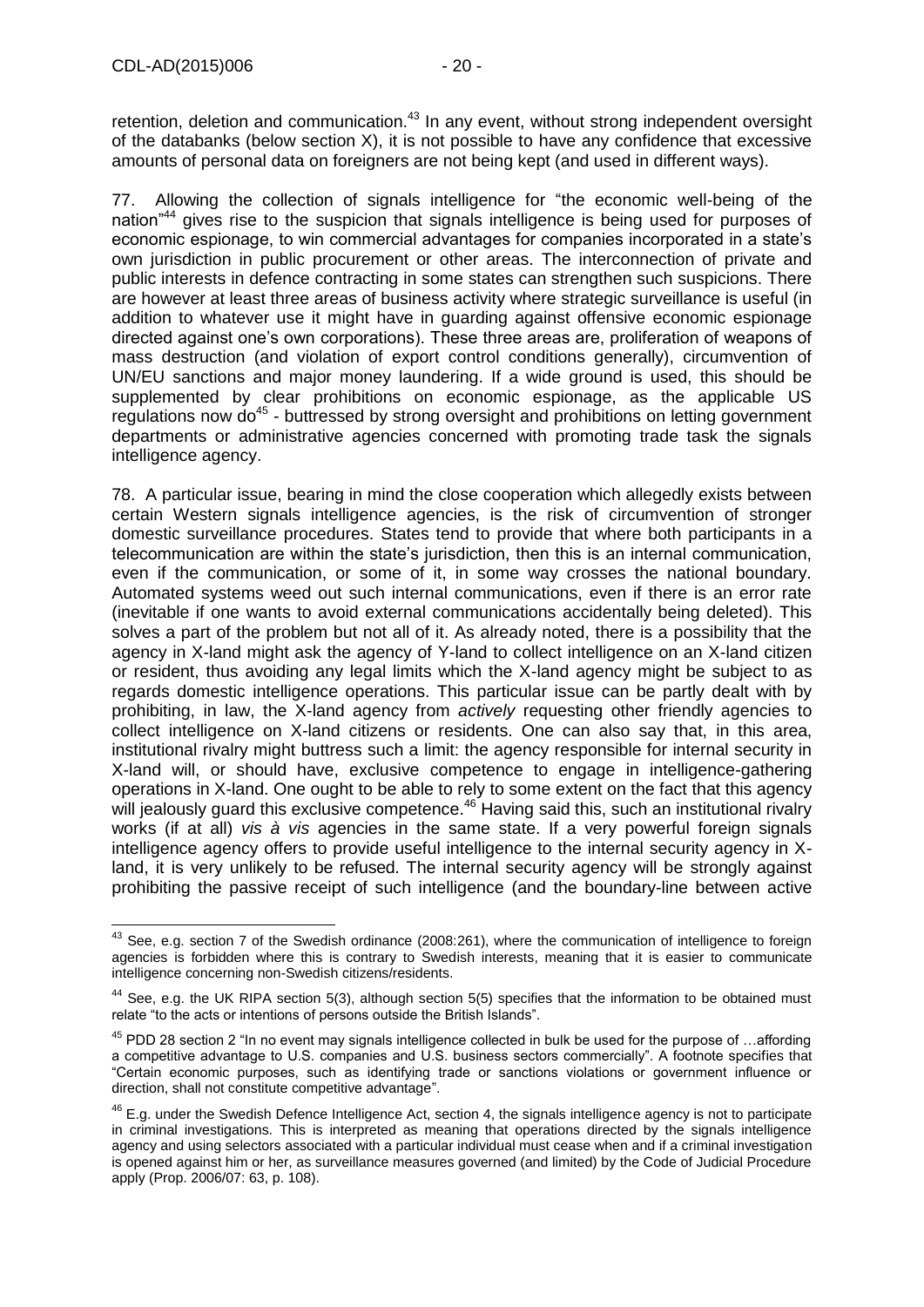and passive may not be so clear as one might think, when the agencies in question have "shared understandings" developed over many years of cooperation). Moreover, as already mentioned, bulk transfer of data occurs. This makes sense from an effectiveness perspective (best use of spare capacity, translating and other expertise etc.) but also gives rise to a risk of circumvention of rules on domestic intelligence gathering. A suitable safeguard in both cases is to provide that the bulk material transferred can only be searched if all the material requirements of a national search are fulfilled and this is duly authorized in the same way as a search of bulk material obtained by the signals intelligence agency by its own techniques.<sup>47</sup>

79. A "foreign policy" limit which can be mentioned here is an undertaking not to transfer intelligence which would enable a country to repress free speech or democracy activists. The US has extensive intelligence exchange arrangements even with autocratic governments, and such a limit can be found in PDD 28.<sup>48</sup>

80. In conclusion on the mandate, two examples can be given. Under the UK Regulation of Investigative Powers Act 2000, section 5(3) a warrant may be issued a) in the interests of national security; (b) for the purpose of preventing or detecting serious crime; (c) for the purpose of safeguarding the economic well-being of the United Kingdom; or (d) for the purpose, in circumstances appearing to the Secretary of State to be equivalent to those in which he would issue a warrant by virtue of paragraph (b), of giving effect to the provisions of any international mutual assistance agreement. While there are provisions, limiting further the ways in which intelligence can be collected, the basic purposes are expressed in very general terms.<sup>49</sup>

81. Under the Swedish Act, section 1, "Signals intelligence in defense intelligence may only be used in order to identify 1. External military threats to the country, 2. The conditions for Swedish participation in peace support and humanitarian international operations or security threat to Swedish interests in the implementation of such efforts, 3. Strategic matters regarding international terrorism and other serious transnational crime that could threaten essential national interests, 4. The development and proliferation of weapons, military equipment and products referred to in the Act (2000: 1064) on the control of dual-use products and of technical assistance, 5. Serious external threats to public infrastructure; 6. Conflicts abroad with implications for international security, 7. foreign intelligence operations against Swedish interests, or 8. foreign power's actions or intentions of significant importance to Swedish foreign, security and defense policy."

82. The same section contains a further legal ground, in recognition of the fact that the signals intelligence agency engages in continuous testing and that this, too, impacts upon human rights, namely "If it is necessary for defense intelligence signals may be electronically obtained by signals interception also to 1. follow changes in the signals context of the outside world, technological developments and signal protection, and 2. continuously

-

 $47$  See below section VI regarding the British case of Liberty (The National Council For Civil Liberties) v. GCHQ, SIS, the Security Service, UK Investigative Powers Tribunal [2014] UKIPTrib 13\_77-H, judgment and order, [2015] UKIPTrib 13\_77-H.

<sup>&</sup>lt;sup>48</sup> Section 2 "In no event may signals intelligence collected in bulk be used for the purpose of suppressing or burdening criticism or dissent; disadvantaging persons based on their ethnicity, race, gender, sexual orientation, or religion..".

<sup>&</sup>lt;sup>49</sup> Cf. PDD 28 and the relevant section of the Foreign Intelligence Surveillance Act, Pub. L. No. 95-511, 92 Stat. 1783 (codified as amended at 50 U.S.C: §§ 1801 to 1885c), namely 50 U.S.C. § 1881a(a), (below note 114) together provide a much tighter set of permissible grounds.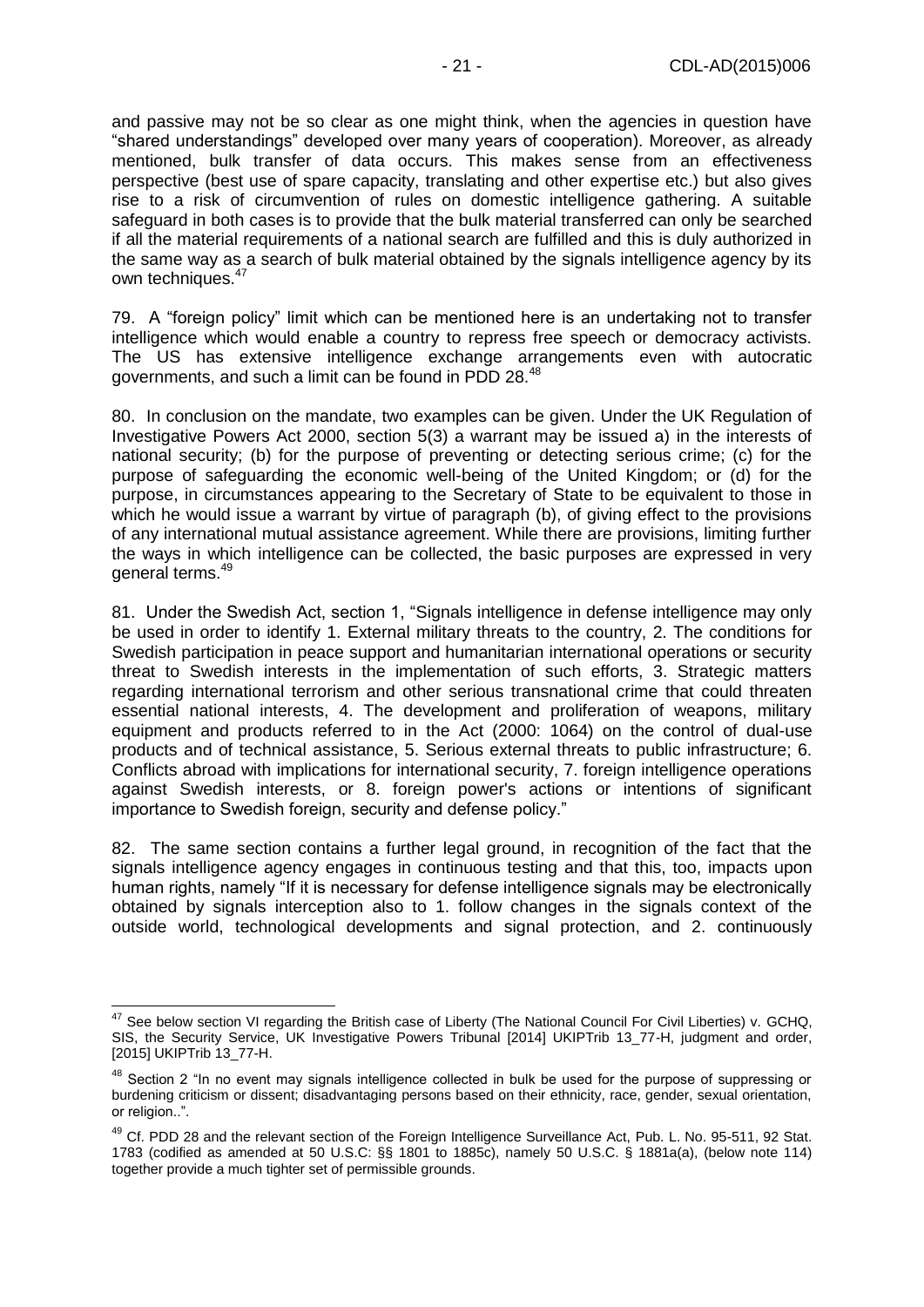develop the technology and methodology needed to conduct activities under this Act". Testing is also subject to judicial authorisation (below, para. 131).<sup>50</sup>

83. The Venice Commission has previously expressed the view that it is "absolutely essential" that main norms concerning the internal security services be as clear as possible so that the tasks they can lawfully engage in are clearly defined and that more specific regulations should only be allowed to be kept secret to the extent that it is absolutely necessary.<sup>51</sup> The same applies to signals intelligence.

## <span id="page-21-0"></span>**D. Governmental control and tasking**

84. As already mentioned, signals intelligence can be used to obtain diplomatic intelligence, economic intelligence, military intelligence and domestic-related intelligence. As regards the first category, the tasker is likely to be the government itself. The same applies to the second category, although here administrative agencies such as the Customs authority can also be assumed to be a tasker. The armed forces, defence intelligence etc. are the tasker of the third category. As regards the fourth category, the important factor is the link, if any, which is made to investigation of security crime.

85. A number of different variations can be discerned. National law can allow an internal security or police body to "task" the signals intelligence agency, either for only "strategic" intelligence (e.g. Sweden) or for this purpose as well as the purpose of an intelligence gathering operation aimed at individuals or groups relating to specific security offences (e.g. US). An alternative system is that there no right to task, but a possibility, or a duty, on the signals intelligence agency to transfer intelligence indicating that a security/organised crime offence has been committed to the police/internal security agency relevant for investigating such offences.

86. In all cases, oversight is required, but the different types of function require different types of oversight.

87. For all the taskers, it is important to remember that, as they are consumers of the intelligence they request, they should not be seen as external controls over the intelligence gathering process (2007 Report, para. 112).

#### <span id="page-21-1"></span>**E. Network accountability**

88. Due to their geographical location, different states have access to different cable and satellite-borne telecommunications, which means that data is frequently collected which is of interest to other states. Moreover, the nature of the internet, with communications being broken down into "packets", sent on different routes, and then "reassembled" means that different states can obtain access to different parts of the same message. Thus, while many states cooperate with each other by exchanging domestic and foreign intelligence with one another (and such arrangements can also be part of a treaty obligation), the links between allied states as regards signals intelligence can be even stronger. Some states have standing cooperative arrangements and tight organizational links between their signals intelligence agencies. The "third party" or "originator" rule (by which any use of intelligence transferred from one agency to another is subject to the permission of the former) can thus be an even more serious obstacle to oversight.

<sup>-</sup> $50$  Intelligence obtained as a result of testing may be retained, in order to assist in designing future operations, but may not be communicated to the tasker or any other body, Prop 2006/07:63, p. 109.

<sup>51</sup> See Venice Commission, CDL-INF(98)6, p.7 and 2007 report, paras 25 and 227.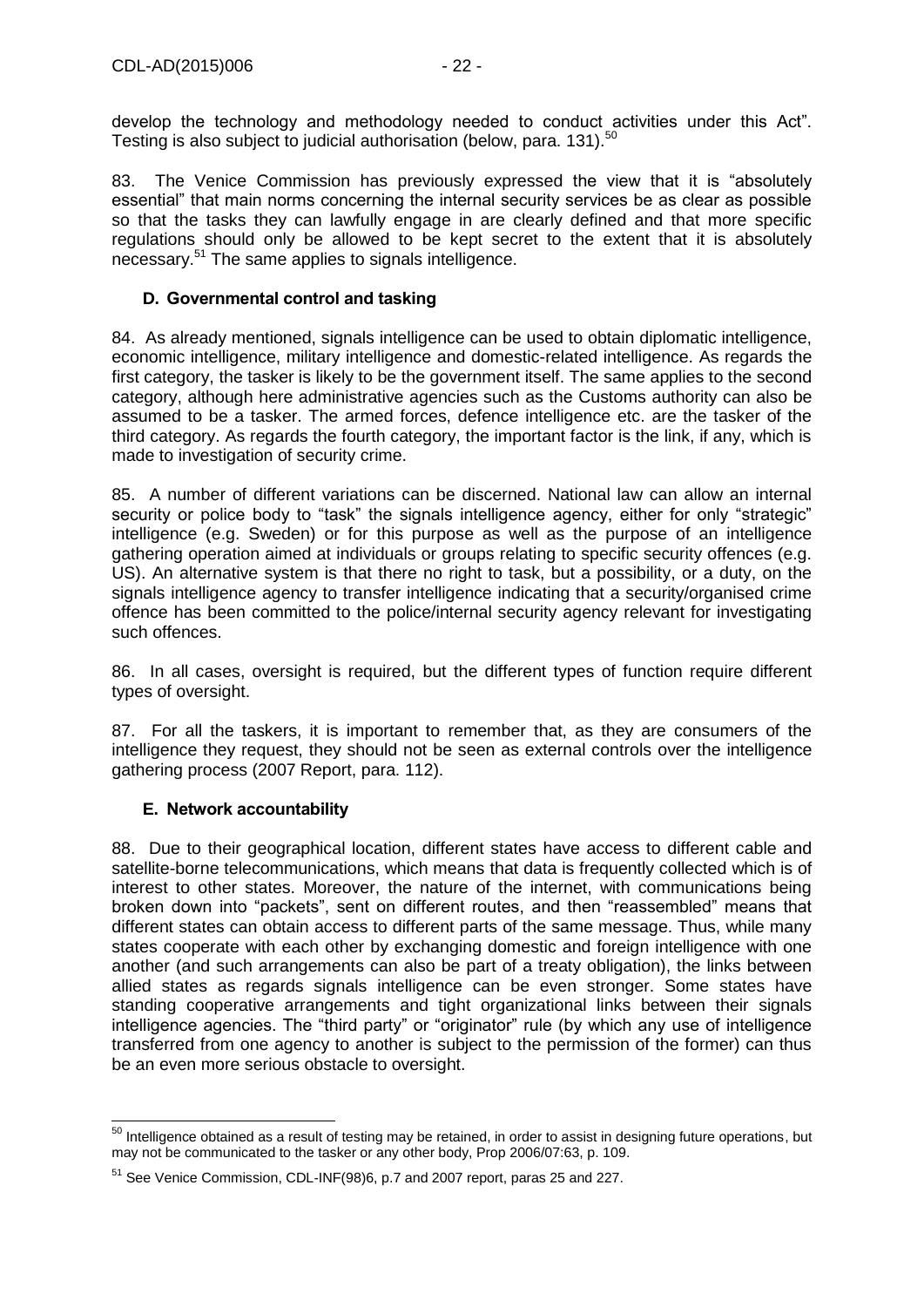#### <span id="page-22-0"></span>**VI. Accountability for security activities and the case-law of the European Court of Human Rights**

#### <span id="page-22-1"></span>**A. General developments**

89. The Court does not define national security.<sup>52</sup> However, its case law gradually clarifies the legitimate scope of the term. It has displayed skepticism as to states' arguments that national security justifies a vaguer and more flexible approach to the requirements of foreseeability and accessibility. In Iordachi and others v. Moldova,  $53$  "national security" was one of the bases for surveillance. The Court criticized the lack of concretization of this and the other terms used in the applicable Moldovan law.<sup>54</sup> In Association for European Integration and Human Rights and Ekimdzhiev the Court referred to the need to take care "not to stretch the concept of "national security" beyond its natural meaning".<sup>55</sup> In both this and the Iordachi cases, the Court ruled that safeguards which supposedly operated on paper did not function in practice. The ECtHR has decided three "rendition" cases, which indicate inter alia that serious failings occurred in the democratic system of control over the security and intelligence services involved.<sup>56</sup> There are other cases where the Court considers that security agencies have not been operating under effective controls in practice.<sup>57</sup> In some cases, the Court has considered that the regulation in subordinate legislation of a particular power was inadequate<sup>58</sup> or that a particular power has to be regulated.<sup>59</sup> It has decided several cases of expulsion on national security grounds where the issue was the inability, in practice, to know the content of, and challenge, a security assessment.<sup>60</sup> Other cases have concerned the (in)admissibility of secret (torture) evidence.<sup>61</sup> Finally, it has considered that the failure of an intelligence agency to comply with the order of a data protection/freedom of information authority to reveal information can violate articles 6 and 10. $62$ 

<sup>54</sup> Para 46.

 $\overline{\phantom{a}}$  $52$  "By the nature of things, threats to national security may vary in character and may be unanticipated or difficult to define in advance" Al-Nashif v. Bulgaria, 20 June 2002, para. 121.

<sup>53</sup> No. 25198/02, 10 February 2009.

<sup>55</sup> 28 June 2007, at para. 84. See also Soltysyak v. Russia 10 February 2011, concerning a prohibition on the possibility to travel abroad on the basis that the person had worked with secret defence projects is another example of the Court considering that a state has interpreted national security too extensively

<sup>56</sup> El-Masri v. the former Yugoslav Republic of Macedonia, No. 39630/09, 13 December 2012 (Macedonian responsibility for handing over a person (wrongly) suspected of terrorism to US agents, and the subsequent torture of the person in Afghanistan), Al Nashiri v. Poland No. 28761/11, 24 July 2014, Husayn (Abu Zubaydah) v. Poland, No. 7511/13, 24 July 2014.

<sup>&</sup>lt;sup>57</sup> In addition to the Iordachi and others v. Moldova, and Association for European Integration and Human Rights and Ekimzhiev cases mentioned earlier, see also Association "21 December 1989" and Others v. Romania, Nos 3381/07 and 18817/08 24 June 2011 and Bucur and Toma v. Romania, No. 40238/02, 8 January 2013 (both concerning security surveillance). See also CDL-AD(2012)015, Opinion on the Federal Law on the Federal Security Service (FSB) of the Russian Federation .

<sup>58</sup> Shimovolos v. Russia No. 30194/09, 21 June 2011 (security data files – not regulated by statute, not in accordance with the law).

<sup>59</sup> Bykov v. Russia, No. 4378/02. 10 March 2009 (bugging), Uzun v. Germany, No. 35623/05, 2 September 2010 (use of GPS tracking devices). See further Roman Zakharov v. Russia, No. 47143/06, pending before the Grand Chamber.

<sup>60</sup> Gulijev v.Lithuania**,** No. 10425/03, 16 December 2008 (Expulsion on the basis of a "secret" report of the State Security Department which was not disclosed to the applicant), Nolan and K. v. Russia, No. 2512/04, 12 February 2009 (Exclusion of foreign Unification Church activist from country supposedly on national security grounds: violation of Article 9).

<sup>61</sup> El Haski v. Belgium, No. 649/08, 25 September 2012, A and Others v. UK, No. 3455/05, 19 February 2009 (security detentions).

<sup>&</sup>lt;sup>62</sup> Youth Initiative for Human Rights v. Serbia, No. 48135/06, 25 June 2013.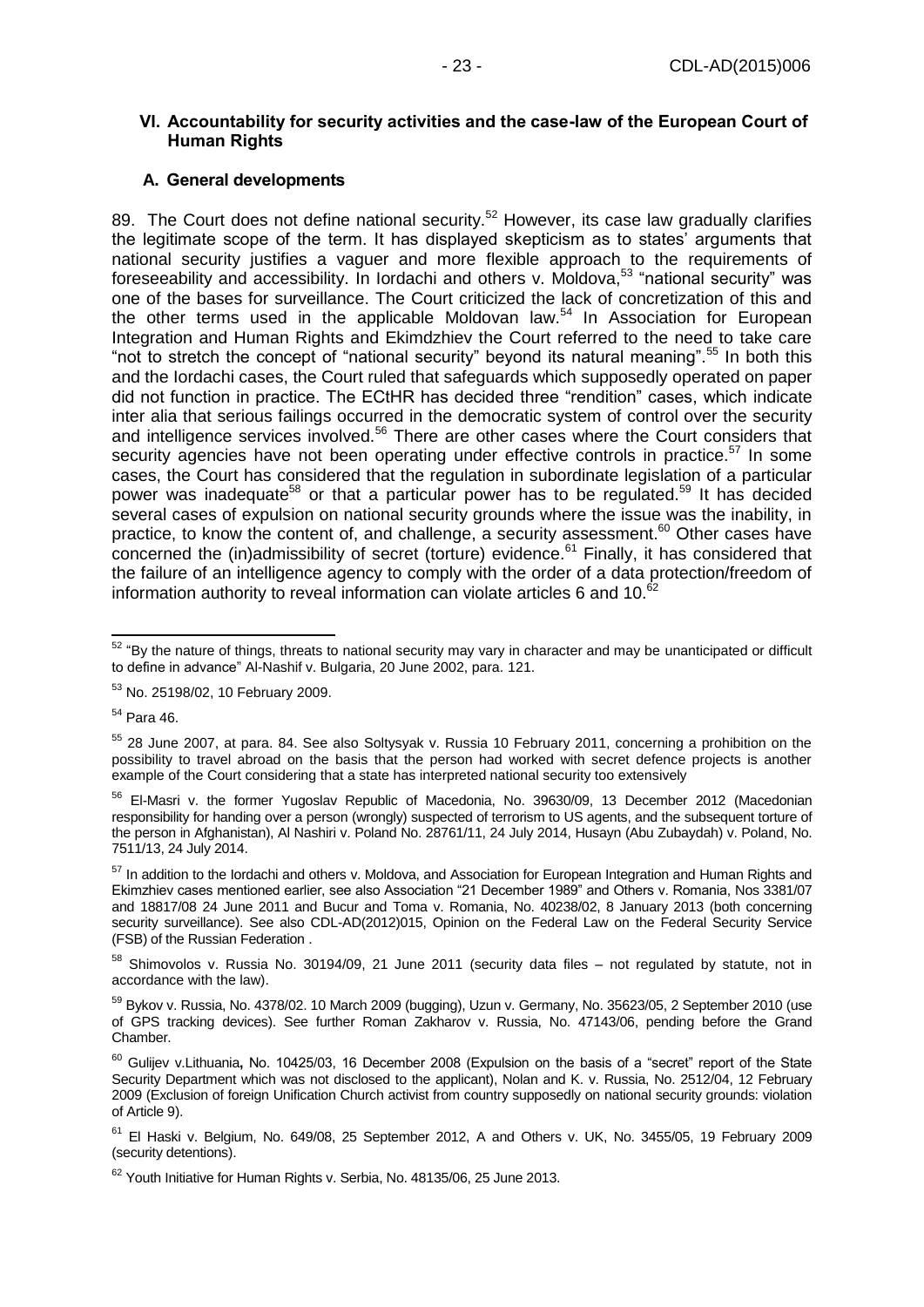## <span id="page-23-0"></span>**B. The ECHR and strategic surveillance generally**

90. To begin with, it should be recollected that the ECHR consists of minimum standards. Thus, the ECtHR's case law is only a point of departure for European states. Obviously, the standards developed by the ECtHR cannot apply to the US, or other states not party to the ECHR.

91. In its case-law on secret measures of surveillance, the Court has developed the following minimum safeguards that should be set out in statute law in order to avoid abuses of power: the nature of the offences which may give rise to an interception order; definition of the categories of people liable to have their telephones tapped, a limit on the duration of telephone tapping; the procedure to be followed for examining, using and storing the data obtained; the precautions to be taken when communicating the data to other parties; and the circumstances in which recordings may or must be erased or the tapes destroyed.<sup>63</sup> It should be stressed that several of these standards have to be adapted to apply to strategic surveillance (dealt with in the next subsection).

92. The Court has so far only looked at two cases relating to strategic surveillance, Weber and Saravia v. Germany and Liberty v. UK.<sup>64</sup> The latter case concerned only the issue of "accordance with the law". The former case was an admissibility decision, albeit an unusually detailed and well-reasoned decision. But the issues of "necessity in a democratic society"/proportionality and remedies have not yet been extensively discussed by the ECtHR. Nor can it be said that the standards set out in Weber and Saravia judgment, which concern the German model, are necessarily wholly applicable to national legislation which is constructed in a different way.<sup>65</sup> Having said that the ECtHR case law is limited, this is not the same thing as saying that the Convention case law is limited: the Dutch oversight body, the CTIVD, and the UK IPT have discussed the application of the Convention standards to their respective national laws, and these will also be treated here.

93. The first issue to note is that "national security" is not limited to investigation of security *offences* which have been committed in the past, are ongoing or will be committed in the future.<sup>66</sup> The wording of Article 8 expressly allows interferences in private for national security, for the economic well-being of the country, public safety or for the prevention of disorder or crime. The gathering of foreign intelligence, not connected, or immediately connected, to criminal offences can fall partly within several of the above grounds. As noted above, the fact that a treaty, the ECHR, by necessity, sets out very general grounds does not mean that the national legislator should not attempt to obtain a higher degree of precision and legal certainty (see above section V.C).

94. Secondly, there is no distinction as regards the extent of interference with personal integrity as to whether the interception is made of cable or radio-borne communications. 67

 $\overline{a}$  $63$  See e.g. Weber and Saravia v. Germany, op. cit., para. 95.

 $64$  Liberty and others v. UK, No. 58243/00, 1 July 2008.

<sup>&</sup>lt;sup>65</sup> For example, an oversight safeguard noted by the Court was marking of intelligence obtained as a result of signals intelligence operations, as otherwise the task of the oversight body is made more difficult, as this intelligence merged with other intelligence obtained by the BND. This safeguard is not necessary where the database only consists of signals intelligence, provided that only the signals intelligence agency has access to the database.

<sup>&</sup>lt;sup>66</sup> Weber and Saravia v. Germany, para. 104.

 $67$  This follows from the fact that the Court made no mention of any such distinction in either Liberty v.UK ,or Weber and Saravia v. Germany.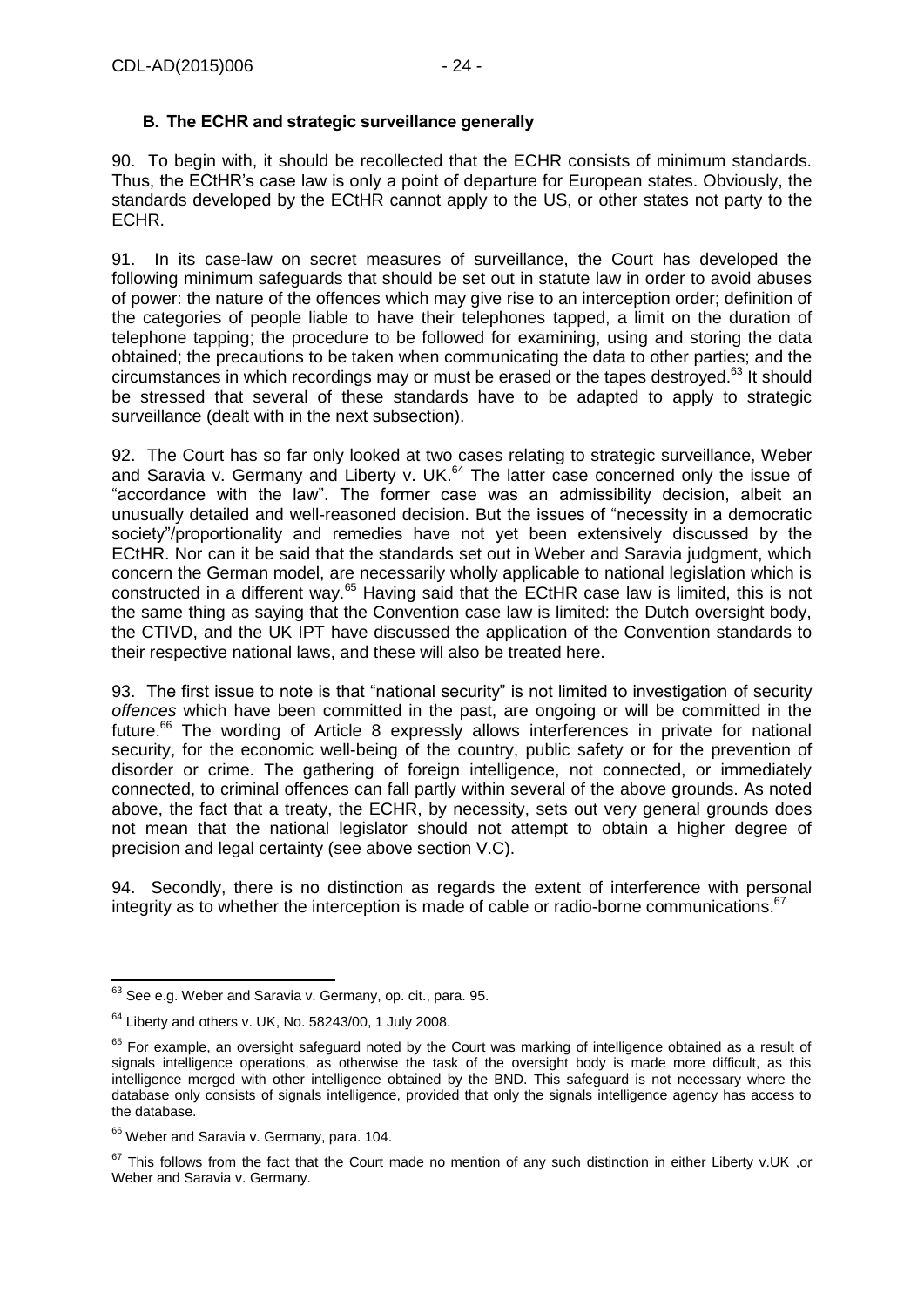95. Thirdly, as regards which Convention rights strategic surveillance interferes with, the main articles at issue are articles 8 and 13. However, in Weber and Saravia the ECtHR considered that the first applicant, a journalist, could also claim that her rights under Article 10 were also affected.<sup>68</sup> That the freedoms of expression and information are at issue is also buttressed by other authorities. The ECtHR has on occasion referred to the chilling effect on freedom of expression which a sanction, or disclosure order, can have on journalists.<sup>69</sup> And, as noted above, it has also stressed in the security context that there is a right to seek information.<sup>70</sup> The CJEU has also noted the possible chilling effect on freedom of expression and information which blanket retention of metadata can have, $71$  as have UN and IACHR special rapporteurs.<sup>72</sup>

96. Fourthly, the ECtHR has clarified that strategic surveillance involves *multiple* interferences in personal integrity. The first interference is when there is an authorization to intercept telecommunications, i.e. when the law specifies that telecommunications companies must allow access in some way to the signals intelligence agency to all, or given categories of these communications, or the signals intelligence agency is give a legal power to acquire all or given categories of these communications. As explained above in section IV, for strategic surveillance of content, the material actually examined is obtained by searching the bulk material acquired by means of computer algorithms (selectors). Thus, the implication of the ECtHR's approach is that there must be legal authority for issuing selectors as regards the content of the data, and as regards metadata, for issuing instructions for contact-chaining and otherwise analyzing this data.

97. The second interference is after the bulk data has been processed and analysed, at the point that it is transmitted to, and used, by authorities other than the signals intelligence agency. Thirdly and finally, the ECtHR considers that an interference with private life occurs in so far as the rules provide for the destruction of the data obtained and for the refusal to notify the persons concerned of surveillance measures taken.<sup>73</sup> This means that specific statutory authority – accessible and otherwise fulfilling the ECtHR's case law on quality of law – must exist for each of these interferences.

98. Fifthly, the Court has stressed the need for *statute* law to govern the *main elements* of secret surveillance. Case law, even where it lays down detailed standards and comes from the supreme, or constitutional court, is in itself not sufficient to regulate the area<sup>74</sup> and nor is subordinate legislation. The purpose of defining powers with precision is to reduce the scope

-

<sup>&</sup>lt;sup>68</sup> Weber and Saravia v. Germany, para. 145 "there was a danger that her telecommunications for journalistic purposes might be monitored and that her journalistic sources might be either disclosed or deterred from calling or providing information by telephone...the transmission of data to other authorities, their destruction and the failure to notify the first applicant of surveillance measures could serve further to impair the confidentiality and protection of information given to her by her sources." One might argue by reference to ECHR Article 16 that foreign journalists need not have exactly the same Article 10 rights as citizens, However, the ECtHR has clarified that this article should be interpreted restrictively (Piermont v. France, 27 April 1995, A/314).

<sup>&</sup>lt;sup>69</sup> See, e.g. Telegraaf Media Nederland Landelijke Media B.V. and Others v. the Netherlands, No. 39315/06), 22 November 2012.

<sup>70</sup> Youth Initiative for Human Rights v. Serbia, above.

<sup>71</sup> CJEU, Digital Rights judgment para 28.

<sup>&</sup>lt;sup>72</sup> Joint Statement of the UN Special Rapporteur on the Protection and Promotion of the Right to Freedom of Opinion and Expression and the Special Rapporteur for Freedom of Expression of the Inter-American Commission on Human Rights, http://www.oas.org/en/iachr/expression/showarticle.asp?artID=927&lID=1.

 $73$  Op.cit, para. 79. In Liberty and others, the Court contented itself with stating that it "considers that the existence of these powers, particularly those permitting the examination, use and storage of intercepted communications constituted an interference with the Article 8 rights of the applicants, since they were persons to whom these powers might have been applied" (para. 57).

<sup>74</sup> See Heglas v. Czech Republic, No. 5935/02, 1 March 2007, para. 74.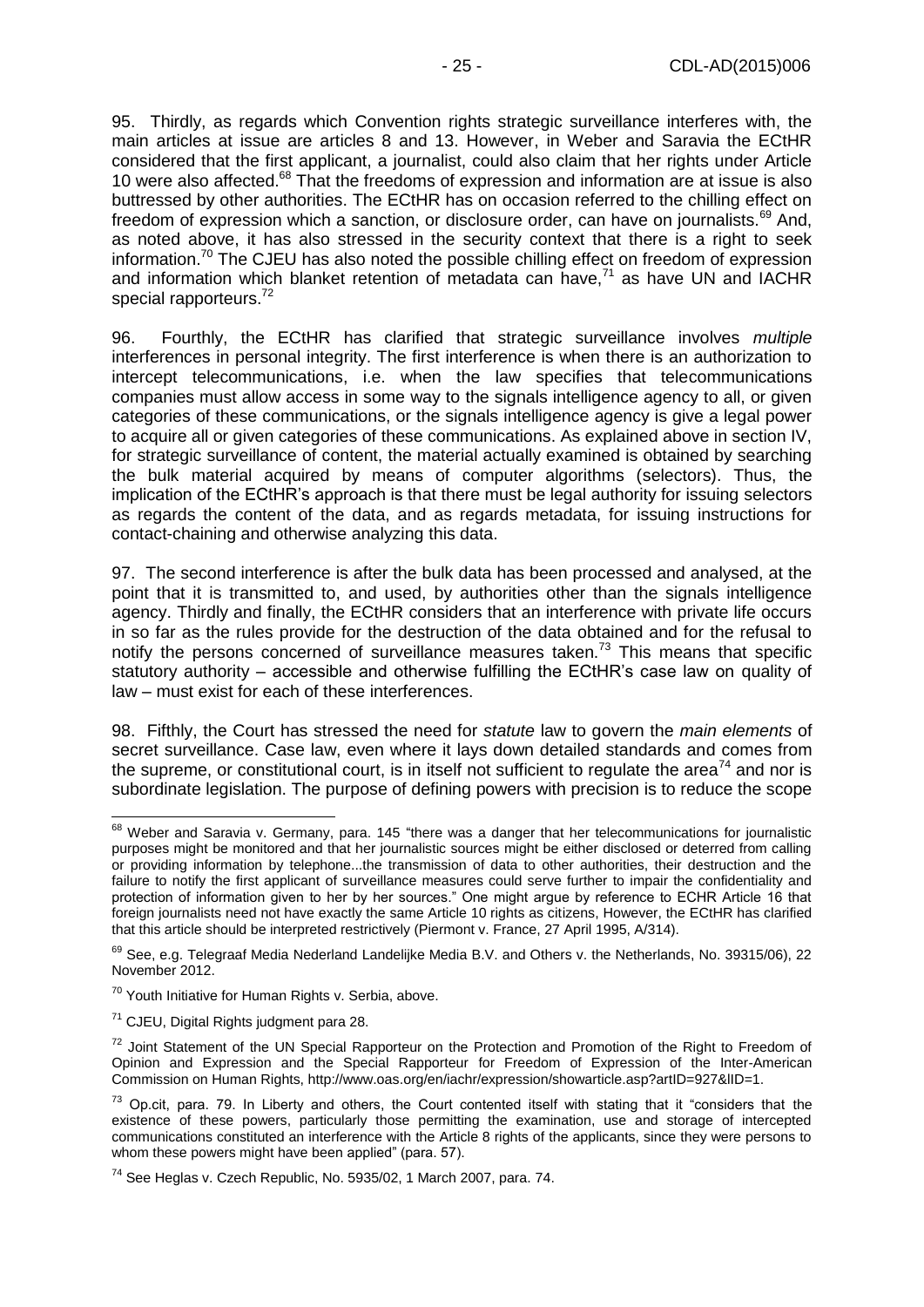for misuse of, or overuse of, power. Where a power is framed in wide terms in a statute, and oversight is limited to checking if an agency remains within its statutory mandate, then the oversight is of limited use.<sup>75</sup> Moreover, other things being equal, the more the power in question interferes with privacy, the greater the potential damage to privacy if the power is misused or overused. Precision focuses the minds of everyone involved in the investigation and authorization process on their responsibilities, which are ultimately backed up by the criminal offence of misuse of office. However, the main issue here is what parts of the system can be subject to internal, i.e. secret, regulation (see also below, para. 113). This involves looking behind the idea of statutory law to identify its underlying values. These could be said to be three; foreseeability/stability, democratic legitimacy and institutional competence. A statutory regulation is more stable and more transparent than regulation by means of subordinate legislation. As regards the second of these, little need be said: suffice it to say that it is for the representatives of the people to draw balances between competing interests in an area so important as this. The third value relates to the time and expertise which the parliament has at its disposal to devise appropriate general rules, and the completeness of the debate (taking into account all the relevant factors) which accompanies, or should accompany, discussion of legislative proposals. In any event, the ECtHR dismissed the UK government's arguments in the Liberty case that the accessibility requirements should be lower.<sup>76</sup> The Court stated that it "does not consider that there is any ground to apply different principles concerning the accessibility and clarity of the rules governing the interception of individual communications, on the one hand, and more general programmes of surveillance, on the other."

99. The Court went on to list the issues which should be accessible in statute law, referring to its earlier decision in Weber and Saravia: "In particular, the G10 Act stated that the Federal Intelligence Service was authorised to carry out monitoring of communications only with the aid of search terms which served, and were suitable for, the investigation of the dangers described in the monitoring order and which search terms had to be listed in the monitoring order …Moreover, the rules on storing and destroying data obtained through strategic monitoring were set out in detail in [the amended G10 Act] … The authorities storing the data had to verify every six months whether those data were still necessary to achieve the purposes for which they had been obtained by or transmitted to them. If that was not the case, they had to be destroyed and deleted from the files or, at the very least, access to them had to be blocked; the destruction had to be recorded in minutes and, in the cases envisaged in section 3(6) and section 7(4), had to be supervised by a staff member qualified to hold judicial office. The G10 Act further set out detailed provisions governing the transmission, retention and use of data obtained through the interception of external communications."<sup>77</sup>

100. Sixthly, although the ECtHR does not appear to have considered this issue directly, it is a logical consequence of its findings on accessibility that *separate* precise legal authority must exist for *other* methods signals intelligence agencies might possess of obtaining data. One of these methods is by obtaining bulk raw data from friendly signals intelligence agencies. This was the main issue before the UK IPT in a judgment in a case brought by a number of NGOs against the British signals intelligence agency, CGHQ. GCHQ and the British government assured the IPT that this transferred material could only be searched if

 $\overline{a}$ 

 $^{75}$  E.g. the narrowness of the review performed by the IPT (see below para. 100) can be criticized. See, e.g. Justice: Freedom from suspicion: surveillance reform for a digital age (2011) p. 133-153, Leigh, I., A view from across the channel: intelligence oversight in the UK, in van Laethem, W. and Vanderborght, J. (eds), Regards sur le control, Intersentia, 2013.

 $76$  The Court's emphasis of the accessibility requirements in this case are probably due to the wide, indeed "virtually unfettered" (para. 64) discretion the British legislation gave to the authorizing body.

 $77$  Op. cit., para.68.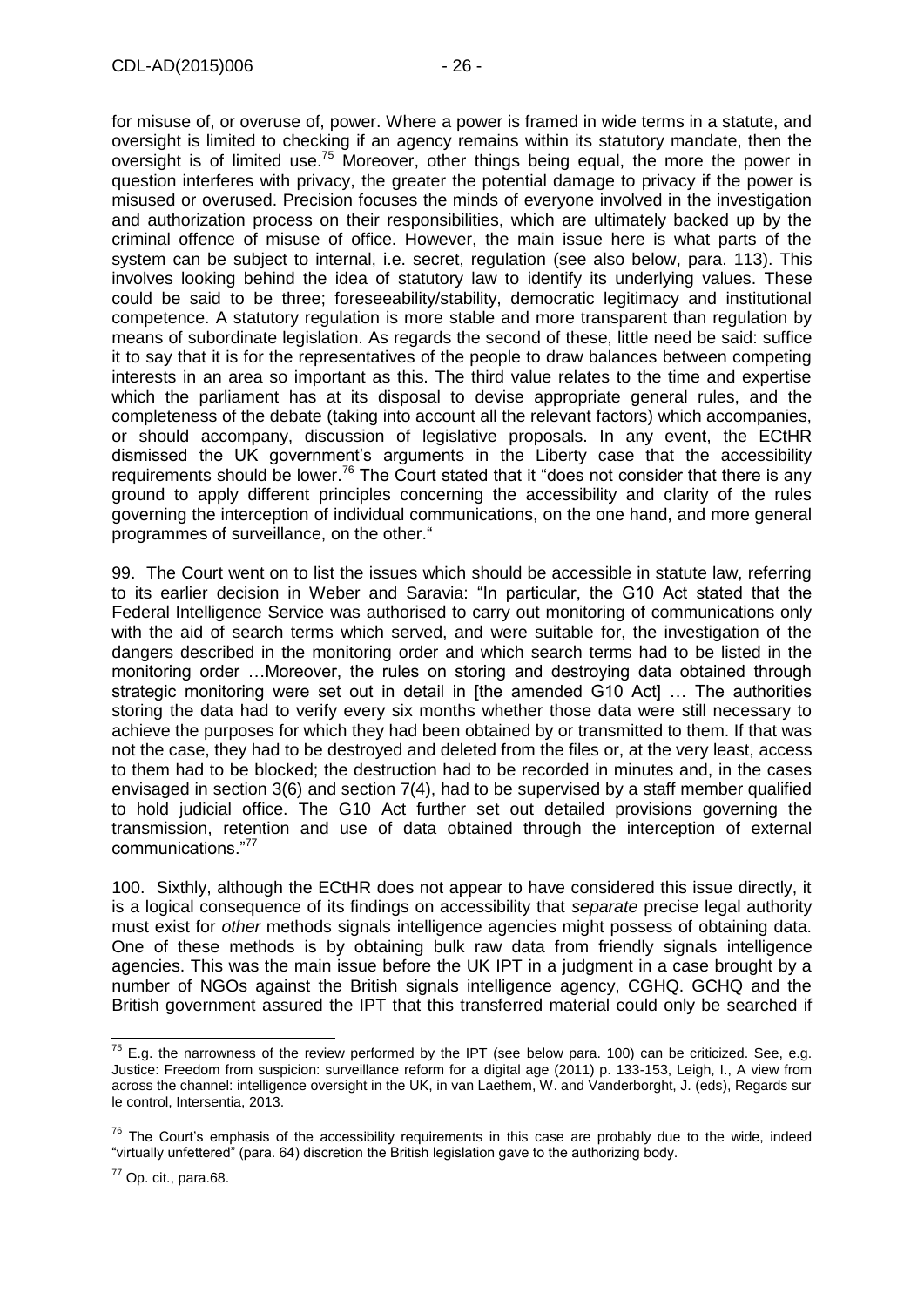permission was given in the same way as for a search made of raw data gathered by GCHQ itself. However, before this disclosure was made, this had not been clear. This was the reason for the IPT finding that, during the period before these disclosures were made, GCHQ's searching of this transferred material had not been "in accordance with the law".

101. As noted above in section IV, a signals intelligence agency, through agreement with ISPs, or even without this agreement, might be able to access stored data, e.g. in the "cloud". Here it should be stressed that even if the ISP gives its consent, for states bound by European principles of data protection, it is not possible to argue that such access does *not* involve an interference with privacy and/or the freedom of correspondence.<sup>78</sup> For such personal data, the interference thus occurs even if the legal "owner" or controller of the data gives its consent. Thus, it follows that statutory authority must also exist for such a power of access without consent. The same can be said for the even more controversial power of remotely hacking into computers, and planting malware. This is equivalent to a search and seizure, with the difference that it is covert and continuous throughout the period of operation of the malware, rather than open and on one occasion only. Following the ECtHR's case law on search and seizure, if this is to be allowed at all, it can only be with a very limited list of offences, with clear statutory authority, judicial authorization,<sup>79</sup> minimization and destruction requirements and, bearing in mind its covert nature, strong oversight.<sup>80</sup>

#### <span id="page-26-0"></span>**C. Adapting ECHR standards to strategic surveillance**

-

102. To turn now to the question of how to adapt the safeguards devised by the ECtHR for ordinary surveillance to strategic surveillance,<sup>81</sup> the first such safeguard relates to the nature of the offences which may give rise to an interception order. This primarily applies to states which provide for the use of signals intelligence to investigate security offences, and certain other offences, such as aggravated money laundering. For such states, it is necessary to enumerate these offences, and provide for destruction of data which might incidentally be gathered on other offences. The exception to this – allowing transfer to law enforcement – must be narrowly defined and subject to oversight, as otherwise the risk is that the exception

 $^{78}$  See, e.g. the judgment of the German Federal constitutional court 2 BvR 902/06 to the effect that emails on a server are protected by the constitutional right of communication.

 $79$  See, e.g. the Belgian law providing for a quasi-judicial review commission to give ex ante "binding advice" to the security agencies when they use this, and other "exceptional measures" (Law on Intelligence and Security Services 1998, articles 18(2) (3) as amended by the Law of 14 February 2010).

<sup>80</sup> See, e.g. Wieser and Bicos Beteiligungen Gmbh v. Austria No. 74336/01, 16 October 2007 (regarding the physical seizure of computers in a lawyer's office – found disproportionate). See also the judgment of the German Federal Constitutional Court in 1 BvR 595/07 which found that, in view of the gravity of the encroachment, the secret infiltration of an information technology system by means of which the use of the system can be monitored and its storage media can be read is only permissible constitutionally if factual indications exist of a concrete danger to a predominantly important legal interest. These "predominantly important interests" are the life, limb and freedom of the individual or such interests of the public a threat to which affects the basis or continued existence of the state or the basis of human existence. Adequate procedural safeguards, judicial authorisation, minimization and destruction requirements, were also found to be necessary.

<sup>&</sup>lt;sup>81</sup> One can mention here a safequard not relevant for targeted surveillance namely a quantitative restriction. For example, the German G10 Act section 10(4) provides that the order to acquire bulk content "shall specify what proportion of the transmission capacity available on these transmission paths may be monitored. In [strategic surveillance], this proportion may not exceed 20%." The actual proportions taken are in practice considerably less. However, even – say – 8% of the traffic is considerable. The Swedish Act does not provide for a maximum proportion of the traffic, but states that the signal bearers must be specified and the acquiring of bulk data is not permissible if the underlying purpose can be achieved in a less restrictive way and unless it is adjudged that the value of the information which is expected to be produced by the acquiring of the data is clearly greater than the restriction in privacy which the acquiring can entail (section 5). This is a condition applied by the judicial authorizing body and monitored by the external oversight body (below paras 131-132), such limits must obviously be subject to external oversight if they are to have any meaning.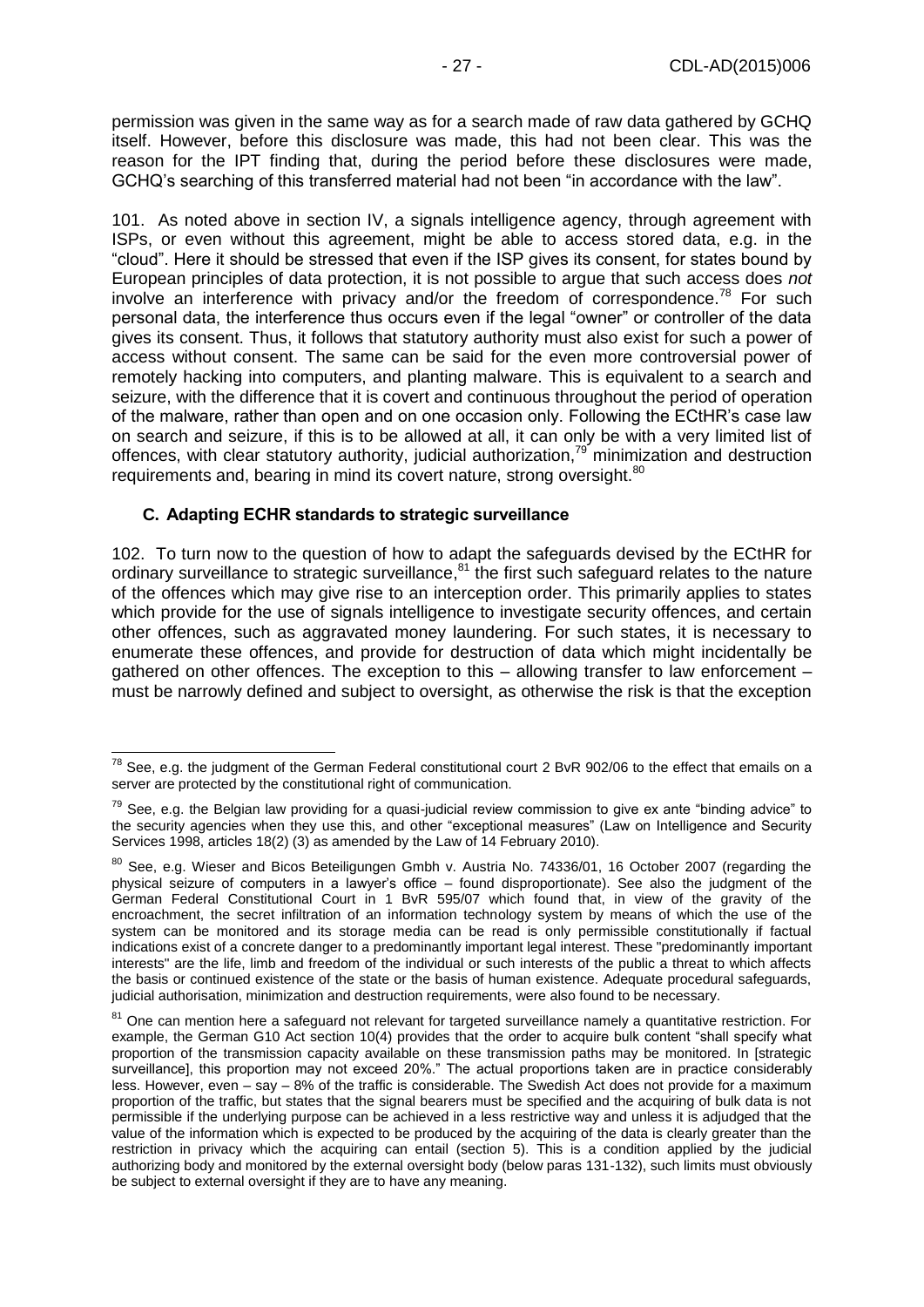becomes the rule, and the safeguard loses its value.<sup>82</sup> This safeguard is relevant as regards both contact chaining of metadata and searches of content.

103. Another safeguard is a definition of the categories of people liable to have their communications intercepted. By this is meant, the extent of the connection the people in question have to the offence (or the conduct damaging to national security). Obviously this includes people suspected of (specified) offences, but the law can also specify that people in contact with such people can, under certain circumstances, be subjected to telecommunications interception. As regards contact chaining of metadata, normally only people suspected of *actual involvement* in particularly seriously offences, such as terrorism should be used as the basis for contact chaining. Where such a person (A) is in contact with other people (B, C, D) it is only where there are separate grounds for suspecting B, C, D of involvement in terrorism that it should be possible to go on to check B, and C and D's own networks of contacts.<sup>83</sup> By contrast, if the power to contact chain is framed in terms of simple "relevance" for the investigation of terrorism, even if some evidential standard (e.g. "reasonable articulable suspicion") is required, this has the potential to expand greatly the potential net of surveillance. For example, if the initial suspect has 100 contacts, and each of these contacts in turn has 100 contacts, then it is easy to see how the net of surveillance can grow exponentially, and cover huge numbers of people without any connection whatsoever to terrorism. It is difficult to see how such an expansive approach to contact-chaining can be proportionate (or, indeed, a sensible use of the resources of the signals intelligence agency). <sup>84</sup>

104. One method of trying to limit an overly-expansive approach to contact-chaining is to place strict limits on the power to query collected bulk metadata.<sup>85</sup> Another is to create an internal privacy advocate, as an institutional mechanism of protecting the interests of people who may have nothing to do with the offence being investigated. The advocate can raise arguments on their behalf, and try to ensure that the search parameters at the time of targeting are limited as much as possible.<sup>86</sup>

105. As regards searches of content data, privacy issues are particularly raised when a decision is being considered to use a selector which is attributable to a natural person (e.g. his or her name, nickname, email address, physical address etc). Strengthened justification requirements and procedural safeguards should apply in such a situation, such as the involvement of a privacy advocate. Safeguards are also necessary as regards subsequent

 $\overline{a}$ 

 $82$  For example, when it assessed the constitutionality of the amendments to the German law on strategic surveillance, the BVerfG added an additional safeguard here, specifying that the more minor the offence is, the more concrete the indications must be that a given person has committed it, before transfer of information is allowed, BVerfG, 1 BvR 2226/94, 2420/95 and 2437/95, 14 July 1999. The G10 Act, section 7, provides exhaustive lists of authorities to which transfers of signals intelligence may occur, and for what purposes. Section 7a provides for conditions on transfer of signals intelligence to foreign agencies.

<sup>&</sup>lt;sup>83</sup> For the US practice, see below para. 127..

<sup>&</sup>lt;sup>84</sup> PCLOB's conclusion was that the NSA's section 215 programme did not meet the test of efficacy and recommended its termination. PCLOB, Report on the Telephone Records Program Conducted under Section 215 of the USA PATRIOT Act and on the Operations of the Foreign Intelligence Surveillance Court, January 23, 2014.

<sup>&</sup>lt;sup>85</sup> Here one should note that, under the (annulled) EU data retention directive, metadata could be retained for a period of up to two years, and could be searched to investigate any "serious crime". The vagueness of the term "serious crime" was one of the reasons for the CJEU annulling the directive.

<sup>&</sup>lt;sup>86</sup> There is empirical evidence that such privacy advocates in law enforcement and internal security surveillance can have some significance in helping ensure that the parameters of investigations really are drawn as narrowly as possible. See the Swedish official inquiry into secret surveillance, SOU 2012:44. Privacy advocates (nominated by the Bar Council and appointed by the government) represent the interests of targeted persons and organizations in the authorization process before the Swedish Defence Intelligence Court (below para 132).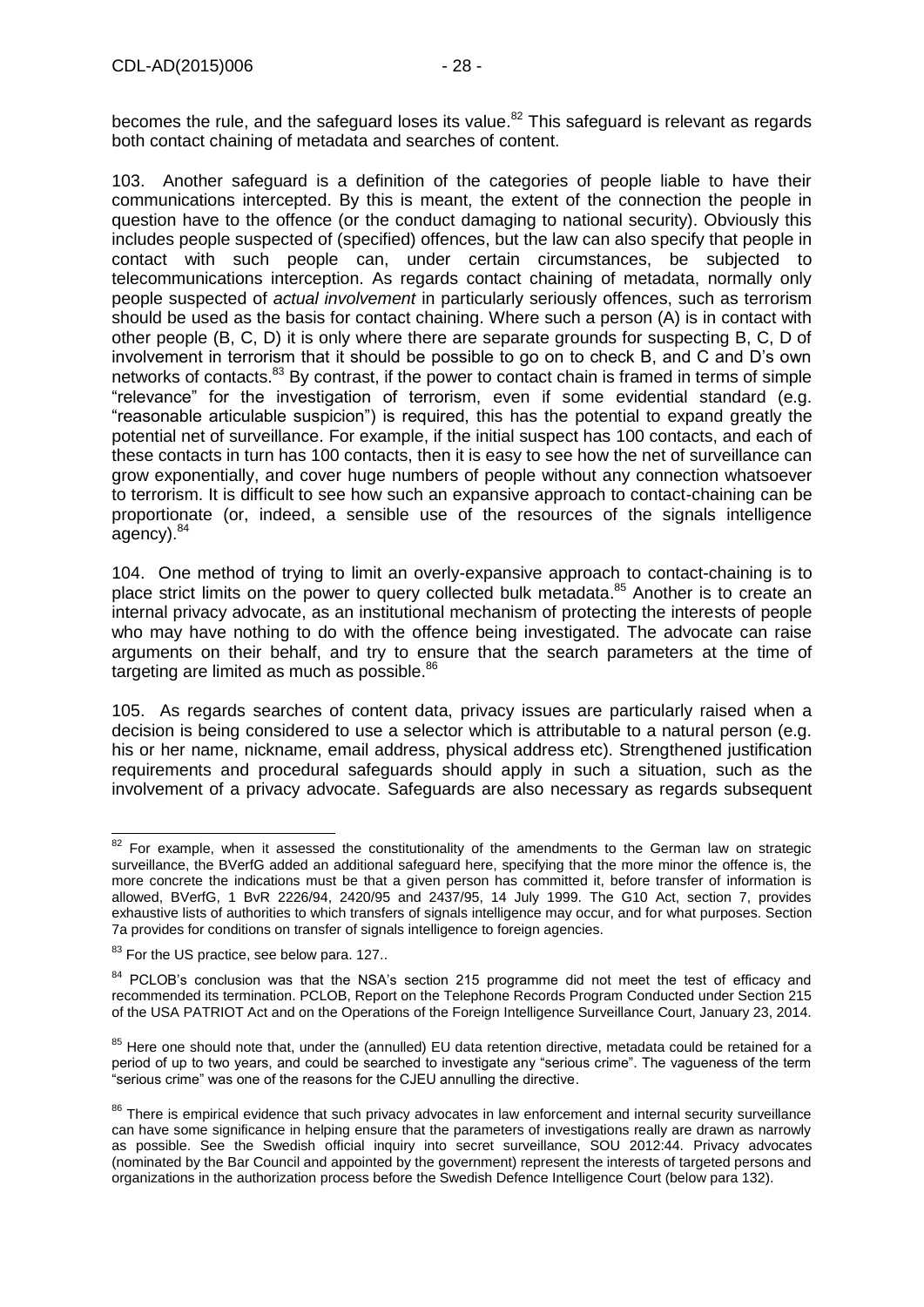decisions to transfer intelligence on individuals obtained by strategic surveillance to internal security agencies, to law enforcement or to foreign services.<sup>87</sup>

106. There are two categories of people who the ECtHR has previously considered deserve special protection: on the one hand, lawyers and others who are entitled to "privileged communications" such as priests, and on the other, journalists. A safeguard which is used in ordinary surveillance is to require erasure of "privileged communications". This means that such people should not normally be targeted either by means of metadata contact-chaining or by using selectors. Moreover it means that if their communications have been swept up indirectly, they should be destroyed and that this should be overseen by either an internal legally qualified "gatekeeper" and/or an external oversight body. The ECtHR's case law, inter alia Klass v. FRG, Kopp v. Switzerland and a letter interception case, Erdem v. Germany, 88 indicate that the Convention does not require states to abstain totally from engaging in surveillance of "privileged communications". But unless there is evidence of involvement of the lawyer, priest etc. in crime or conduct damaging to national security, interception of privileged communications by means of signals intelligence should not be lawful.<sup>89</sup>

107. Journalists are another group which requires special protection. Here the issue of whistleblowing is relevant. Contact-chaining journalists will produce lists of their sources. For a civil servant, even the risk of discovery is likely to act as a powerful disincentive to giving information to a journalist. Having said this, there can be no absolute prohibition of contactchaining journalists where there are very strong reasons for doing so (most likely the leaking of top-secret information). There is, moreover, the difficulty of determining the boundaries of the profession of journalists. Unlike lawyers and priests, this profession is not so easily identified; NGOs engaged in building public opinion and even bloggers might claim on good grounds to be entitled to equivalent protections.

108. One solution is to provide for a similar level of protection as for lawyers and other privileged communicants. Another is to have a high, or very high, threshold before approving signals intelligence operations against journalists, combined with procedural safeguards and strong external oversight. Indirect collection of information on journalists is, relatively speaking, more likely, bearing in mind the way they work, and destruction requirements, properly overseen, should also apply here.

109. The safeguard of setting out time limits is not as meaningful for strategic surveillance as it is for ordinary surveillance. Ordinary surveillance is expensive in terms of man hours spent listening to tapes, and possibly translating these. From the perspective of effectiveness, law enforcement and internal security surveillance should also be kept short. This is not so true for strategic surveillance. Periods of surveillance tend to be long, and continually renewed. Retention periods also tend to be long: data originally thought to be irrelevant may, as a result of new data, come to be seen as relevant.<sup>90</sup> One can, however, as is the case in the German law (above) provide for a requirement to make periodic internal reviews of the (continued) need to retain the data. To be meaningful, such a duty must be backed up by external oversight.

-

 $87$  E.g. the BVerfG found that the arrangements for retention and use of information by the intelligence service (section 3(4)) and transfer of information to the government (section 3(3)) were insufficiently specified in the original German law.

<sup>88</sup> No. 38321/97, 5 July 2001.

<sup>&</sup>lt;sup>89</sup> E.a. both the German G10 Act (section 3b) and the Swedish Signals Intelligence Act (section 7) provide for destruction of privileged communications.

<sup>90</sup> This was the main reason why the US National Research Council report considered it could be problematic to impose more limits on collection. Tighter limits on subsequent access to the collected bulk data go some way to minimizing the risk of abuse (op. cit at p. 51).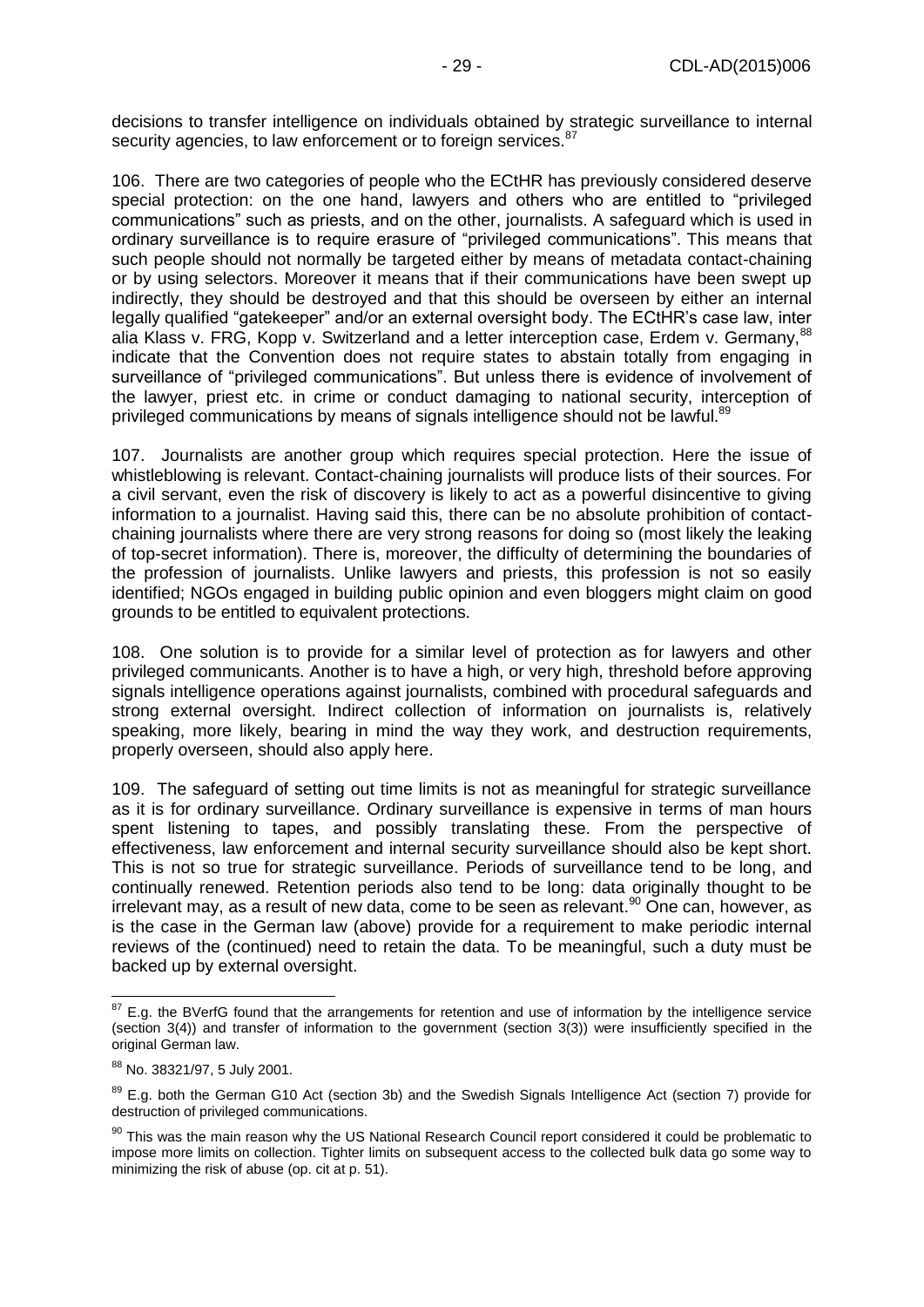110. It is apparent that the two most significant safeguards are the authorization process (of collection *and* of access to the collected data) and the follow-up (oversight) process. That the latter must be performed by an independent, external body is apparent from the ECtHR's case law. The question which arises here is whether even the authorization process should be independent.

111. As noted above, in section V.D, some states, e.g. the UK or the Netherlands have as the authorizing body, a government minister who is – obviously – not independent from the executive. In Popescu v. Romania, the Court considered that the Romanian authority which ordered the surveillance (the prosecutor) was not independent from the executive. It stated that the authorizing body must be independent and that there should either be judicial control or independent control over the issuing body's activity. Similarly, in the Iordachi and Association for European Integration and Human Rights and Ekimdzhiev cases the Court stressed that independent controls should exist at both the authorization stage and the follow-up stage. The Court has a preference for judicial authorization, even if, in Kennedy v. UK, it accepted the British system of ministerial authorization. It may be that the court demands higher standards where there is evidence that the law is not being followed in practice. Whatever the case, if a holistic approach is taken, assessing the system as a whole, then it seems clear that where a system lacks independent controls at the authorization stage, this should mean that very strong safeguards must exist at the followup/oversight stage e.g. the power to take binding decisions.<sup>91</sup> And, naturally, higher constitutional standards can apply, requiring both independent authorization and oversight.

# <span id="page-29-0"></span>**VII.Internal and Governmental Controls as part of overall accountability systems**

# <span id="page-29-1"></span>**A. Generally**

-

112. Relatively little need be added. The 2007 report notes that internal controls (paper trails, structural controls within the agency, factors promoting good professional ethics etc.) are crucial. Without these, both internal and external oversight are dysfunctional. One can say that the Senate Intelligence Committee's extensive report on the CIA illustrates the limited role even powerful internal watchdogs – the CIA inspector-general – can play if s/he is not told the entire truth, or even actively lied to. $92$ 

# <span id="page-29-2"></span>**B. Strategic surveillance**

113. As noted by the 2007 Report, internal controls are the primary safeguard for a rightsrespecting agency which does not abuse power. Recruitment and training are key issues.<sup>93</sup> Internal rules specify in more detail what vaguer statutory norms actually entail and thus are particularly important in the area of signals intelligence. These are of necessity secret. Thus, it is important to require the agency to build in respect for privacy and other human rights when promulgating internal rules.  $94$  For the reasons set out in section IV, it has been

 $91$  See, e.g. the powers of the German G10 Commission (para 124) or the Swedish SIUN (para 132).

 $92$  Op. cit. For an analysis of when inspectors-general can serve a useful purpose see Sinnar, S., Protecting Rights From Within? Inspectors General and National Security Oversight, 65 Stanford Law Review 1027 (2013).

<sup>93</sup> The Swedish external oversight body SIUN (below para 132) is expressly required by statute to monitor issues of recruitment and training. Several of PCLOB's recommendations in the section 702 report relate to improved privacy "sensitivity" training.

<sup>94</sup> Here one should note that institutionalizing respect for human rights comes in both when the internal rules are being devised, and, because of the importance of automated minimization systems, at the point these rules are "translated" into software,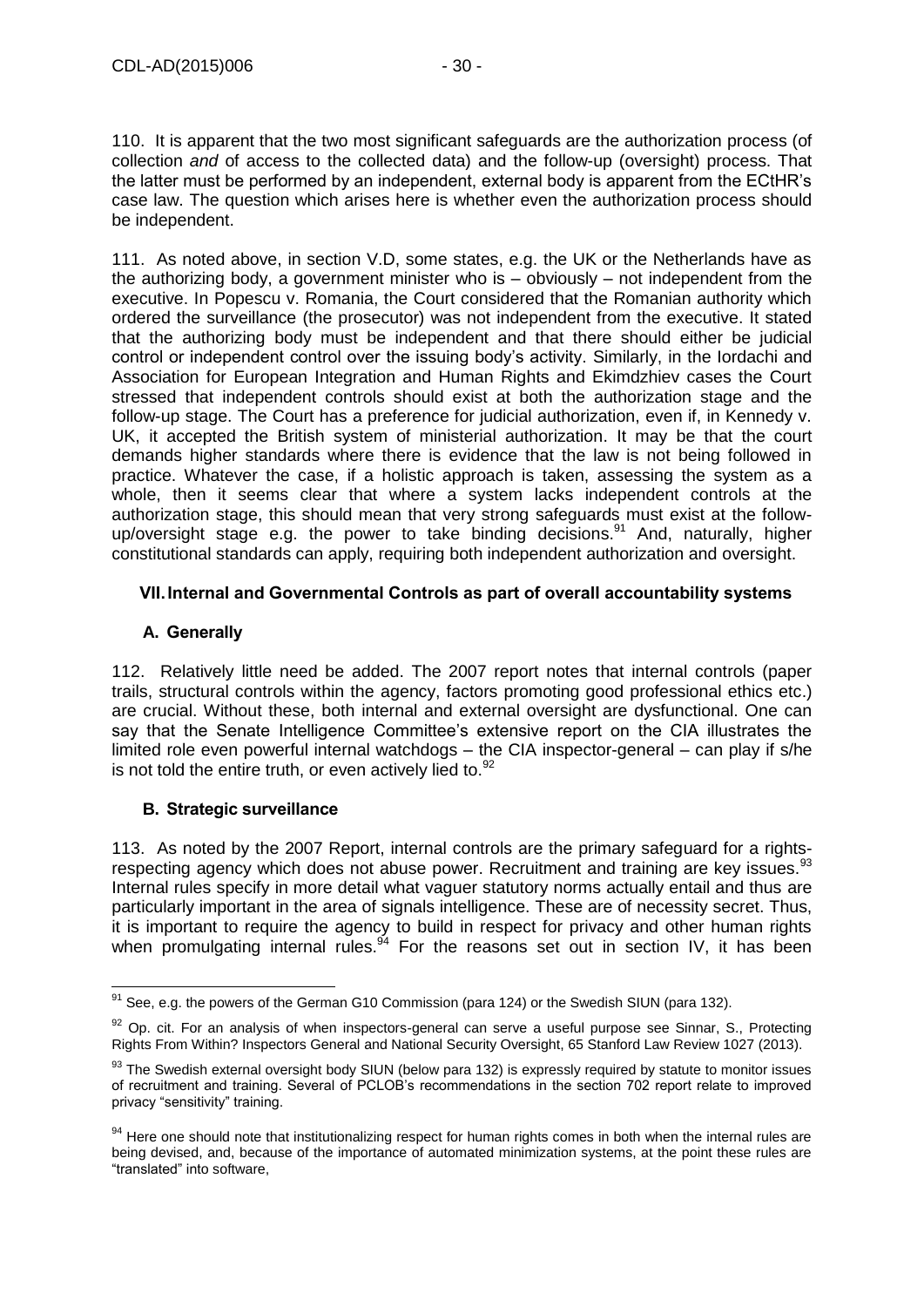particularly tempting to rely primarily on internal controls in the area of strategic surveillance. The Dutch and British systems for ministerial authorisation, bearing in mind the major restraints on government ministers' time, and their many other responsibilities, mean that in practice, the minister will be almost wholly dependent on his or her civil servants. However, for reasons set out in the 2007 Report, internal controls are insufficient. As already noted, the logical consequence, where there is no independent preventive authorization mechanism, then the post hoc oversight mechanisms must be particularly strong. That it is a mistake to rely primarily on internal controls was also the conclusion of the US Presidential Review Board: external oversight over the US NSA must be considerably strengthened.<sup>95</sup>

#### <span id="page-30-0"></span>**VIII. Parliamentary accountability**

#### <span id="page-30-1"></span>**A. Generally**

114. There are a number of national reports and other sources indicating that parliamentary oversight has not worked as well as expected, in other words that accountability problems are greater than previously perceived.<sup>96</sup>

115. A number of states have, since the beginning of 2007, introduced improved parliamentary controls. France introduced a parliamentary oversight body (the Délégation parlementaire au renseignement, DPR) in 2007.<sup>97</sup> This is an eight-person body, composed of four members from the Senate and four members from the National Assembly. It has a mandate to follow the overall activity and means of the specialized services. It can call in for hearings the Prime Minister, Ministers and heads of the services concerned, but not more junior officials, and it has no other formal investigative powers. It produces short annual reports. The mandate and powers of the DPR have been criticised as inadequate and its membership as unconducive to serious oversight (the chairs of the Senate and Assembly Law and Defence committees sit ex officio).<sup>98</sup>

116. Germany made three significant improvements in its parliamentary oversight in 2009, in addition to the symbolically important one of enshrining this scrutiny in the Constitution (Article 45d GG).<sup>99</sup> First, a duty was placed on the government actively to provide accurate and complete information to the Parliamentary Control Panel (Parlamentarisches Kontrollgremium, PKGr). Its staff was increased, and panel members were also permitted to bring in their own (security-cleared) staff to assist them. Finally, a whistleblowing function was introduced: intelligence staff can now approach the Panel directly, without having to go through official channels.

<sup>-</sup><sup>95</sup> The Board stated: "Americans must not make the mistake of trusting officials", Liberty and Security in a Changing World, op. cit. p. 114. External oversight can strengthen the internal culture of the agency in a number of ways. E.g. the Swedish signals intelligence agency has an "Integrity Council" consisting of three judges who have an advisory rule when the agency is devising internal rules.

<sup>&</sup>lt;sup>96</sup> The US Senate Select Committee on Intelligence report on the CIA Detention and Interrogation programme (op. cit), is an illustration of this, as is the ECtHR case law (above section VI) regarding the inadequacy of parliamentary oversight of surveillance in Rumania.

<sup>97</sup> Amending article 6 nonies, Ordonnance no. 58-1100 du 17 novembre 1958 relative au fonctionnement des assemblées parlementaires.

<sup>98</sup> See France, Assemblée Nationale, Rapport D'information Déposé en Application de L'article 145 Du Reglement par la Commission des Lois Constitutionnelles, de la Législation et de L'administration Générale de la République, En Conclusion des Travaux d'une Mission d'information (1) Sur L'évaluation du Cadre Juridique Applicable Aux Services de Renseignement, Enregistré à la Présidence de l'Assemblée nationale le 14 mai 2013 which also makes a number of reform proposals. Having senior members of parliament sit in an intelligence committee has certain advantages (2007 Report, para. 175). The problem is that their other duties (particularly if they are the chairs of other committees), can mean that they have little time to devote to intelligence oversight.

<sup>99</sup> See also the judgment of the Federal Constitutional Court in 2 BvE 5/06.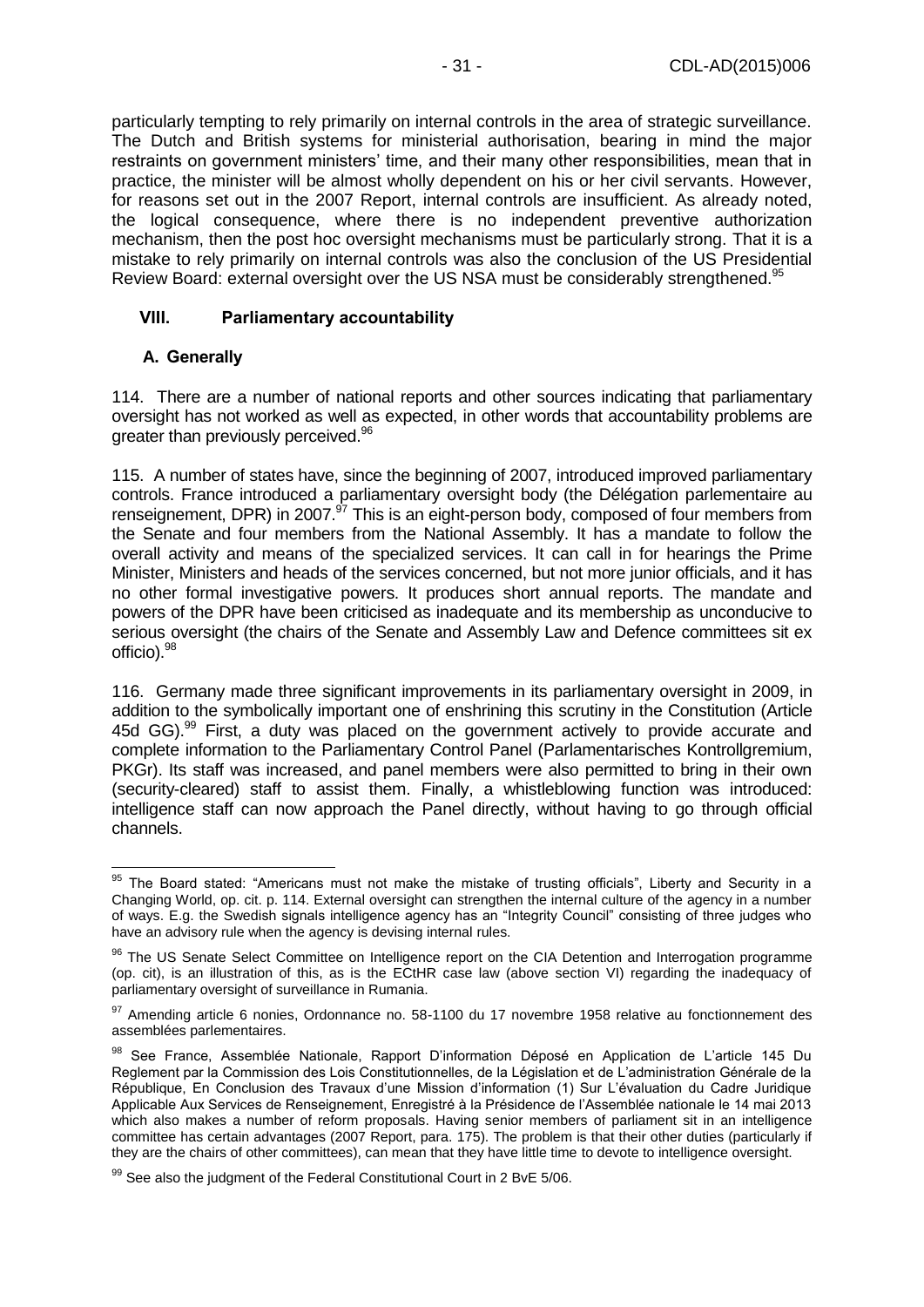117. The parliamentary supervision in Denmark has been strengthened, particularly over the budget of the Security Police and the Military Intelligence Service. The government must provide the parliamentary committee with an annual report and supplementary reports when requested. The committee may also hold hearings with the heads of the two agencies.<sup>100</sup>

118. Some minor improvements have been made in the UK parliamentary oversight, but these have been criticized as inadequate.<sup>101</sup>

#### <span id="page-31-0"></span>**B. Parliamentary supervision of strategic surveillance**

119. There are a number of reasons why parliamentary supervision of strategic surveillance is problematic. First, the technical sophistication of signals intelligence makes it difficult for parliamentarians to supervise without the aid of technical experts. Second, the general problem of parliamentarians finding sufficient time for oversight along with all their other duties is particularly acute as regards strategic surveillance. If one wishes to control the dynamic process of refining the selectors (as opposed to a post-hoc scrutiny), then a standing body is necessary. Thirdly, the high degree of network cooperation between certain signals intelligence agencies means an added reluctance to admit in parliamentary oversight, which can thus affect not simply one's own agencies, but also those of one's allies. As previously noted, in some states the doctrine of parliamentary privilege means that parliamentary committees cannot be security-screened, adding to an already-existing fear of leaks. The other, crucial, factor is that strategic surveillance involves an interference with individual rights. Supervision of such measures has traditionally been a matter for the judiciary. The constitutional principle of separation of powers can make it problematic for a parliamentary body to play such a quasi-judicial role.

120. To explain this last point in a bit more detail: as the previous sections have shown, balancing of privacy and other human rights concerns against other interests comes in at several points in the process, but two crucial points are when a decision is made to use particular selectors, and when human analysts decide whether or not to keep the information in question. The first type of decision resembles, at least in some ways, a decision to authorize targeted surveillance. As such, it can be taken by a judicial body. As the decision involves considerable policy elements, knowledge of intelligence techniques and foreign policy are also desirable. Finding a group of people who combine all three types of competence is not easy, even for a large state. Thus, it is easier to create a hybrid body of judges and other experts.

121. The second type of decision is of a "data protection" character, which can be overseen afterwards by an expert administrative body. Such a body must be independent and have appropriate powers.<sup>102</sup> Neither of these types of decision is "political" in nature. What, by contrast, is more "political" is the prior decision taken, that somebody, or something, is of sufficient importance to national security to need intelligence about. This is the type of decision which would benefit from a (closed) discussion in a political body, where different spectrums of opinion are represented. Another type of policy-oriented issue is deciding the general rules regarding who, and under what circumstances, signals intelligence can be collected<sup>103</sup> or be

 $\overline{a}$ <sup>100</sup> Importantly this was not considered sufficient and a new, expert oversight body was also created, see below para 134.

<sup>&</sup>lt;sup>101</sup> Leigh, I. Rebalancing Rights and National Security: Reforming UK Intelligence Oversight a Decade after 9/11, 27 Intelligence and National Security 722-738 (2012).

<sup>&</sup>lt;sup>102</sup> See below paras 124 and 132. As regards the independence of data protection bodies see EU directive 95/46 and Additional protocol (2001) to the Data Protection Convention, ETS no. 108. It is also possible for an expert administrative body to exercise remedies functions, see below paras 137-138.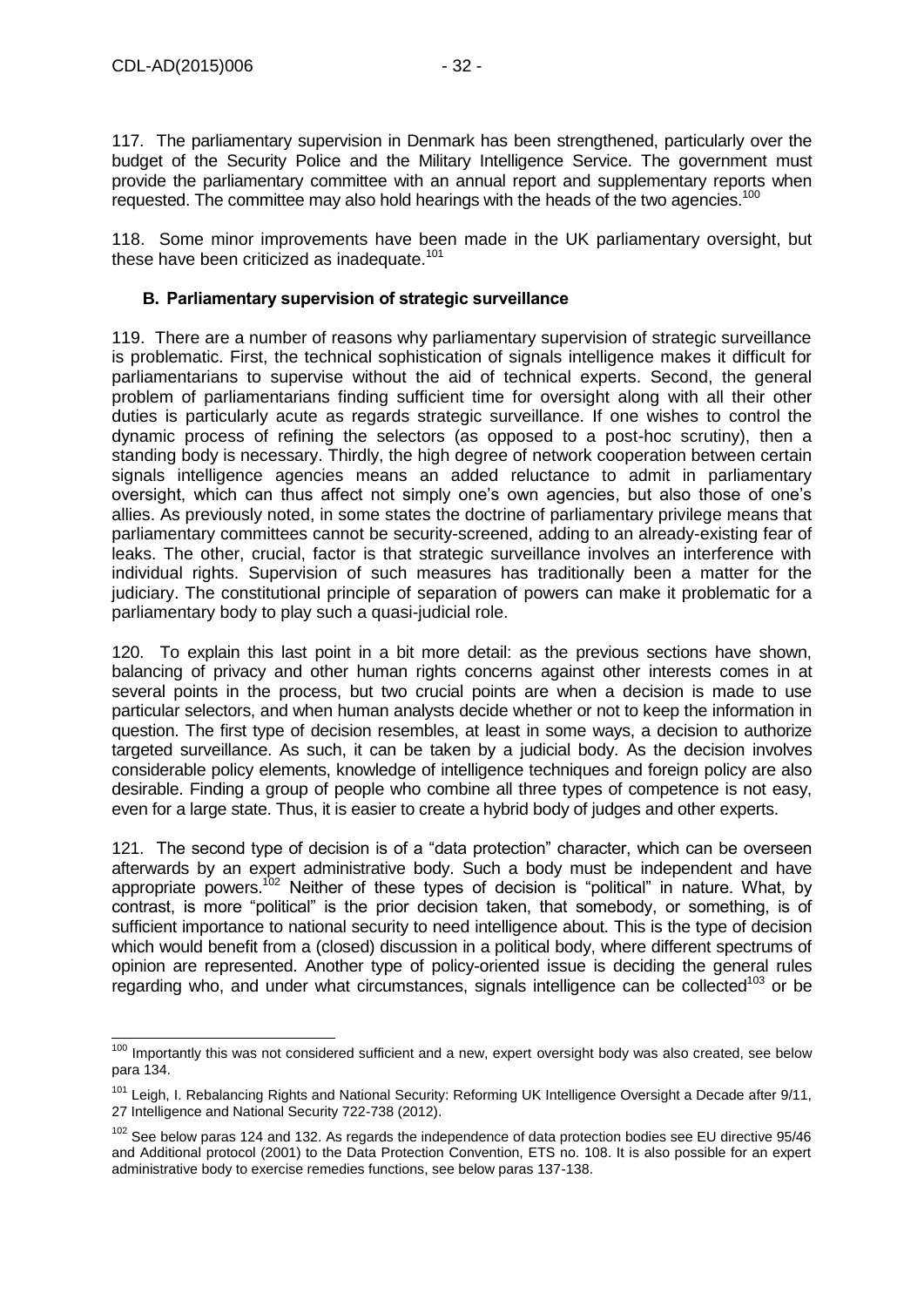exchanged with other signals intelligence organisations.<sup>104</sup> A third is making a general evaluation of the overall effectiveness and efficacy of signals intelligence measures.

122. Two parliamentary models can be mentioned here. As with all oversight, it should be remembered that while the oversight body must have sufficient powers on paper, it is how it exercises these powers in practice which is important. In the US, the Senate and House committees on intelligence receive regular classified briefings from intelligence officials, including on the functioning of the NSA's strategic surveillance. However, criticism has been expressed of the oversight performed by the intelligence committees in the area of strategic surveillance, both from members of other congressional committees and from academic commentators.<sup>105</sup> It is certainly the case that the size of the US intelligence community, and the breadth and depth of the issues to be looked at, means that the congressional committees might feel obliged to focus their attention on a particular issue – as the Senate committee has done as regards the CIA rendition programme. And penetrating the particularly arcane world of signals intelligence means identifying the right questions to ask, and considerable persistence in continuing to ask them. The members of the Senate committee can bring in their own (security cleared) staff, but this is not the case for the House committee. In particular instances, due to the classified nature of material being discussed, Congressional oversight has been hampered by fragmentation,<sup>106</sup> by limitations such as a prohibition on removing any briefing materials or notes from specially designated areas of the Capitol building, or limitations that prevent members of Congress from bringing their legal counsel to briefings.<sup>107</sup> Congress exerts power over the intelligence community primarily through the threat, or promise, of legislation and through budget appropriations (although neither the Senate nor the House intelligence committees have power over appropriations). Political agreement is necessary to make either of these work properly. One can also speculate as to the perceived political price that a legislator pays in the eyes of the public if s/he publicly advocates for greater oversight in the cases of SIGINT. Because the perceived harm to any individual is low, there is no sense of an individualized harm that motivates voters to pressure officials (and if anyone *is* harmed, it is probably a foreigner). By contrast there is considerable public fear that greater oversight will foreclose prevention of the next big terrorist attack, for which elected officials will be held accountable. In any event, it is revealing that the main official criticism of the NSA programme has so far been expressed by the executive-appointed expert body, the PCLOB (although its members are confirmed by the Senate), not the Senate or House committees on intelligence.

123. The German model is both a control and an oversight mechanism. As far as concerns control, the telecommunication links to be subject to surveillance in a particular area of risk are defined by the Federal Ministry of the Interior. The PKGr has to approve these. Thus, it exercises a degree of control over the "tasking" and the decision on how much, and what, signal bearers to intercept. The second stage is the approval of the selectors. These are decided by the Federal Ministry of the Interior, on the proposal of the BND, but subject to the approval of the expert body, the G10 Commission. This consists of four ordinary, and four

-

<sup>&</sup>lt;sup>103</sup> See e.g. the hearings held before the British ISC, which gave NGOs an opportunity to give their views on this issue, http://isc.independent.gov.uk/public-evidence.

<sup>104</sup> In any event, these general arrangements should be subject to some form of external authorisation, or at least, oversight. See, e.g. European Parliament, op. cit. p. 218.

<sup>105</sup> See e.g. Zegart, A. B., "The Domestic Politics of Irrational Intelligence Oversight," 126 Political Science Quarterly (2011): 1–27, Wall St Journal, 29 July 2014, Washington Post 19 August 2013 and Colaresi, M. P., Democracy Declassified: The Secrecy Dilemma in National Security, OUP 2014.

<sup>&</sup>lt;sup>106</sup> The Department of Homeland Security reports to 92 committees and subcommittees of Congress, see Bipartisan Policy Organisation, Today's Rising Terrorist Threat and the Danger to the United States: Reflections on the Tenth Anniversary of The 9/11 Commission Report, 2014, p. 21.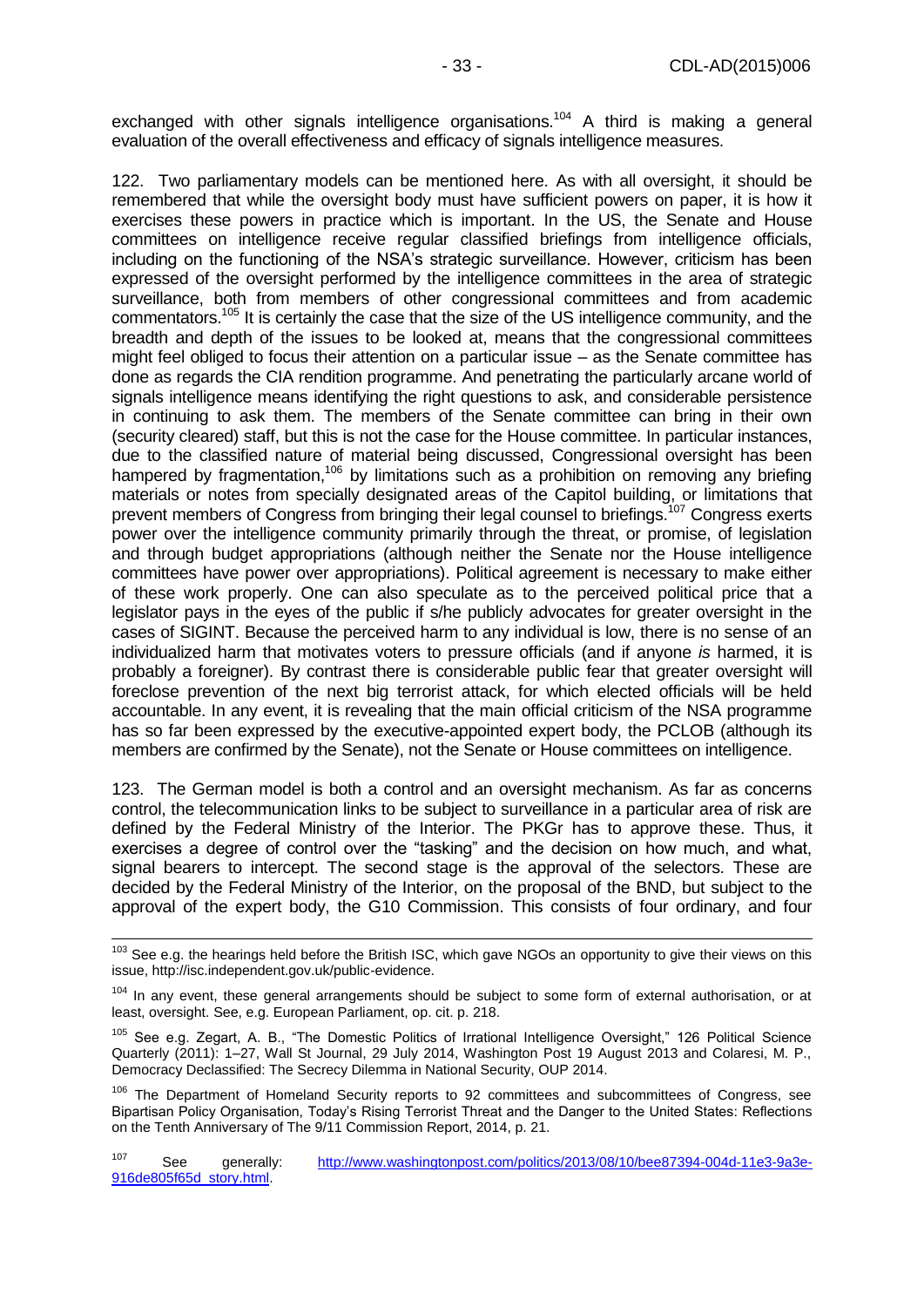substitute members. They are elected by the PKGr at the start of each parliamentary term and may, but need not, be members of the Bundestag. The chair of the G10 Commission must be qualified to hold judicial office. Thus, the G10 is a hybrid body, given political legitimacy through being elected by the PKGr.

124. For strategic surveillance, the G10 verifies the legality of the selectors (including the issue of proportionality). As regards oversight of the data, the G10 Commission monitors in particular the BND's minimization of the data. The G10 Commission must be notified in all cases where there is a question as to whether data within the "core area" of privacy has been collected and retained, and in some cases it decides whether the data should be erased or retained. The G10 Commission makes occasional inspections of the databanks inter alia to check if data is being erased as required. It also must be informed of, and monitors, transfers of intelligence which are made to friendly foreign agencies.<sup>108</sup>

125. As regards more general oversight, the government has a special legal duty to provide the PKGr with half-yearly statistics regarding the use of the G10 law, and over the forwarding of personal data deriving from strategic surveillance to foreign public authorities, such as the intelligence services of friendly states, and to supranational and intergovernmental agencies. As already noted (above, para 116) the PKGr has proprio motu investigative powers and resources. Thus, broadly speaking, the PKGr deals with the policy-type of issues, whereas the G10 Commission deals with the quasi-judicial control of selectors and the administrative control of the databanks.

### <span id="page-33-0"></span>**IX. Judicial Review and Authorization**

### <span id="page-33-1"></span>**Strategic surveillance**

 $\overline{1}$ 

126. The extent to which judicial authorization/oversight can work for strategic surveillance can be discussed.<sup>109</sup>

127. The United States has a system of judicial authorization, the Foreign Intelligence Surveillance Court, FISC. While the FISC has authorized on an individual basistargeted surveillance within the US since 1978, it has had a more limited, supervisory, role to play in strategic surveillance. Under Section 215 FISA, the Government must apply for a warrant before a judge of the 15-member the Foreign Intelligence Surveillance Court.<sup>110</sup> The FISC approves both the "Primary Order" authorizing the overall program and "Secondary Orders" which require individual phone companies to provide information to the NSA. Every order is subject to renewal every 90 days. The FISA court process for considering applications may include a hearing, and FISC judges have the authority to take testimony from government employees familiar with the technical details of an application. If issued, a warrant requires a telecommunications provider to furnish information to the NSA on a periodic basis. Telephony

<sup>&</sup>lt;sup>108</sup> It should be noted that questions have been raised by German commentators concerning the staff/technical expertise available to the G10 Commission, and the time it in fact devotes to the approval process at its monthly meetings. See e.g. the commentary by Roggan, F., G-10-Gesetz, Nomos, 2012.

<sup>&</sup>lt;sup>109</sup> Judicial safeguards can also come in at stages other than authorization/oversight, e.g. when signals intelligence is used in subsequent administrative, civil or criminal proceedings – even if this is only likely to arise rarely. In the US, an "aggrieved person" — a term that includes non-U.S. persons — is required to be notified prior to the disclosure or use of any Section 702–related information in any federal or state court. The aggrieved person may then move to suppress the evidence on the grounds that it was unlawfully acquired and/or was not in conformity with the authorizing Section 702 certification (50 U.S.C. § 1806(e)). Determinations regarding whether the Section 702 acquisition was lawful and authorized are made by a United States District Court, which has the authority to suppress any evidence that was unlawfully obtained or derived, 50 U.S.C. § 1806(f) and (g). See PCLOB Section 702 Report, p. 100.

 $110$  FISC judges are appointed by the President from among the federal judiciary and serve seven-year terms.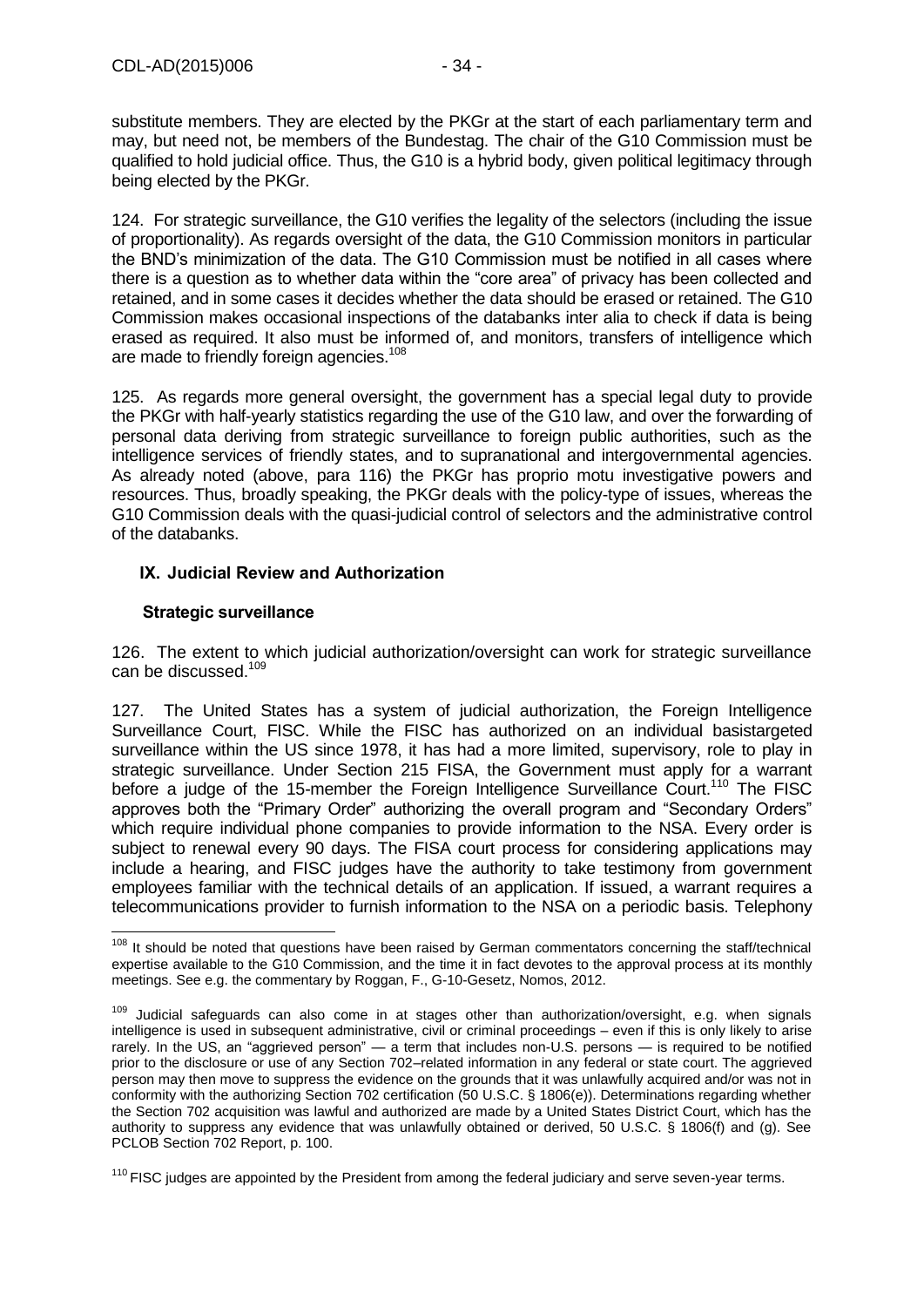metadata from different providers is aggregated and stored on NSA networks with FISC ordered restrictions on when and how the metadata-base can be accessed. To access the stored metadata, the data must be "queried" by entering a telephone number or other identifier associated with a foreign terrorist organization. Before querying can occur, a high-ranking NSA official or a specially authorized official must determine there is a "reasonable articulable suspicion" that the identifier is associated with a foreign terrorist organization that is the subject of an FBI investigation. A query will reveal metadata about telephones in direct contact with the "seed," known as the first "hop." It can also include subsequent "hops," or numbers indirectly connected to the seed. Initially, neither FISC nor the NSA limited the number of hops that could be used to connect other numbers to the seed. In March 2009, the government implemented software changes to limit the number of permitted hops to three.<sup>111</sup> In January 2014, President Obama further limited to number of hops to two.<sup>112</sup> Once information from the two hops is sifted, it may be provided to other intelligence agencies. In 2015, it was announced that the "reasonable articulable suspicion" determinations, previously overseen internally, by the Department of Justice, would now (except in emergency situations) also have to be individually approved by FISC.<sup>113</sup>

128. As regards the bulk acquisition of content data under section 702, the Attorney General and Director of National Intelligence make annual certifications authorizing this targeting to acquire foreign intelligence information, without specifying to FISC the particular non-U.S. persons who will be targeted. There is no requirement that the government demonstrate probable cause to believe that an individual targeted is an agent of a foreign power. Instead, the Section 702 certifications identify categories of information to be collected, which must meet the statutory definition of foreign intelligence information.<sup>114</sup> Section 702 requires the government to develop targeting and "minimization" procedures that must satisfy certain criteria. As part of the FISC review and approval of the government's annual certifications, the court must approve these procedures and determine that they meet the necessary standards. The targeting and minimization procedures must be provided to the Congressional intelligence committees, as well as the Committees on the Judiciary of the Senate and the House of Representatives.<sup>115</sup>

129. FISC, thus annually authorizes and sets conditions on the section 702 programme as a whole, in particular specifying general limits on the selectors which can be used, the data which must be deleted and the types of queries which may be made of the bulk data collected. It does not authorize the use of selectors in individual cases.<sup>116</sup> A problem has been the lack of

<sup>-</sup><sup>111</sup> Memorandum of the United States in Response to the Court's Order Dated Jan. 28, 2009 at 20, In re Prod. of Tangible Things From [REDACTED], No. BR 08-13 (FISA Ct. Feb. 17, 2009).

<sup>&</sup>lt;sup>112</sup> Transcript of President Obama's Jan. 17 speech on NSA reforms, WASH. POST, Jan. 17, 2014, [http://www.washingtonpost.com/politics/full-text-of-president-obamas-jan-17-speech-on-nsa-](http://www.washingtonpost.com/politics/full-text-of-president-obamas-jan-17-speech-on-nsa-reforms/2014/01/17/fa33590a-7f8c-11e3-9556-4a4bf7bcbd84_story.html)

[reforms/2014/01/17/fa33590a-7f8c-11e3-9556-4a4bf7bcbd84\\_story.html](http://www.washingtonpost.com/politics/full-text-of-president-obamas-jan-17-speech-on-nsa-reforms/2014/01/17/fa33590a-7f8c-11e3-9556-4a4bf7bcbd84_story.html) ("Effective immediately, we will only pursue phone calls that are two steps removed from a number associated with a terrorist organization, instead of the current three").

<sup>113</sup> For details, see http://icontherecord.tumblr.com/ppd-28/2015/overview.

<sup>&</sup>lt;sup>114</sup> The definition of foreign intelligence information purposes is limited to protecting against actual or potential attacks; protecting against international terrorism, and proliferation of weapons of mass destruction; conducting counter-intelligence; and collecting information with respect to a foreign power or foreign territory that concerns U.S. national defense or foreign affairs, see 50 U.S.C. § 1881a(a).

<sup>&</sup>lt;sup>115</sup> See the description set out in PCLOB, Section 702 Report, p.6. See also Donohue, L. K., Section 702 and the Collection of International Telephone and Internet Content, (2014), available at <http://scholarship.law.georgetown.edu/facpub/1355/> at 30.

<sup>&</sup>lt;sup>116</sup> For European states, ex ante judicial approval in individual cases is to be preferred (see above above, section VI) As shown below, the Swedish court approves selectors in individual cases. However, US intelligence needs are very large, and the number of selectors is also likely to be very large and constantly changing. One should bear in mind that judicial approval is not a panacea (2007 Report, paras 205-216). If a court is given large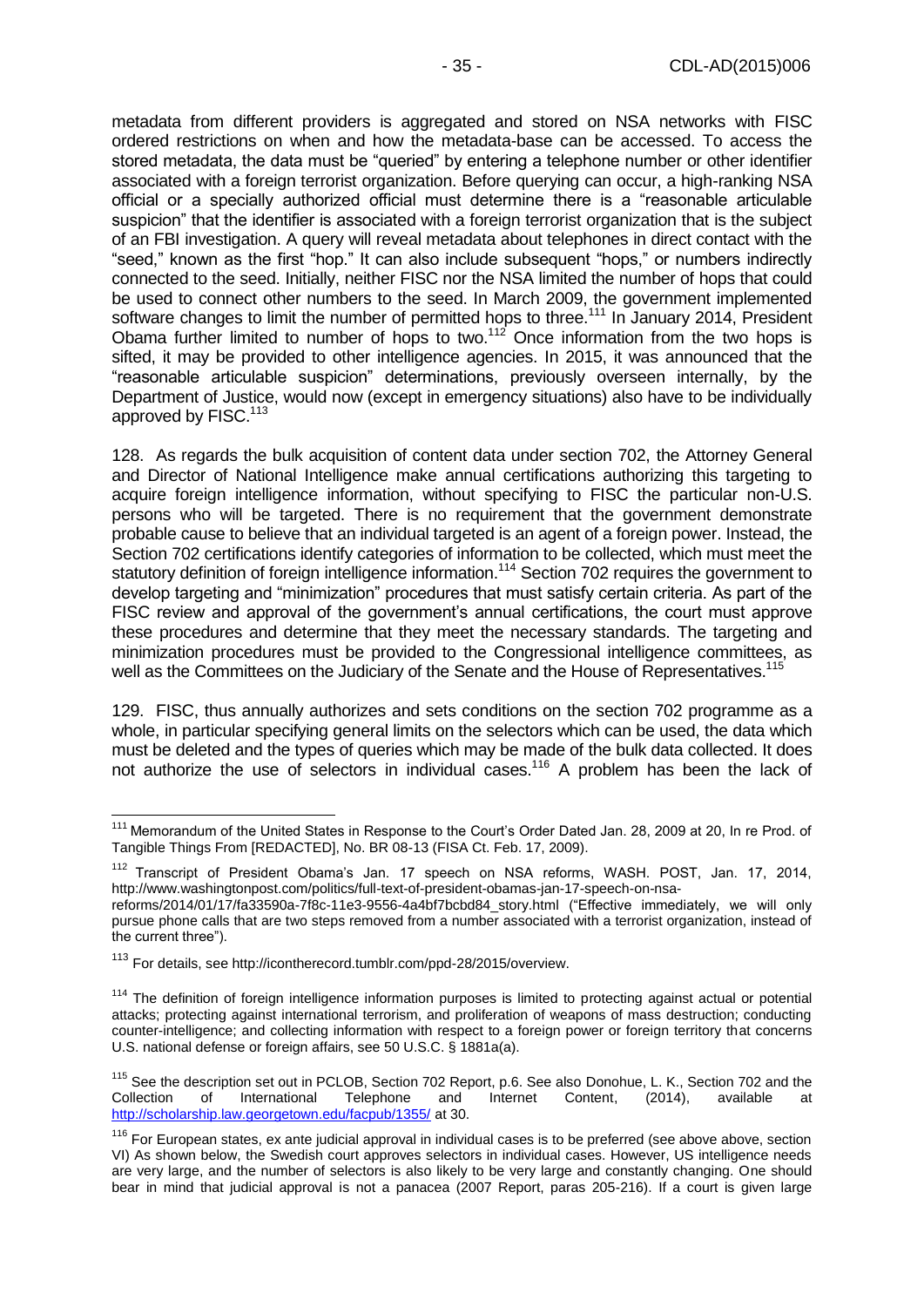external follow-up that FISC's conditions are being complied with (as pointed out above, the process of refining selectors is dynamic and highly technical) and that high standards of data protection are in fact operational.<sup>117</sup> PCLOB has therefore recommended that the government submit, together with its annual applications a random sample of tasking sheets and a random sample of the NSA's and CIA's U.S. person query terms, with supporting documentation. The sample size and methodology should be approved by the FISA court. This would give FISC a better basis to assess how its conditions are working in practice.<sup>118</sup>

130. Moreover, it should be noted that a large portion of U.S. SIGINT collection falls outside of the ambit of the FISC. Surveillance of foreign nationals under Executive Order 12333 is not subject to domestic regulation under FISA. Due to general lack of transparency around the program, there has been no public acknowledgement of how much data is collected under Executive Order 12333, relative to SIGINT conducted under the programs that fall within FISC oversight.

131. An example of a model which combines judicial authorization with expert follow-up comes from Sweden. A Defence Intelligence Court was established (Försvarsunderrättelsedomstolen or UNDOM) together with a control and monitoring body, the Defence Intelligence Inspection (Statens inspektion för försvarsunder-rättelseverksamheten or SIUN).<sup>119</sup> UNDOM consists of two former senior judges and six lay members (mainly former politicians, from several different political parties). The judges are appointed by the government after an open recruitment process in the Judicial Council. The former politicians are appointed by the government after consultations between the parties represented in the parliament. UNDOM is thus a hybrid body. It is assisted by a small registry. UNDOM approves applications from taskers, setting further conditions on these. It also approves applications from the signals intelligence agency for testing (above para. 82).

132. SIUN also consists of two former senior judges and four former politicians, drawn from different political parties and appointed in the same way as UNDOM. SIUN is thus also a hybrid body. It is assisted by a small secretariat. The government, and other specified bodies may task the signals intelligence agency, FRA, to produce foreign intelligence on a particular issue. This decision is not subject to oversight. FRA then requests a warrant from UNDOM, which sets out what selectors can be used and which signal bearers crossing national boundaries (i.e., which cables, going to which destinations) can be monitored. The raw intelligence is then delivered by telecom operators to a location physically under the control of SIUN, which monitors whether the conditions relating to signal bearers set by UNDOM have been complied with before transferring it to FRA. SIUN then monitors FRA's application of the selectors set by UNDOM. If

numbers of selectors to approve, and little time in which to work, then the obvious risk is that its review will be superficial.

#### <sup>117</sup> Washington Post, 16 August 2013.

-

<sup>119</sup> See Signals Intelligence Act (2008:717) as amended by Prop. 2008/09:201, Förstärkt integritetsskydd vid signalspaning, 20 May 2009. More detailed rules can be found in the ordinance containing the instructions for SIUN, 2009:969. The basic rules which both FRA and defence intelligence agency, must comply with, and which SIUN oversees, are set out in the Defence Intelligence Act(2000:130).

<sup>&</sup>lt;sup>118</sup> PCLOB, Section 702 Report, p. 141. There is now a further layer of external oversight in the US system, in that PCLOB is an independent agency within the executive branch, established by statute (see Pub. L. No. 110- 53, § 801(a), 121 Stat. 266, 352-58 (2007). The Act requires that all five Board members be appointed by the President, by and with the advice and consent of the Senate, for staggered six-year terms. The Act further requires that the Board be bipartisan in composition. No more than three of the five members may be from the same political party, and before appointing members who are not from the President's political party, the President must consult with the leadership of the opposing party. However, the statutory safeguards for privacy in FISA are mainly designed to protect US persons privacy. PCLOB's oversight is mainly directed at securing compliance with the statute (cf. para. 74) and so it has primarily been concerned with improving privacy protection for US persons. It intends to address the question of safeguards for foreigners in the future.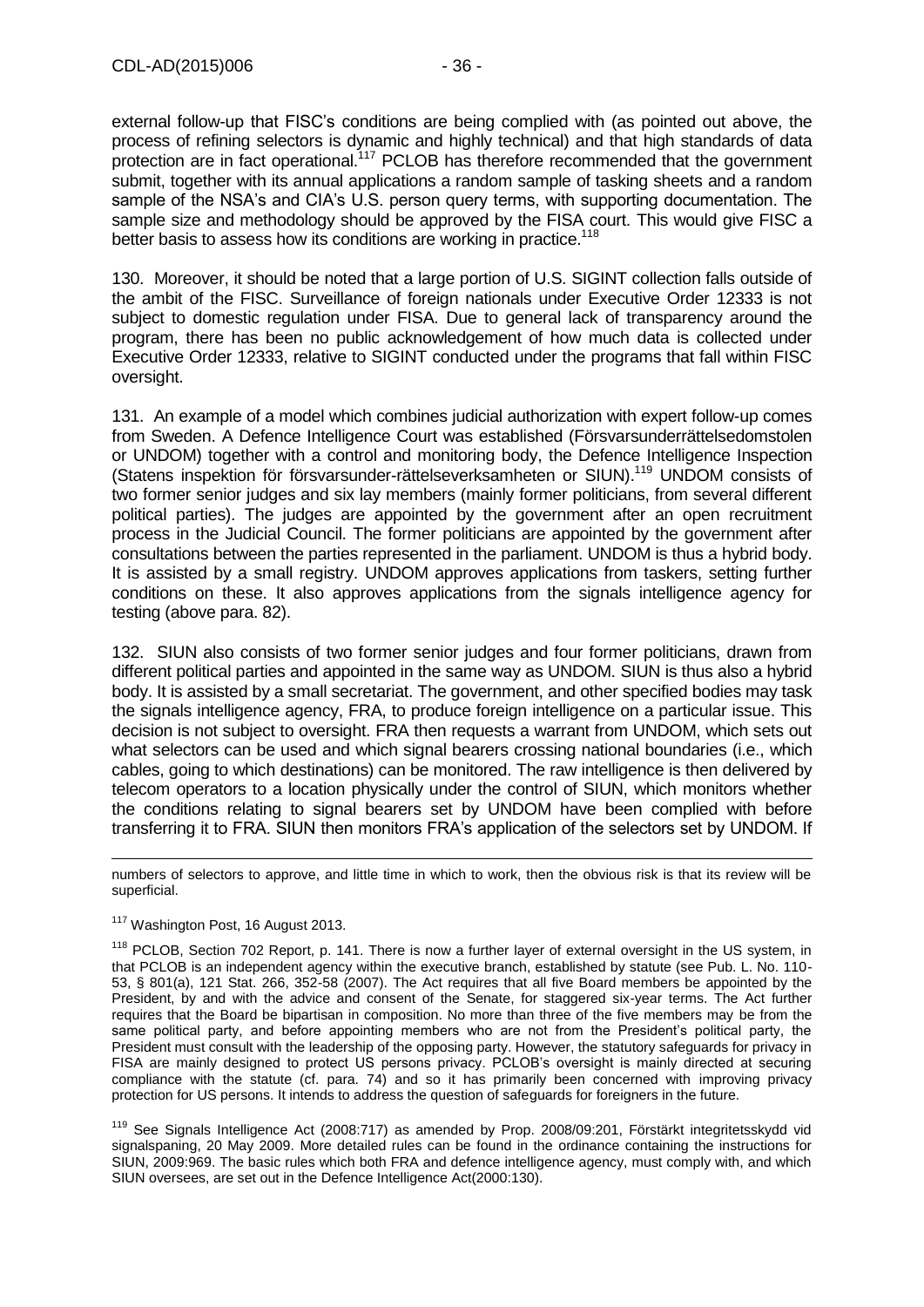SIUN considers that UNDOM's conditions are being diverged from, it can terminate the search and order destruction of any material gathered.

133. The system is thus a control rather than oversight system, although SIUN also has oversight and complaints functions (see below) in that it is to monitor whether FRA complies with requirements on handling personal data.<sup>120</sup> The Swedish model has only been in place since 2009 and so is relatively new. It has certain major advantages from its expert knowledge, hybrid (legal/political) nature and through being appointed after all-party consultations. Having said this, there is a downside of specialisation. Developing the necessary competence in this area is a slow process. Having, and keeping, expert staff assistance is crucial to the integrity of the monitoring, at the same time as it is difficult to provide a satisfactory career path for staff in such small administrative agencies.

#### <span id="page-36-0"></span>**X. Accountability to Expert bodies**

#### **Strategic Surveillance**

134. The boundary line between parliamentary, judicial, and expert bodies is not hard and fast. Both the Swedish and German models can be seen as a mixture of all three and as exercising also control functions. By contrast, the Belgian, Dutch, Norwegian and since 2013, the Danish expert oversight bodies are more clearly expert oversight bodies, not exercising control functions.<sup>121</sup> All these bodies have similar mandates and similar wide reaching supervisory powers (including over whatever strategic surveillance is used by the bodies they monitor). To use the Dutch model as an example: The CTIVD was established by statute (ISS Act 2002) and its main task is to review whether the ISS Act 2002, the law governing the activities of GISS (and DISS), is being implemented lawfully (including the principle of proportionality). Two of the three-member body must be lawyers (Article 65(4)). It is assisted by a secretary and, currently, six investigators. The CTIVD performs its oversight task in two ways: it conducts in-depth investigations resulting in review reports that are made public, and it monitors a number of activities of the services. It has far-reaching statutory powers for the purposes of performing its main review task (Sections 74-77, ISS Act 2002). It has access to all relevant classified information of the services. It thus includes access to intelligence entering, and exiting, the services to and from friendly foreign agencies (i.e. the originator rule does not apply).

135. The CTIVD has published two detailed reports so far on strategic surveillance.<sup>122</sup> The first questioned whether the existing practices were in accordance with the law. It was also critical of the lack of documentation justifying particular signals intelligence operations. The second report is an in-depth analysis of the ways in which the Dutch security and intelligence services acquire and use personal communications data and exchange these with foreign agencies,

<sup>-</sup> $120$  Act (2007:259) on processing of personal data in FRA's intelligence and testing activities The oversight body, SIUN, was itself evaluated by the National Audit Commission and the oversight found to be satisfactory in general (RiR 2015:2, Kontrollen av försvarsunderrättelseverksamheten). The data inspection board also supervises personal data held by the FRA.

<sup>&</sup>lt;sup>121</sup> For the Danish reform. Law 162, 2013 and the travaux préparatoires (Betaenkning om PET og FE, Nr. 1529, 2012). As noted above, in the US system, PCLOB now exercises a similar general oversight function over signals intelligence.

<sup>122</sup> CTIVD, Report no. 28, op cit. CTIVD, Report no. 38, "The processing of telecommunications data by GISS and DISS", http://www.ctivd.nl/?English.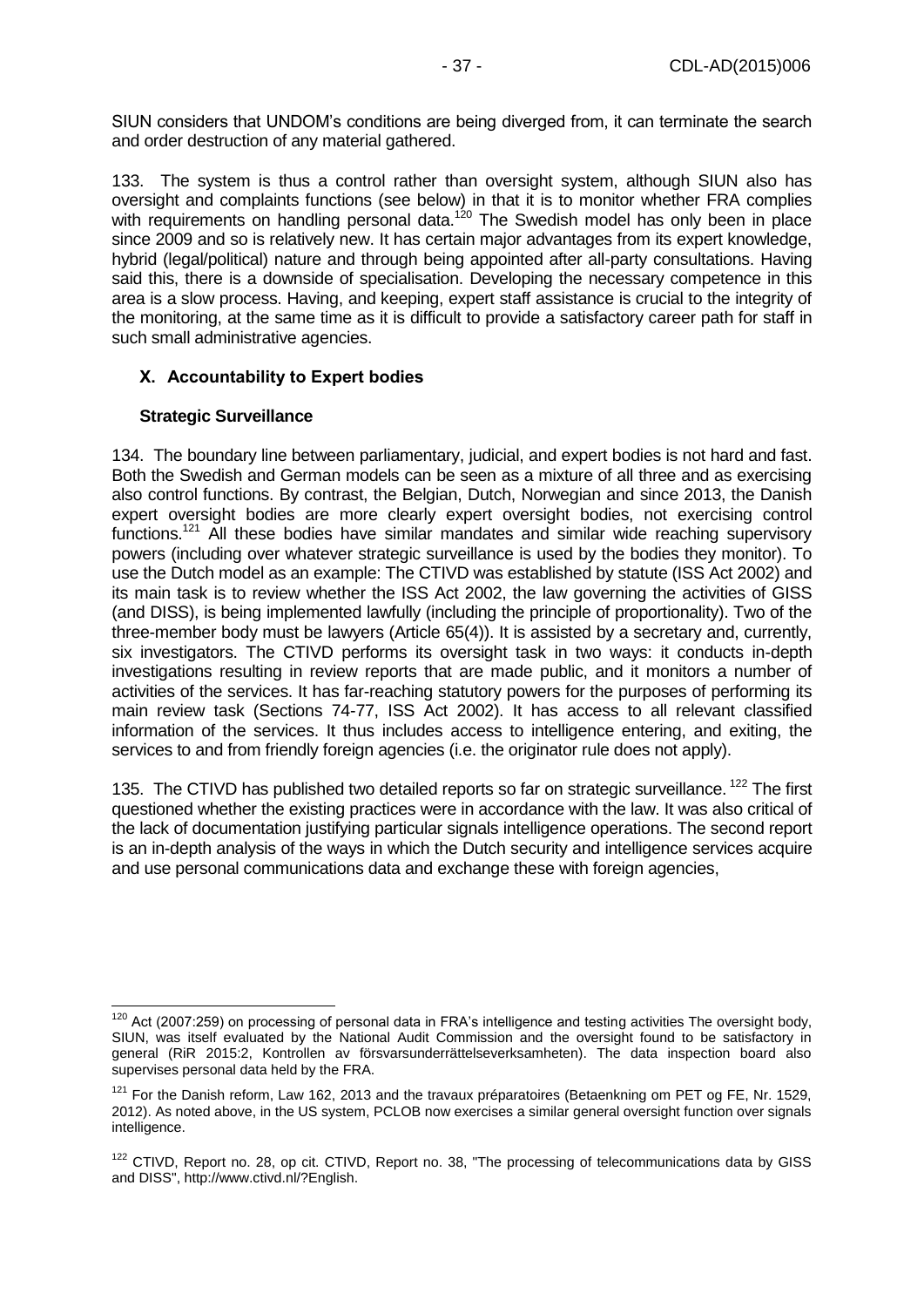136. In conclusion on expert oversight bodies, it is important to stress that these must have unrestricted access to the personal information contained in the signals intelligence agency's databanks if they are to be a meaningful safeguard.<sup>123</sup> The "originator" or third party rule cannot apply to the oversight body. While an expert body in this respect mainly functions to check that the signals intelligence agencies own routines on minimization etc. are functioning correctly, to do this task they must be able to do spot checks and thematic studies of the actual data. Thus, they must have their own, residual, investigative capability, preferably (as with the Dutch and Swedish oversight bodies) having direct access to databanks holding personal information. . To focus their attention, one can by law require the signals intelligence agency proactively to provide oversight agencies with certain categories of particularly sensitive categories of data.<sup>124</sup> The issue of who may query the bulk data collected and for what purposes, or how data from it can otherwise be disseminated is also something which must be overseen. The trend is nowadays for "fusion centres" for data of interest to internal security. This can obviously greatly increase the size of the group who have access to personal data obtained through signals intelligence. The same can be said about using private contractors. Lax controls on acquisition, combined with lax minimization rules and lax controls on access to the data is obviously a dangerous combination. But even strong controls on acquisition and minimization will not be sufficient if there is wide access to the database.

### <span id="page-37-0"></span>**XI. Complaints mechanisms for Strategic surveillance**

137. As noted above, a standard requirement in ordinary surveillance is that the target is notified when the surveillance has ceased, and notification can occur without jeopardising confidential methods, or on-going operations. In internal security operations, non-notification tends to be the rule.<sup>125</sup> One can have a notification requirement with strategic surveillance too, where selectors have been used which are directly attributable to a particular physical person. This can be found in section 11a of the Swedish Signals Intelligence Act and in the German legislation (G10 Act, section 12, though only for German residents or nationals). In both cases, exceptions apply where notification would jeopardise security. In the German law, the G10 Commission must in each individual case approve non-notification. Thus the notification requirement, even if it only rarely leads to actual notification, can still serve a useful function in curbing overuse, because the strategic surveillance agency knows that every time the content of the communications of a citizen or resident has been monitored, it must inform the oversight body of this and convince it that its reasons for not subsequently notifying the person are justified. Notification (and non-notification) figures, if published, can also serve to assuage public concerns regarding the scale of the surveillance.<sup>126</sup>

138. Under the ECHR, a state must provide an individual with an effective remedy for an alleged violation of his or her rights. There are certain requirements before a remedy can be seen as effective.<sup>127</sup> Notification that one has been subject to strategic surveillance is not an

 $\overline{1}$  $123$  See in particular the 2007 Report para 87 "Unless and until they are in a position to make a reasonably informed "second assessment", a monitoring body is not a real safeguard…" and para. 237 "Bearing in mind the crucial importance of data banks to the work of a security agency, and the already mentioned distinction between security intelligence and "hard" data … it is imperative that some such supervisory body exists in every State, and that it has sufficient powers, in law and practice, to perform control functions satisfactorily."

 $124$  See e.g. the German rules above positive reporting duties for data concerning the core of personal integrity.

<sup>&</sup>lt;sup>125</sup> The CTIVD experience is that in the case of SIGINT notification never occurs, CTVID Report no. 24, op. cit. p. 23.

 $126$  In Germany, annual figures are published for notifications made, and not made, see Deutcher Bundestag 18/3709, 8 January 2015, p. 5 and 8.

<sup>&</sup>lt;sup>127</sup> See. mutatis mutandis Eradicating impunity for serious human rights violations, Guidelines adopted by the Committee of Ministers, 30 March 2011 Criteria for an effective investigation, are adequacy, thoroughness, impartiality and independence, promptness and public scrutiny.